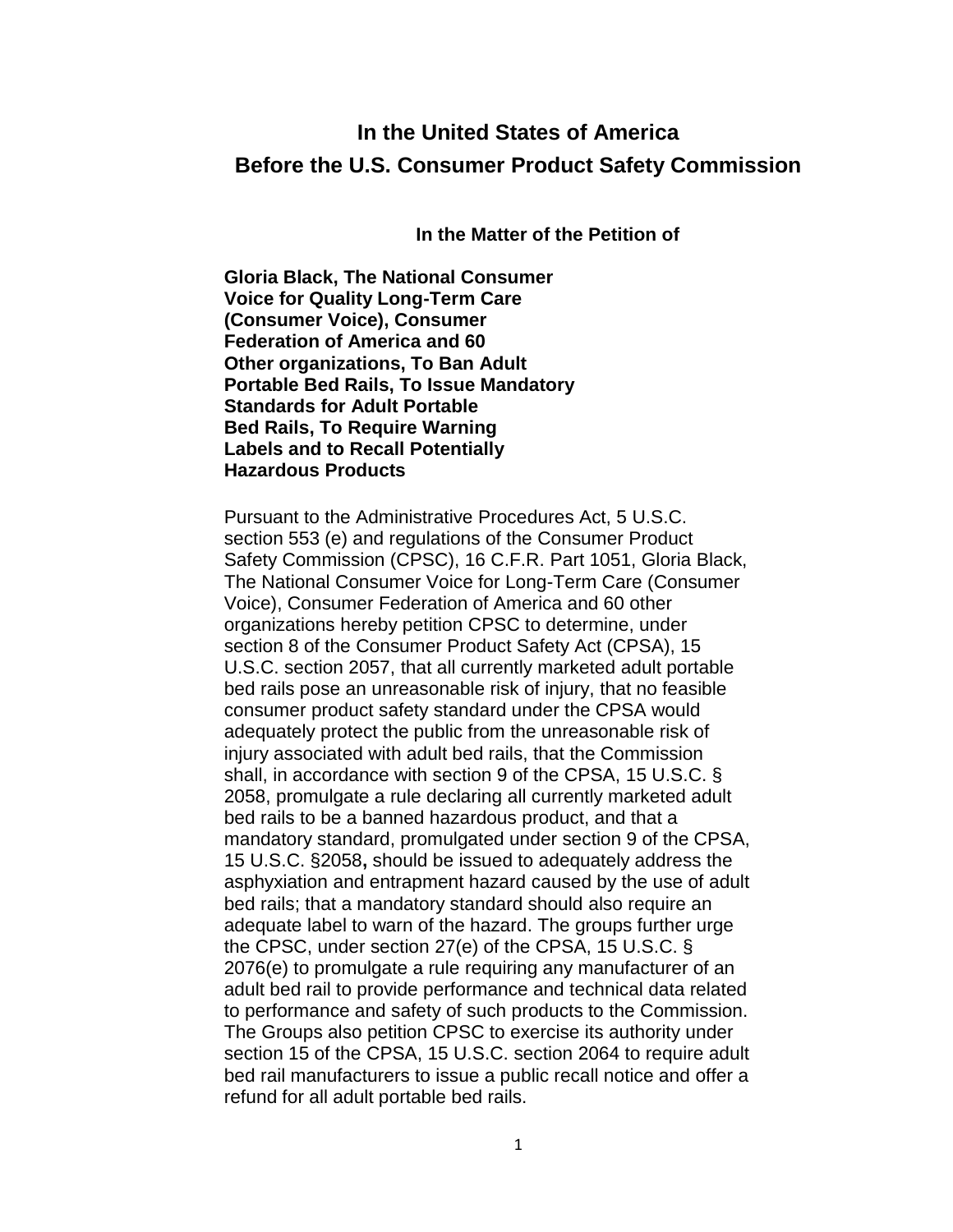# **I. Interest of Petitioners**

This petition is brought by Gloria Black, as an individual, and by Consumer Federation of America, Consumer Voice, and 60 other organizations on behalf of their members and their families affected by adult portable bed rails.

Consumer Federation of America is an association of nearly 300 nonprofit consumer organizations that was established in 1968 to advance the consumer interest through research, advocacy, and education.

The National Consumer Voice for Quality Long-Term Care (Consumer Voice) is a national non-profit organization that advocates for quality care on behalf of long-term care consumers across all care settings. The membership of Consumer Voice consists primarily of consumers of long-term services and supports, their families, long-term care ombudsmen, individual advocates, and citizen advocacy groups. Consumer Voice has over 37 years' experience advocating for quality care.

The Georgia Office of the State Long-Term Care Ombudsman seeks to improve the quality of life for residents of long-term care facilities (nursing homes, intermediate care facilities for the mentally retarded, personal care homes, and community living arrangements). The State Office certifies and trains community ombudsmen who work to resolve concerns of long-term care facility residents statewide and emphasize residents' wishes in assisting to resolve problems.<sup>1</sup>

The Resident Councils of Washington (RCW) is a partnership of residents living in long term care facilities, family members and friends, healthcare professionals and educators who recognize that disability and/or chronic illness does not mean inability, but rather to focus on the strengths of individuals to live their lives as fully as possible. RCW is the only independent consumer-based statewide organization in the USA which is governed for and by residents (citizens) living in LTC residential settings.<sup>2</sup>

Since 1983, California Advocates for Nursing Home Reform (CANHR), a statewide nonprofit 501(c)(3) advocacy organization, has been dedicated to improving the choices, care and quality of life for California's long term care consumers. Through direct advocacy, community education, legislation and litigation it has been CANHR's

 $^1$  http://www.georgiaombudsman.org/

<sup>2</sup> http://volunteer.truist.com/uwkc/org/10333804619.html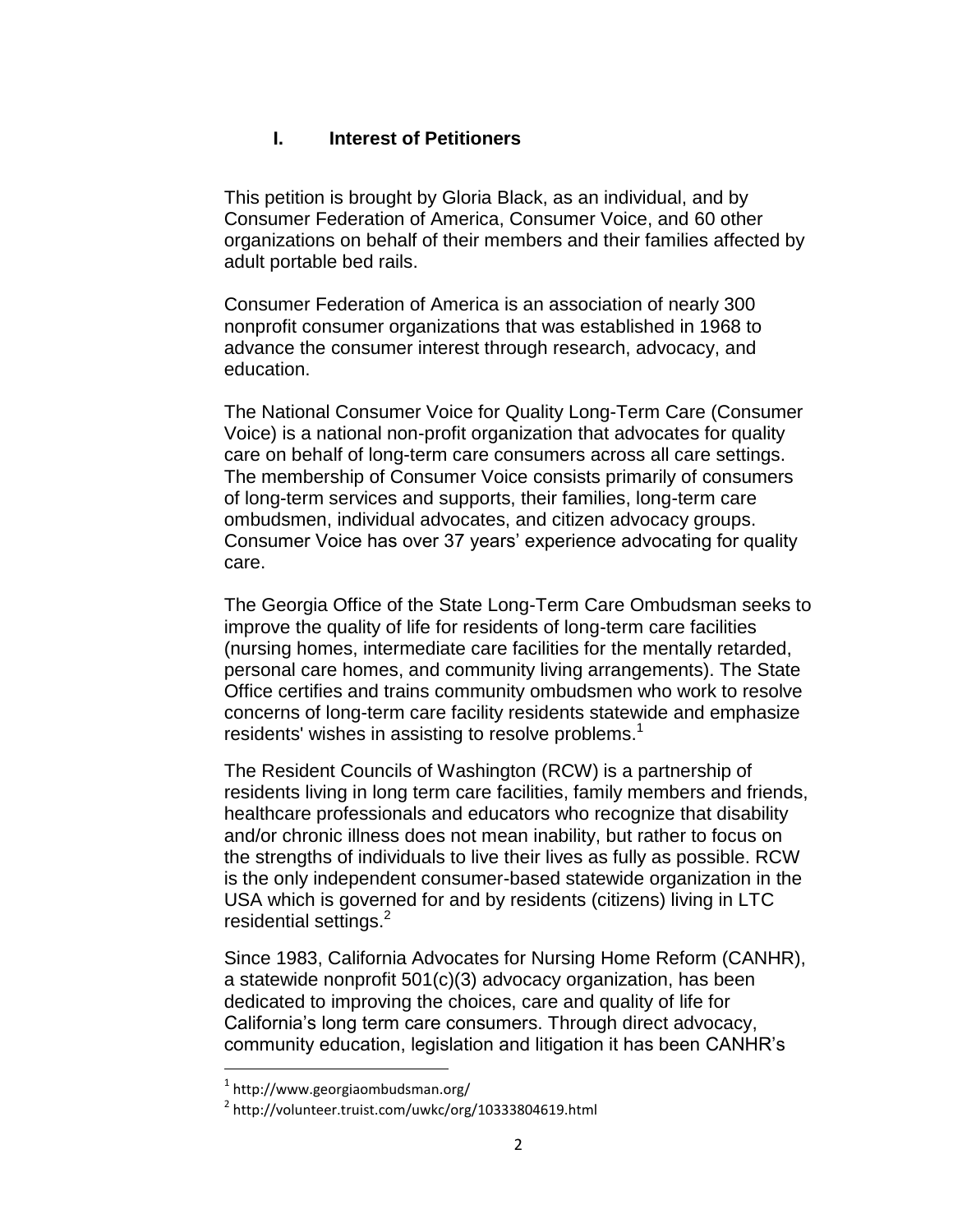goal to educate and support long term care consumers and advocates regarding the rights and remedies under the law, and to create a united voice for long term care reform and humane alternatives to institutionalization.<sup>3</sup>

Ombudsman Services of San Mateo County in California is a non-profit organization that investigates complaints and brings resolution to those complaints on behalf of residents in long-term care facilities and their family members.<sup>4</sup>

The Delaware Office of the State Long-Term Care Ombudsman advocates for residents who live in long-term care facilities, and those who live in the community and receive home and community-based services from providers. The Ombudsman program investigates and resolves complaints on behalf of these residents.<sup>5</sup>

Centralina Area Agency on Aging in North Carolina strives to support and enhance the capacity of service and advocacy systems to promote independence, preserve dignity and advocate for the rights of older and disabled adults and their families. $6$ 

Senior Care Cooperative in Pennsylvania is a Naturally Occurring Retirement Community, which is a community that naturally evolves over time to include a relatively large concentration of senior residents.

The Regional Long-Term Care Ombudsman Program housed within the Area Agency on Aging, PSA 3 in Ohio provides a voice for consumers of long-term care services in nursing homes, assisted living facilities, adult care facilities, adult foster homes, county homes and in private residences. Ombudsman staff seeks to identify, verify and resolve concerns regarding quality of life and quality of care in the above settings.

The Barren River Long-Term Care Ombudsman Program in Kentucky accepts complaints from anyone regarding a problem affecting someone residing in a long term care facility. The goal of the program is to resolve problems on behalf of individual residents and groups of residents.<sup>8</sup>

<sup>3</sup> http://www.canhr.org/about/index.html

<sup>4</sup> http://www.ossmc.org/html/ossmchome.htm

<sup>&</sup>lt;sup>5</sup> http://dhss.delaware.gov/dhss/main/ltcop.html

<sup>&</sup>lt;sup>6</sup> http://www.centralina.org/centralina-area-agency-on-aging-home/about-us/

<sup>&</sup>lt;sup>7</sup>http://www.aaa3.org/longtermcareombudsmanprogram.aspx

<sup>8</sup> http://www.klaid.org/ombudsman/default.aspx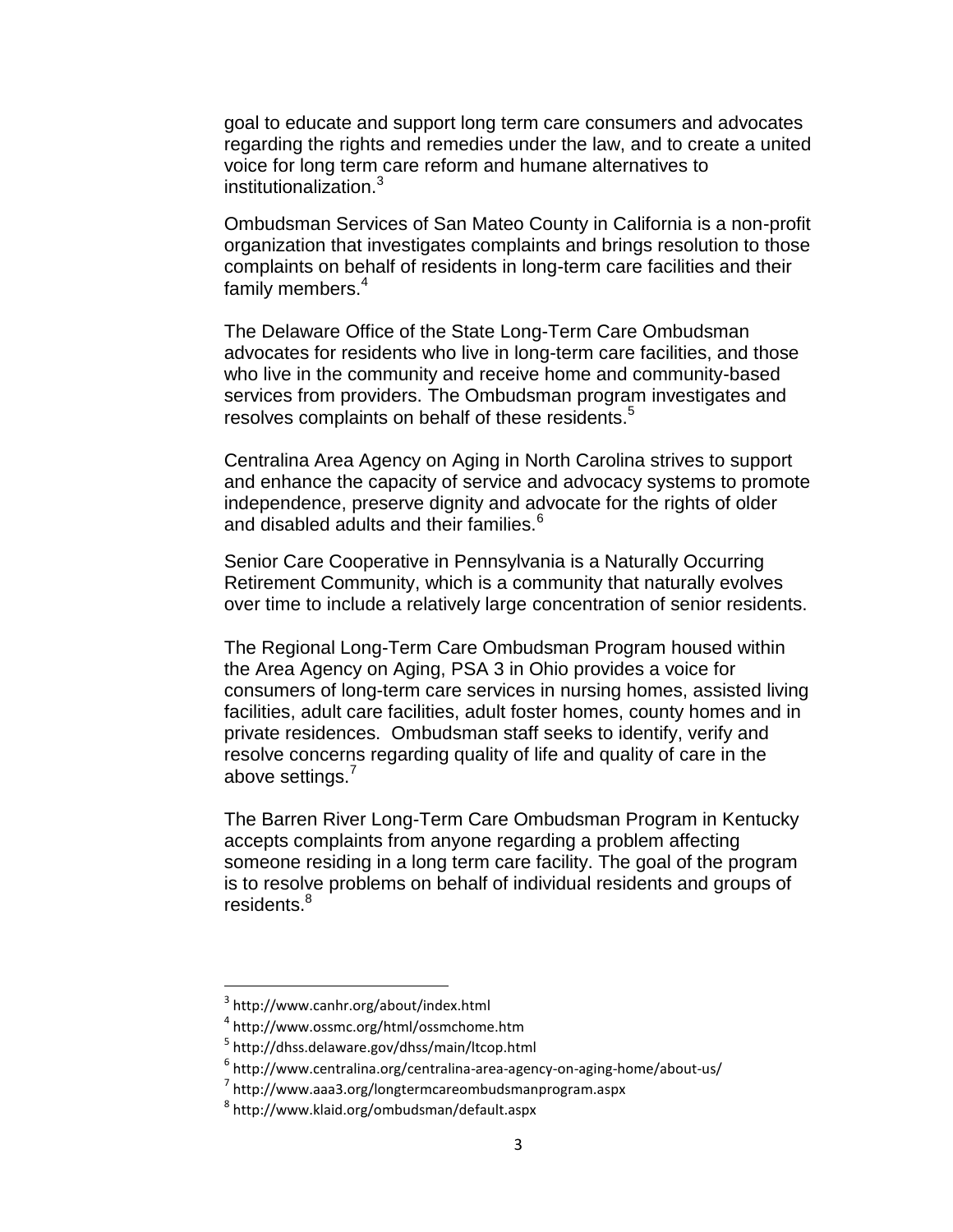The Council on Aging-Orange County in California promotes the independence, health and dignity of older adults through compassion, education and advocacy. It was founded in 1973 by a group of skilled professionals, civic leaders, and committed citizens who recognized a need to define and address community concerns regarding aging. Originally named the Orange County Council on Aging, COA-OC was the first agency in Orange County formed to address the needs of older adults.<sup>9</sup>

The District 9 Long-Term Care Ombudsman program in Tennessee advocates for residents of long-term care facilities, including nursing homes, assisted-living facilities, and residential care homes. Through regular visits to facilities by staff and specially trained volunteers, the program investigates and mediates complaints, monitors residents' care and quality of life, and provides public education for clients and families.<sup>10</sup>

The San Francisco Long-Term Care Ombudsman Program in California works to improve the quality of life and quality of care of people living in nursing homes, residential care homes and assisted living facilities. The Ombudsman Program receives, responds to and investigates complaints made by residents, family members and anybody else concerned about the well being of a resident. In addition, the Ombudsman Program provides consultation and education to the residents and the public regarding resident rights and good care practices.<sup>11</sup>

The Alliance for Better Long Term Care in Rhode Island promotes the quality of life and care of residents of nursing homes and other longterm care institutions. The Alliance provides information and support to family members and residents. In addition, this grassroots agency works to support a more caring industry and to educate healthcare providers and staff as well as society to be more sensitive and compassionate to nursing home residents. The Alliance is the designated office of the Rhode Island State Ombudsman for Long Term Care.<sup>12</sup>

The Maryland Office of the State Long-Term Care Ombudsman seeks to improve the quality of life for residents of long-term care facilities (nursing homes, and assisted living). The State Office certifies and trains community ombudsmen who work to resolve concerns of long-

<sup>&</sup>lt;sup>9</sup> http://www.coaoc.org/about-us/mission-and-history.aspx

<sup>10</sup> http://www.mifa.org/ombudsman

<sup>11</sup> http://www.sanfranciscoltcombudsman.org/about.html

<sup>12</sup> http://alliancebltc.com/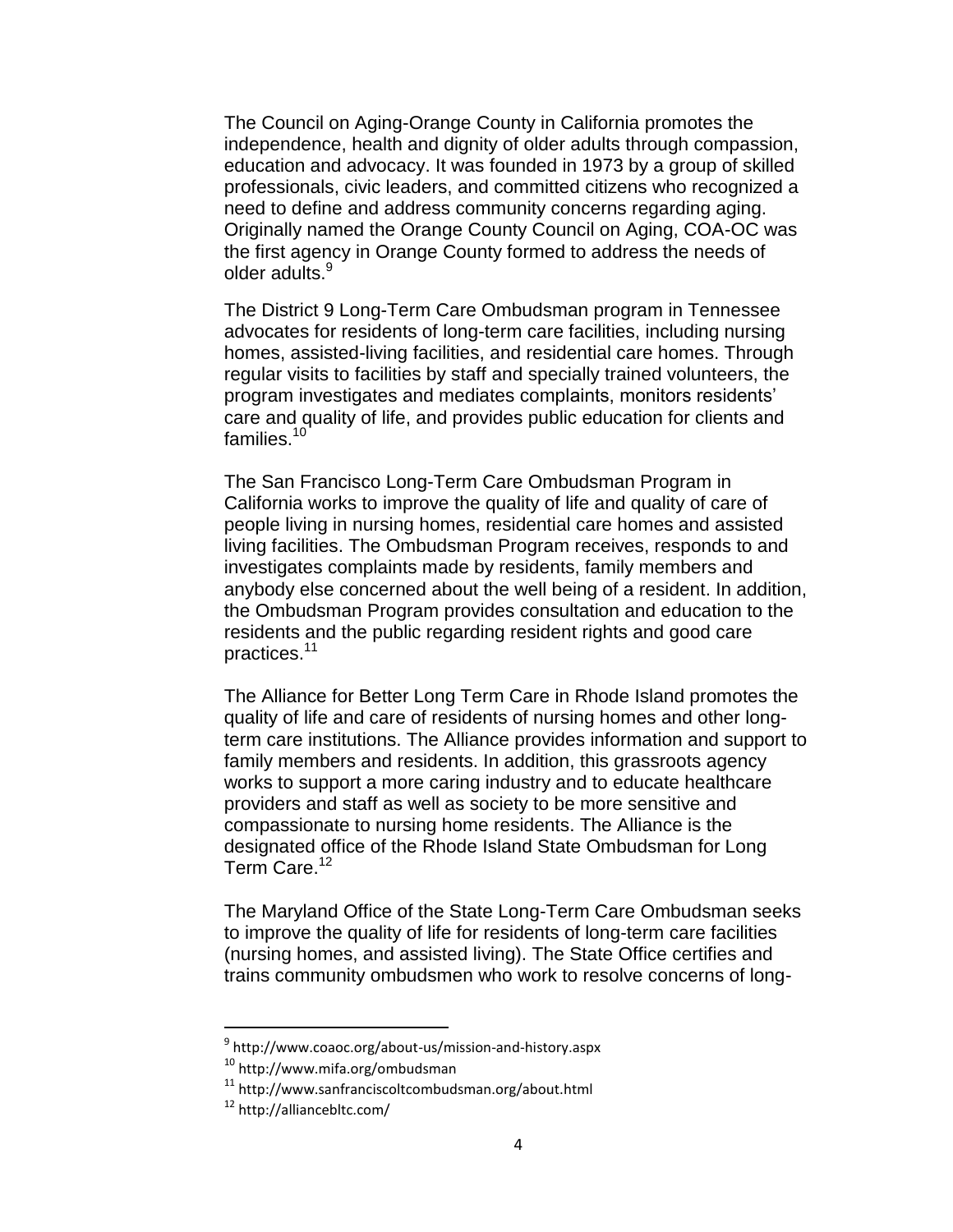term care facility residents statewide. We emphasize residents' wishes in assisting to resolve problems. $13$ 

The Center for Advocacy for the Rights and Interests of the Elderly (CARIE) in Pennsylvania is a non-profit organization, based in Philadelphia, dedicated to improving the quality of life for vulnerable older people.<sup>14</sup>

The Rainbow Connection Community ("RCC") in Virginia is a 501(c)3 tax-exempt not-for-profit organization created to meet the needs of America's senior citizens with a truly innovative approach to elder care. RCC is not a medical model. RCC is a model of empowerment.<sup>15</sup>

The Michigan Campaign for Quality Care is a non-partisan, grassroots group seeking better care, better quality of life, and better choices for Michigan's long term care consumers. The campaign is a non-profit organization.<sup>16</sup>

The King George Department of Social Services in Virginia promotes and enhances the quality of life for the residents of the County through locally administered State/Federal/Local/Private programs designed to support the economic and social self-sufficiency of families and to safeguard vulnerable children, the disabled and our elderly residents.<sup>17</sup>

The Catherine Hunt Foundation in South Carolina is a non-profit transportation company that provides nursing home residents with convenient, low or no cost transportation to allow them to maintain their ties to their communities.

The Advocates for Basic Legal Equality's (ABLE) Ombudsman Program provides services to more than 9,000 individuals who reside in 1,000 nursing homes, located in the program's 10 county service area in northwest, Ohio.

Kansas Advocates for Better Care (KABC) works to promote quality long-term care for residents of licensed adult care homes. KABC is a 501(c) (3) non-profit organization, funded by members, contributors and grants for special purposes.<sup>18</sup>

<sup>13</sup> http://www.aging.maryland.gov/Ombudsman.html

<sup>14</sup> http://www.carie.org/about/

<sup>15</sup> http://www.rainbow-cc.org/

<sup>16</sup> http://www.michigancampaignforqualitycare.org/

<sup>17</sup> http://www.king-george.va.us/county-offices/department-of-social-services/socialservices.php

<sup>18</sup> http://www.kabc.org/history.html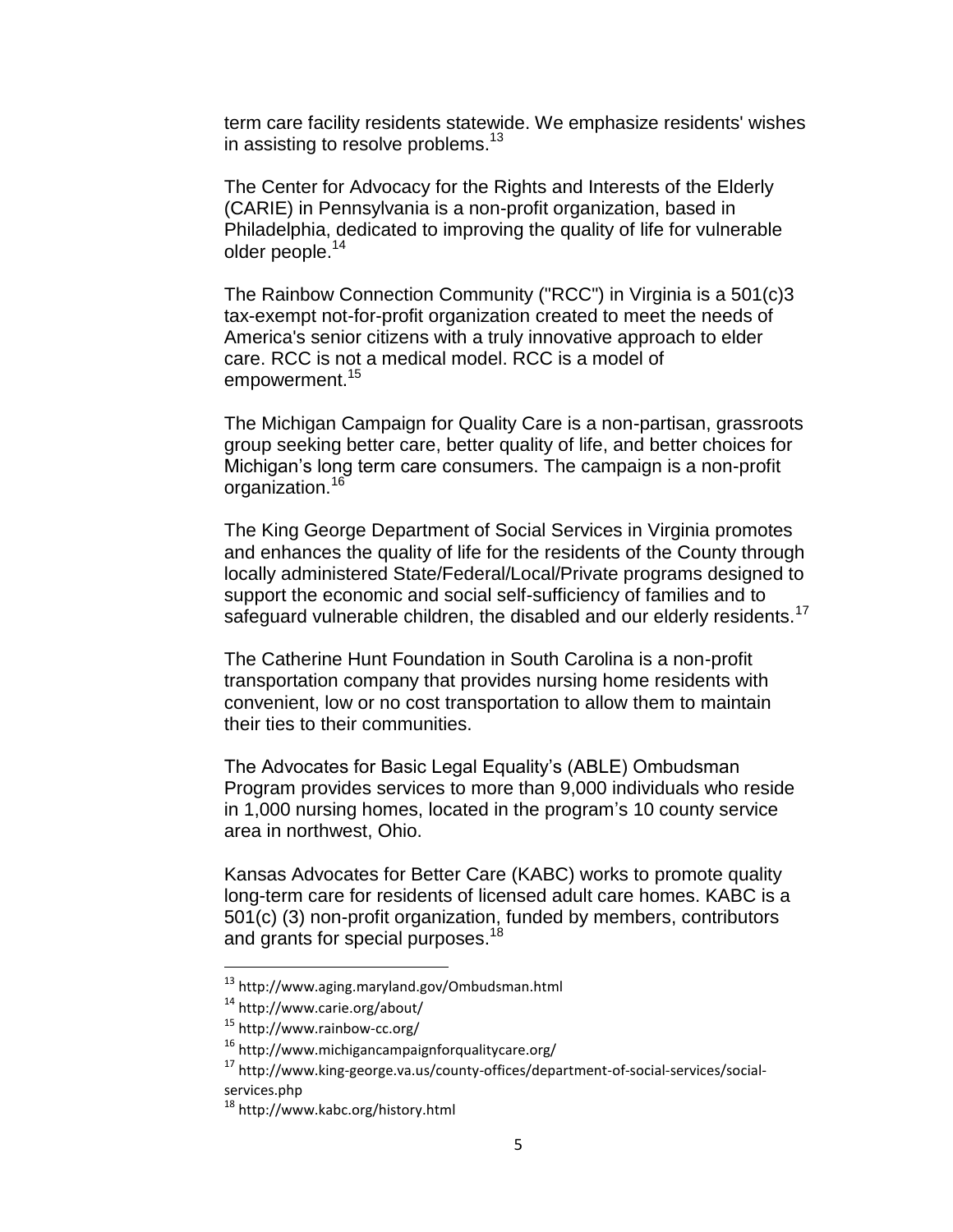The Family Council of Ellicott City Health and Rehabilitation Center is an independent group of families and friends of nursing home residents at the Ellicott City Health & Rehabilitation Center, a largersized nursing home facility in Ellicott City, Maryland.<sup>19</sup>

NICHE (Nurses Improving Care for Healthsystem Elders) in Pennsylvania is the leading nurse driven program designed to help hospitals improve the care of older adults. The vision of NICHE is for all patients 65-and-over to be given sensitive and exemplary care. The mission of NICHE is to provide principles and tools to stimulate a change in the culture of healthcare facilities to achieve patientcentered care for older adults.<sup>20</sup>

The Detroit Area Agency on Aging in Michigan has the mission to educate, advocate and promote health aging to enable people to make choices about home and community-based services and long term care that will improve their quality of life. <sup>21</sup>

The Indiana Association of Adult Day Services (IAADS) is the leading voice of the adult day service (ADS) industry in Indiana, and the state focal point for adult day service providers. IAADS is committed to providing its members with effective advocacy, educational and networking opportunities, technical assistance, research and communication services.<sup>22</sup>

The Massachusetts Advocates for Nursing Home Reform ("MANHR") is a network of long-term care consumers, their family and friends, and citizen advocates. MANHR's mission is to improve the quality of care and ensure the dignity and quality of life for Massachusetts long-term care residents.<sup>23</sup>

Our Mother's Voice in South Carolina provides information to families of nursing home residents to empower and equip them to advocate for quality of life and quality of care which goes beyond traditional custodial care to encompass the achievement of maximum physical, spiritual, social, mental, and emotional health for each resident.<sup>24</sup>

<sup>-&</sup>lt;br>19

http://www.nursinghomesite.com/ELLICOTT\_CITY\_HEALTH\_%26\_REHABILITATION\_CENTER ELLICOTT\_CITY\_MD

 $20$  http://www.nicheprogram.org/

<sup>21</sup> http://www.daaa1a.org/DAAA/

<sup>22</sup> http://iaads.net/

<sup>23</sup> http://www.manhr.org/

<sup>24</sup> http://www.ourmothersvoice.org/about.html#mission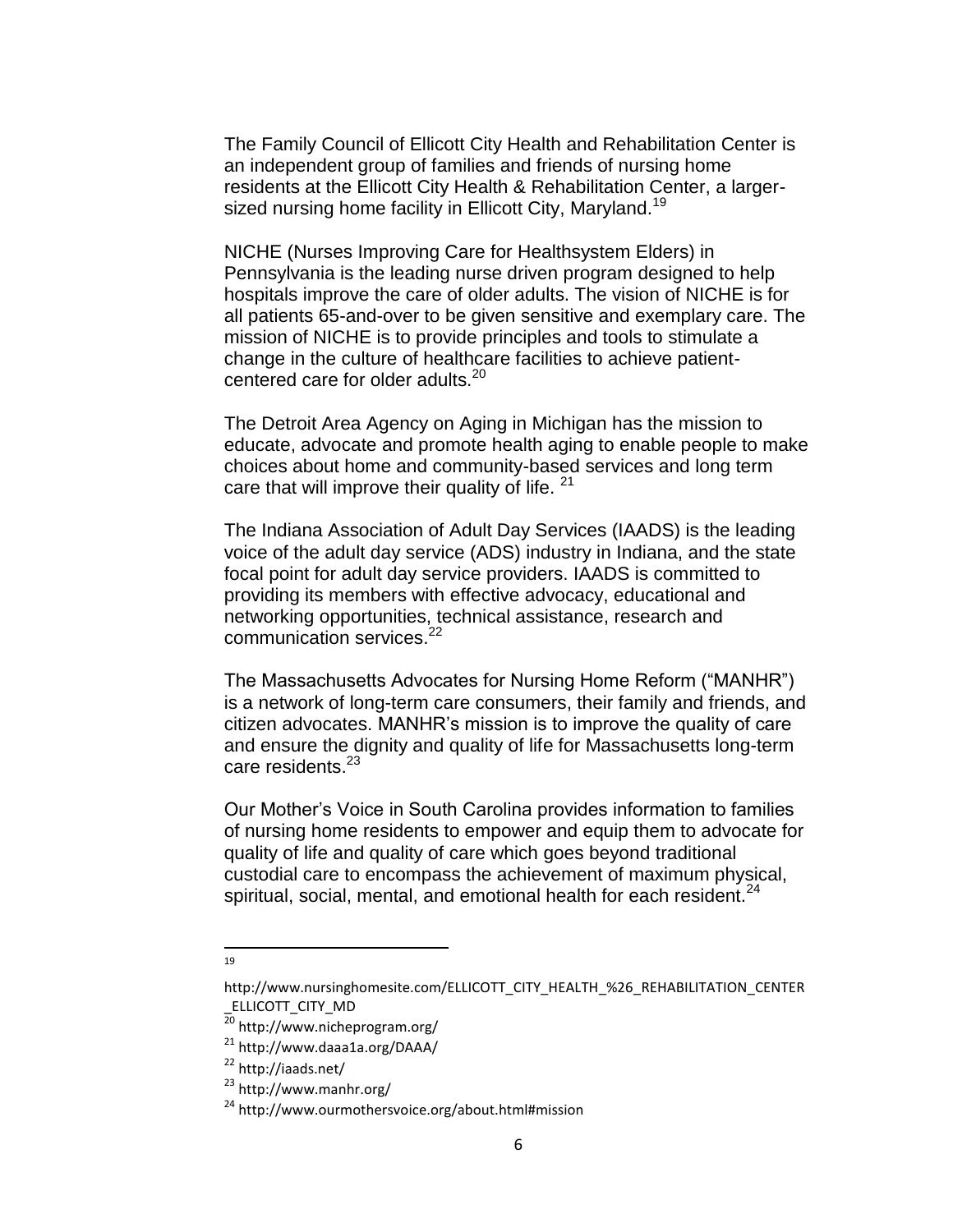The New York City Ombudsman Program housed within the New York Foundation for Senior Citizens enhances the lives of residents of New York City's nursing homes, adult homes and assisted living facilities. Ombudsmen actively visit the facilities to talk with residents and help resolve challenging situations they face. Using non-confrontational approaches to problem solving, Ombudsmen monitor and protect residents' rights related to their health, safety and general welfare<sup>25</sup>

Kentuckians for Nursing Home Reform is a non-profit organization in Kentucky dedicated to making a positive difference in the lives of the 23,000 "Forgotten Kentuckians" in nursing homes by educating the public about the critical need to improve the care of residents in nursing homes and advocating for laws and regulations that will ensure that nursing home residents will be safe and comfortable. $26$ 

The Areawide Aging Agency in Oklahoma works to improve the lives of older adults in the community. They work with partners in the community to develop and maintain programs serving the community which keep older adults active and independent.<sup>27</sup>

The Ohio Office of the State Long-term Care Ombudsman advocates for people receiving home care, assisted living and nursing home care. Paid and volunteer staff work to resolve complaints about services, help people select a provider and offer information about benefits and consumer rights.<sup>28</sup>

The Ombudsman Program housed within the Alamo Area Agency on Aging in Texas is an oversight agency for elder rights in long-term care certified by the Texas Department of Aging and Disability Services. The program uses specially trained and certified individuals (ombudsmen) to provide advocacy services to residents of long-term care facilities.<sup>29</sup>

The California Office of the State Long-Term Care Ombudsman investigates and endeavors to resolve complaints made by, or on behalf of, individual residents in long-term care facilities. These facilities include nursing homes, residential care facilities for the elderly, and assisted living facilities. $30$ 

<sup>25</sup> http://www.nyfsc.org/services/ombuds.html

<sup>26</sup> http://www.kynursinghomereform.org/mission.html

<sup>27</sup> http://www.areawideaging.org/home.html

<sup>28</sup> http://aging.ohio.gov/services/ombudsman/

<sup>29</sup> http://www.aacog.com/index.aspx?nid=65

<sup>30</sup> http://www.aging.ca.gov/programs/LTCOP/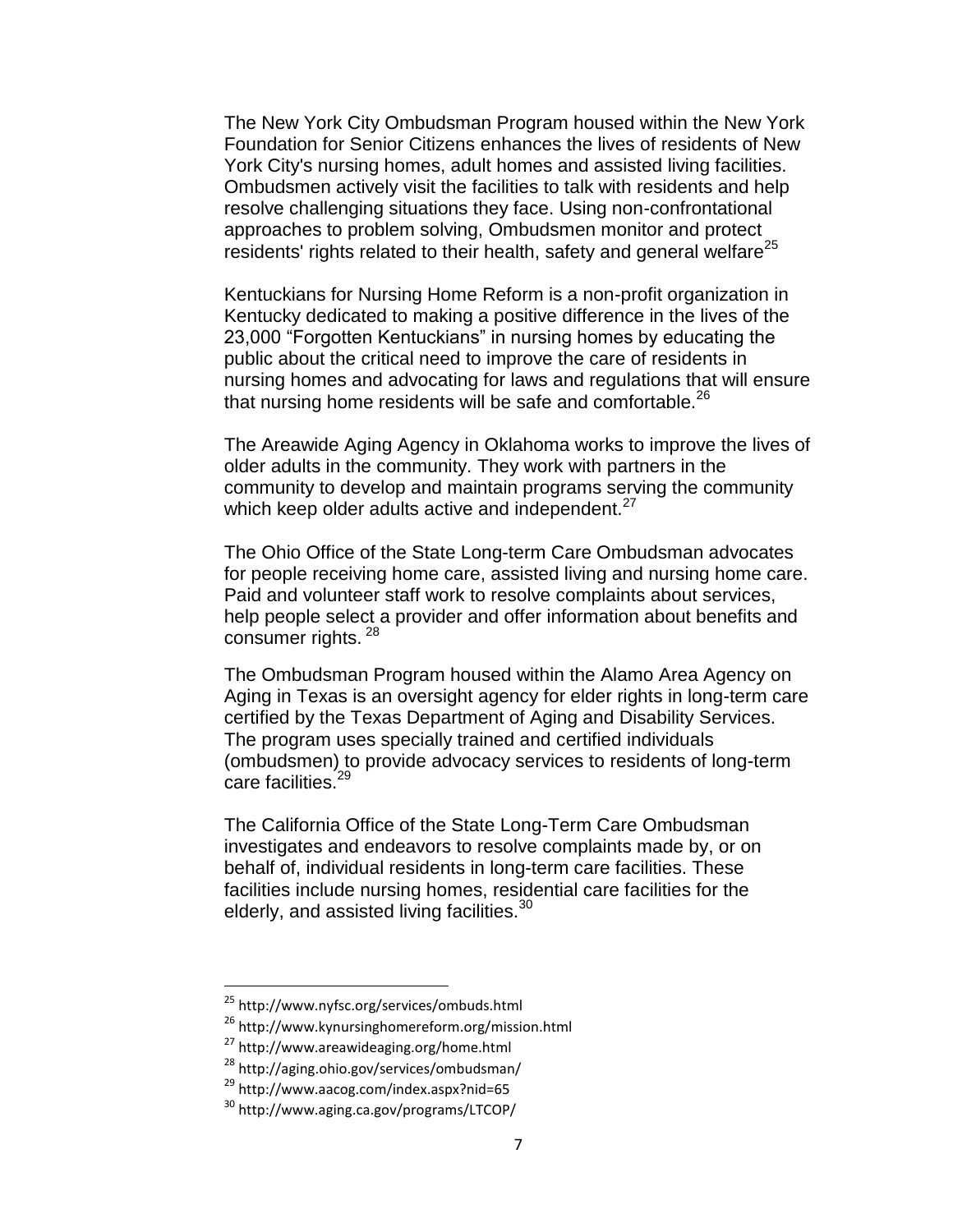The Terence Cardinal Cooke Health Care Center in New York is a long term care facility sponsored by the Roman Catholic Archdiocese of New York and conducted in accord with the medical, moral and ethical teachings of the Catholic Church as promulgated by the Archbishop of New York.<sup>31</sup>

The Long-Term Care Community Coalition in New York works to improve care for the elderly and disabled in all settings. It encourages and helps people to speak out on their own, and provide a voice for those who are too frail to advocate for themselves.  $32$ 

The Nursing Home Victim Coalition in Texas is a non-profit organization that helps victims of elder abuse in nursing homes.<sup>33</sup>

The Pennsylvania Office of the State Long-Term Care Ombudsman Program oversees ombudsmen in the state, who are federally mandated, legally-based and state certified via standardized training to actively advocate and give voice to older consumers of long-term care services, whether delivered in the community or a facility-based setting.<sup>34</sup>

The New York State Office of Long Term Care Ombudsman protects the health, safety, welfare, and rights of people living in New York's nursing homes and adult care facilities. Hundreds of certified Ombudsmen work in concert with government agencies to fulfill this duty.<sup>35</sup>

The New Hampshire Office of the Long Term Care Ombudsman receives services, investigates and resolves complaints or problems concerning residents of long-term health care facilities. The program also provides advocacy services to long-term care facility residents, and comments on existing and proposed legislation, regulations and policies affecting long-term care residents.<sup>36</sup>

Levin & Perconti, located in Chicago, Illinois, is a nationally renowned law firm concentrating in all types of serious injury, medical malpractice, nursing home, and wrongful death litigation. Our Chicago

<sup>31</sup> http://www.archcare.org/tcc-mission.html

<sup>32</sup> http://www.ltccc.org/

 $33$  Did not have a website. Used what I could find from other website, however, no mission was located. 34

http://www.aging.state.pa.us/portal/server.pt/community/advocacy\_%28ombudsman%29/ 19389

<sup>35</sup> http://www.ltcombudsman.ny.gov/

<sup>36</sup> http://www.dhhs.state.nh.us/oltco/index.htm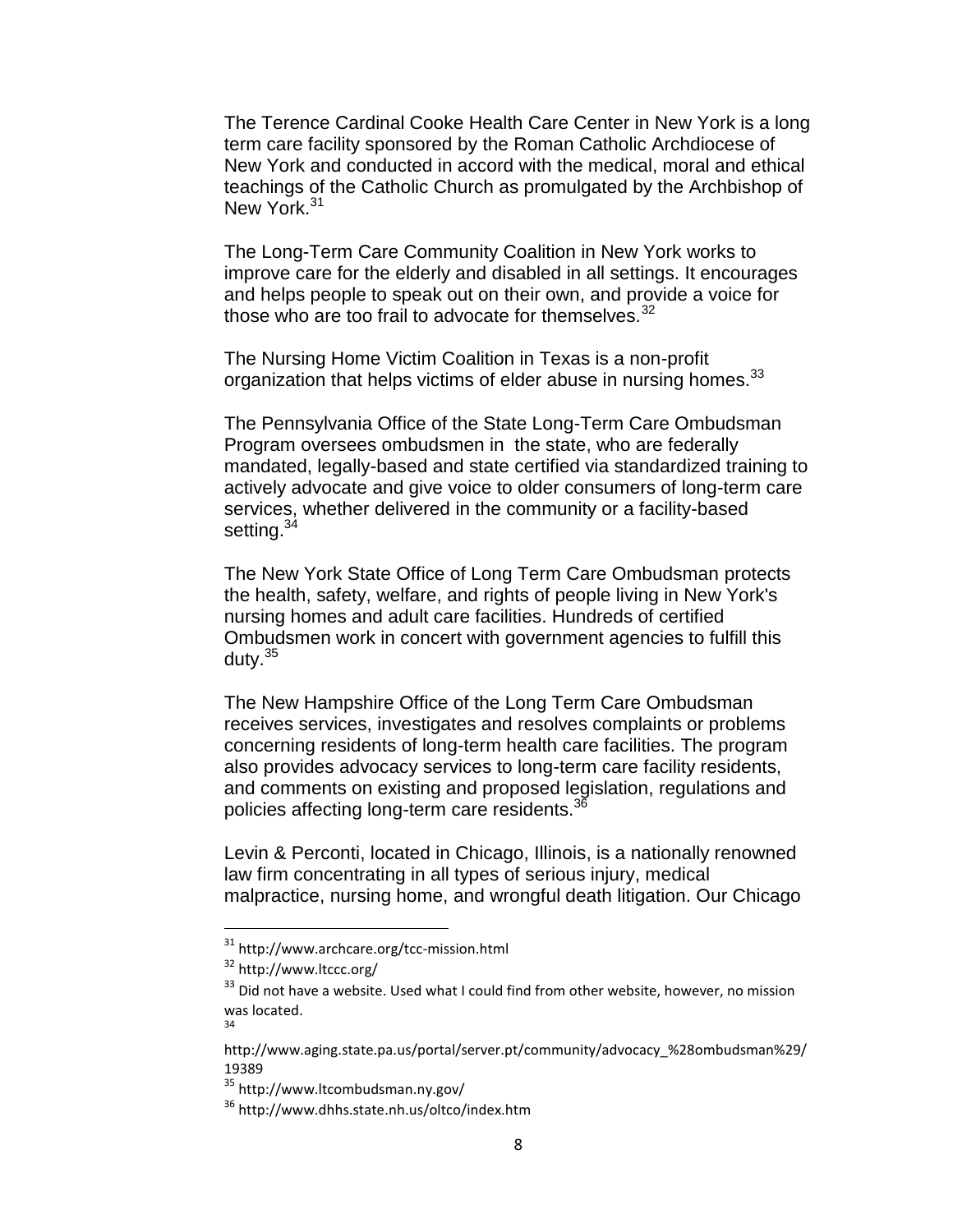personal injury attorneys are committed to protecting and vindicating the rights of people who are seriously injured by the negligence of others.<sup>37</sup>

Bethany Village Senior Action in Indiana is a senior care community that provides a variety of services including rehabilitation, memory care, skilled nursing, hospice, and respite care.<sup>38</sup>

The Snohomish County Long Term Care Ombudsman Program in Washington promotes the interests, well-being and rights of vulnerable adults living in long term care facilities. It is part of the Washington State Long Term Care Ombudsman program, a federally mandated program created by the Older Americans Act.<sup>39</sup>

The DC Coalition on Long Term Care in Washington, DC was formed in 1995 by consumers, advocates and health care providers whose goal was to expand the quality choices of District adults with chronic care needs. $40<sup>40</sup>$ 

The Legal Assistance Foundation in Illinois works to provide highquality civil legal services to low- income and disadvantaged people and communities. Through advocacy, education, collaboration and litigation the LAF empowers individuals, protects fundamental rights, strengthens communities, creates opportunities and achieves iustice. $41$ 

Friends of Residents in Long-Term Care is a nonprofit charitable organization in North Carolina committed to advancing the quality of life for individuals who receive long-term care services and supports. They advocate for changes in public policy, support families and help build public awareness in North Carolina about issues impacting the long-term care services system. $42$ 

Our Mother's Voice in North Carolina provides information to families of nursing home residents to empower and equip them to advocate for quality of life and quality of care which goes beyond traditional

39

<sup>37</sup> http://www.levinperconti.com/

<sup>38</sup> http://www.ascseniorcare.com/bethany-village/

http://www1.co.snohomish.wa.us/Departments/Human\_Services/Divisions/LongTermCareA ging/Ombudsman/

<sup>40</sup> http://iona.org/advocacy/dc-coalition-on-long-term-care

<sup>41</sup> http://www.lafchicago.org/content/view/1/40/

<sup>42</sup> http://www.forltc.org/cms/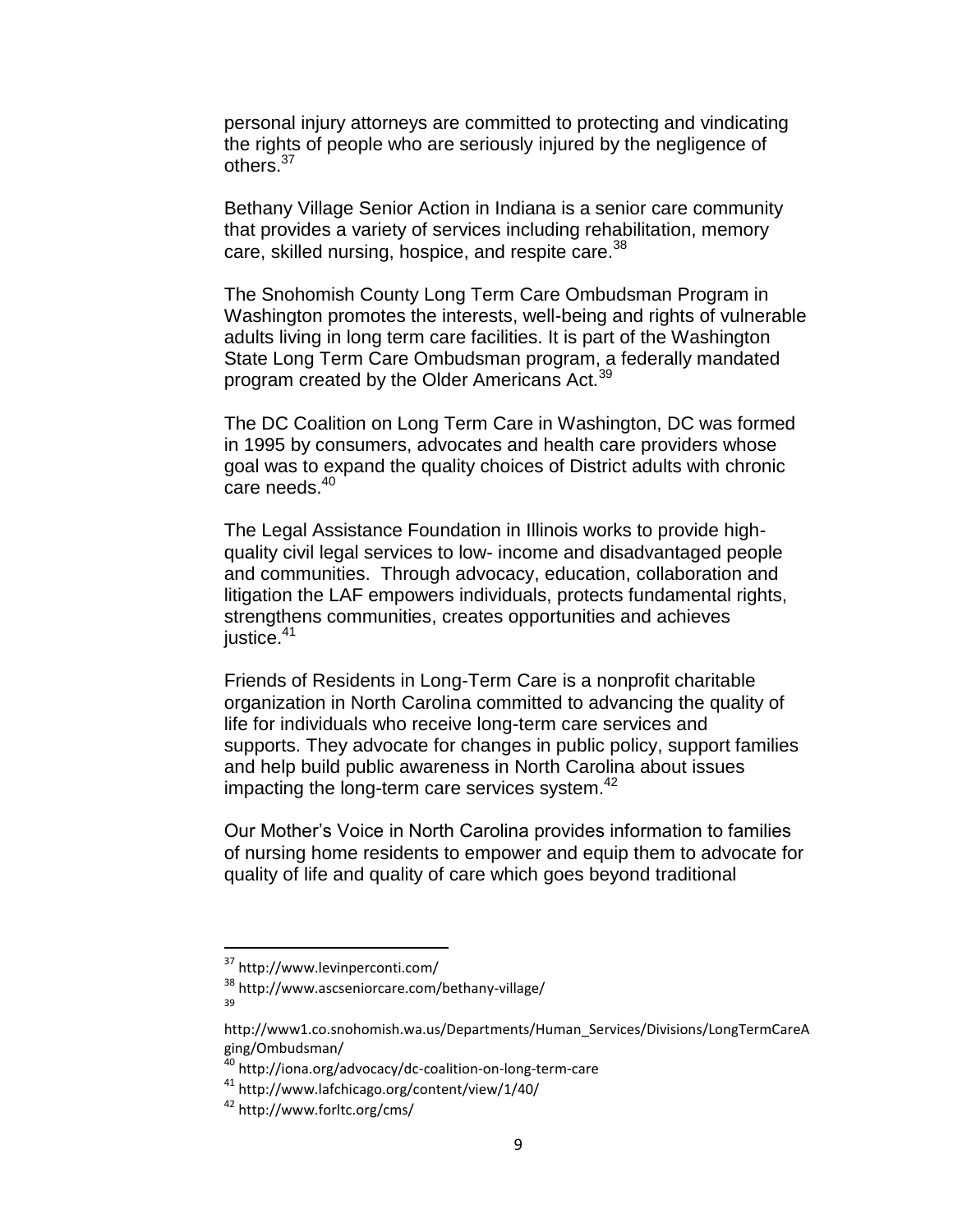custodial care to encompass the achievement of maximum physical, spiritual, social, mental, and emotional health for each resident.<sup>43</sup>

Advocacy, Inc. (formerly Ombudsman/Advocate, Inc.) is an independent non-profit agency serving Santa Cruz and San Benito counties in California, which is comprised of the Long-Term Care Ombudsman Program and the Patients' Rights Advocate Program. <sup>44</sup>

The California Long-Term Care Ombudsman Association (CLTCOA) is a membership organization dedicated to providing leadership and advocacy to the local long-term care ombudsman programs. Since 1979, CLTCOA has been the voice of local Long-Term Care Ombudsman programs in California. It is the mission of CLTCOA to improve the quality and availability of Ombudsman services to elders and vulnerable adults living in long-term care facilities.<sup>45</sup>

The Montgomery County Long Term Care Ombudsman Program in Maryland serves over 7,700 people living in 34 Nursing Homes and 183 Licensed Assisted Living Facilities in its jurisdiction. The program is designated by the Maryland Department on Aging to operate within the Department of Health and Human Services, Aging & Disability Services. The program supports a cadre of volunteer ombudsman representatives which has received national recognition. As advocates for long term care residents, the staff and volunteers seek to resolve problems, replicate best practices, research current issues and trends, and convey relevant information about topics that promote the highest degree of quality of life and care.<sup>46</sup>

The Central Ohio Area Agency on Aging has been helping seniors and their families for more than 30 years. COAAA provides information, resources and education to the community, as well as provides help at home for seniors to continue independent living in their own homes.<sup>47</sup>

OWL – The Voice of Older and Midlife Women is a national membership organization that addresses social, economic and political concerns of midlife and older women through advocacy, education and empowerment. OWL values older women's independence, selfdetermination, security, respect, dignity and diversity, and the social contracts to achieve them.<sup>48</sup>

<sup>43</sup> http://www.ourmothersvoice.org/about.html#mission

<sup>44</sup> http://www.advocacy-inc.org/about.htm

<sup>45</sup> http://www.cltcoa.org/about.html

<sup>46</sup>http://www6.montgomerycountymd.gov/hhstmpl.asp?url=/content/hhs/ads/Ombudsman .asp

<sup>47</sup> http://www.coaaa.org

<sup>48</sup> http://www.owl-national.org/pages/mission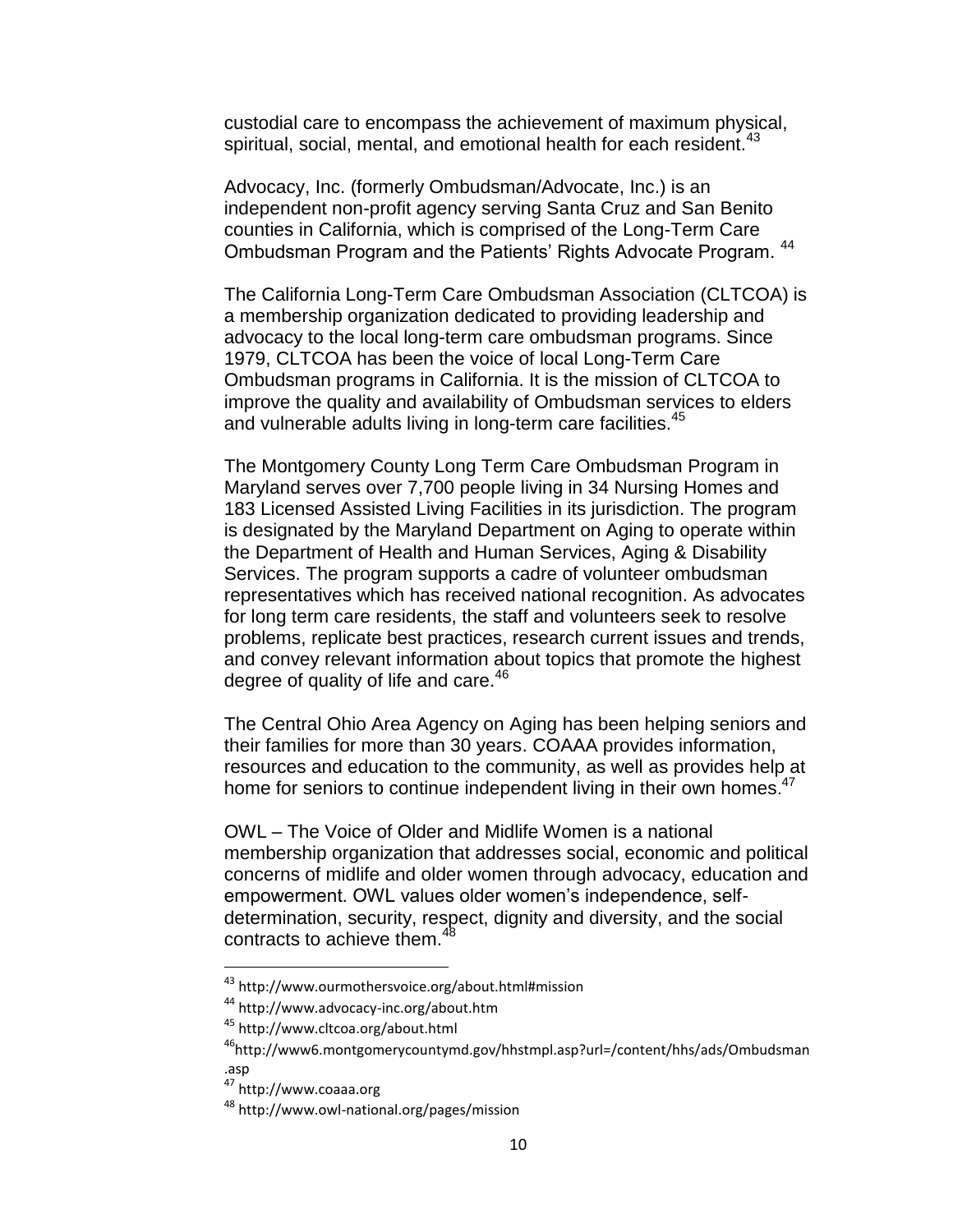PHI – Quality Care through Quality Jobs is a national organization that works to improve the lives of people who need home or residential care—by improving the lives of the workers who provide that care. PHI's goal is to ensure caring, stable relationships between consumers and workers, so that both may live with dignity, respect and independence: Quality care through quality jobs.<sup>49</sup>

The National Association of States United for Aging and Disabilities (NASUAD) was founded in 1964 under the name National Association of State Units on Aging (NASUA). In 2010, the organization changed its name to NASUAD in an effort to formally recognize the work that the state agencies were undertaking in the field of disability policy and advocacy. Today, NASUAD represents the nation's 56 state and territorial agencies on aging and disabilities and supports visionary state leadership, the advancement of state systems innovation and the articulation of national policies that support home and community based services for older adults and individuals with disabilities.<sup>50</sup>

The National Association of State Long-Term Care Ombudsman Programs was formed in 1985. The non-profit organization is composed of state long-term care ombudsmen representing their state programs.<sup>51</sup>

The National Senior Citizens Law Center's principal mission is to protect the rights of low-income older adults. Through advocacy, litigation, and the education and counseling of local advocates, the center seeks to ensure the health and economic security of older adults with limited income and resources. Since 1972, the National Senior Citizens Law Center has worked to promote the independence and well-being of low-income elderly and persons with disabilities, especially women, people of color, and other disadvantaged minorities.<sup>52</sup>

The Service Employees International Union (SEIU) is a national organization of 2.1 million members united by the belief in the dignity and worth of workers and the services they provide and dedicated to improving the lives of workers and their families and creating a more just and humane society.<sup>53</sup>

<sup>49</sup> http://phinational.org/quality-care-through-quality-jobs

<sup>50</sup> http://www.nasuad.org/about\_nasuad/nasuad.html

<sup>51</sup> http://www.nasop.org/about.htm

<sup>52</sup> http://www.nsclc.org/index.php/about/who-we-are/

<sup>53</sup> http://www.seiu.org/our-union/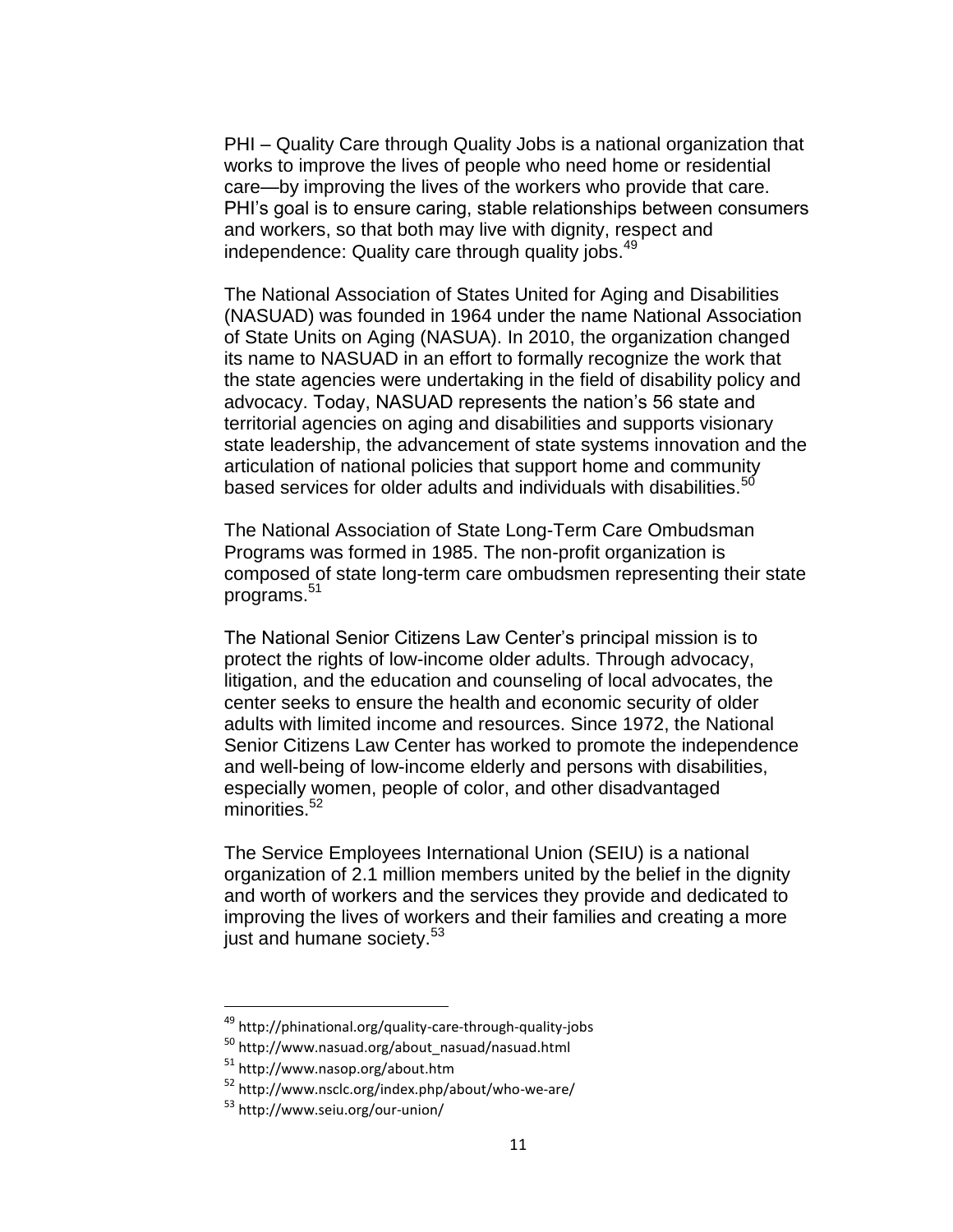The Direct Care Alliance (DCA) is a nationwide and state-based alliance of direct care workers, employers and people of all ages and disabilities who use long-term services, care and supports. DCA is united to build an empowered and valued professional direct care workforce essential to ensuring high-quality services and a life of dignity, respect, autonomy and opportunity for all to participate in community life.<sup>54</sup>

United Spinal Association is a national organization whose mission is to improve the quality of life of all people living with a spinal cord injury or disease (SCI/D). United Spinal Association believes that despite living with a spinal cord injury or disease, a full, productive, and rewarding life is within the reach of anyone with the strength to believe it and the courage to make it happen.<sup>55</sup>

The Center for Medicare Advocacy, Inc., established in 1986, is a national nonprofit, nonpartisan organization that provides education, advocacy and legal assistance to help older people and people with disabilities obtain fair access to Medicare and necessary health care. The Center is headquartered in Connecticut and Washington, DC with offices throughout the country.<sup>56</sup>

The National Research Center for Women & Families promotes the health and safety of women, children, and families, by using objective, research-based information to encourage new, more effective programs and policies. The Center achieves its mission by gathering and analyzing information and translating that information into clearly presented facts and policy implications that are made widely available to the public, the media and policy makers. $57$ 

## **II. The Product**

<sup>54</sup> http://www.directcarealliance.org/index.cfm?pageId=495

<sup>55</sup> http://www.unitedspinal.org/

<sup>56</sup> http://www.medicareadvocacy.org/about/

<sup>57</sup>http://www.womensorganizations.org/index.php?option=com\_content&view=article&id= 223:national-research-center-nrc-for-women-a-families&catid=13:member-

profiles&Itemid=69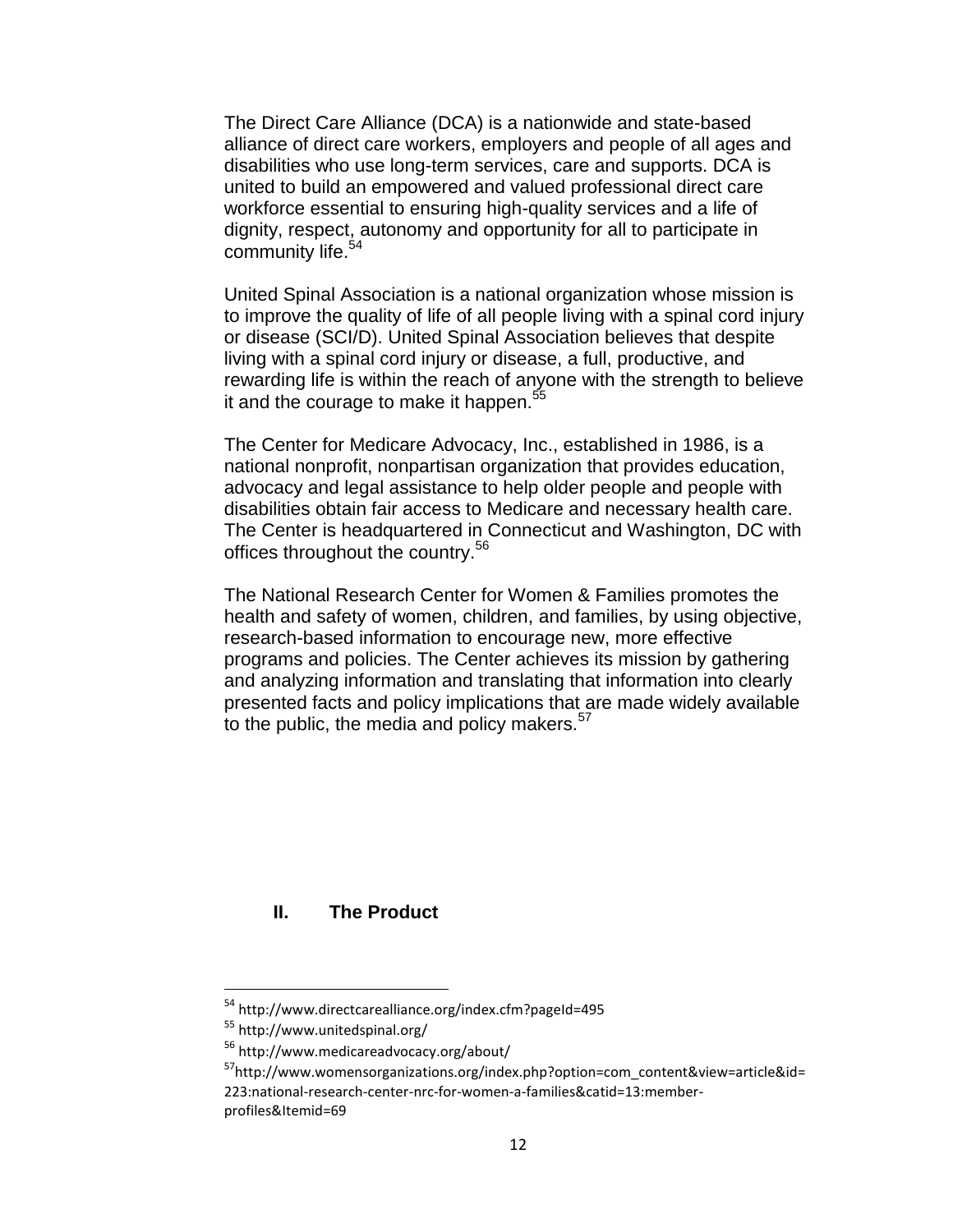For the purpose of this Petition, portable bed rails shall be considered to be those that are sold and marketed directly to the public, and intended to be used with a home-style bed. This would include those portable bed rails marketed on the Internet, in department stores and other retail outlets, and directly by manufacturers. The scope of this definition also includes bed rails sold in medical supply stores, since no special requirement or prescription is currently needed for the sale or purchase there,<sup>58</sup> even though such a shop may advertise that it specializes in medical supplies. Portable bed rails sold without reference to a particular bed of a manufacturer would be included in the scope. The exclusion of other bed rail products from the scope in this petition does not mean that such rails are necessarily safe; rather, they are being excluded for jurisdictional reasons. The term "bed rails," as referenced in this petition, includes, but is not limited to, side rails, split rails, half rails, bed handles, full length rails, and bed canes. If a manufacturer develops another term to define their company's bed rails, such new terminology should not create an exemption from oversight and regulation as proposed in this petition.

### **III. Hazards Presented by Portable Bed Rails**

Portable bed rails currently on the market are responsible for too many injuries and deaths among users, particularly the elderly and frail. Many of these deaths result from asphyxiation caused by entrapment within openings of the rail or between the rail and the mattress or bed frame. Individuals attempting to climb over bed rails placed on their beds are also victims: research has shown that a fall resulting from an individual attempting to climb over a rail – which can have the effect of increasing the height from which that person may fall –may be at greater risk for injury or death than if no rail were used at all.

To cite one such example, in 2004, on Christmas morning, a 75 year old man was found with his neck entrapped between the mattress or bed frame and a bed rail.<sup>59</sup> The New York Times blog in which this story was identified includes an important common, but flawed perception of these devices:

> Like a lot of people, I supposed that bed rails were a safety device, analogous to a seat belt in a car, meant to keep,

<sup>&</sup>lt;sup>58</sup> Of major importance for CPSC to note in addressing this Petition is that requirements for prescriptions from doctors to purchase bed rails will not address the fundamental problem of flawed designs in bed rails. Many deaths are documented where doctors recommended purchase of a bed rail, in the misguided belief the bed rail would make the individual "safer," only to find a person dies instead allegedly from use of the bed rail.

<sup>59</sup> *The New Old Age* blog, written by reporter Paula Span on March 10, 2010, in which she described the Christmas morning death.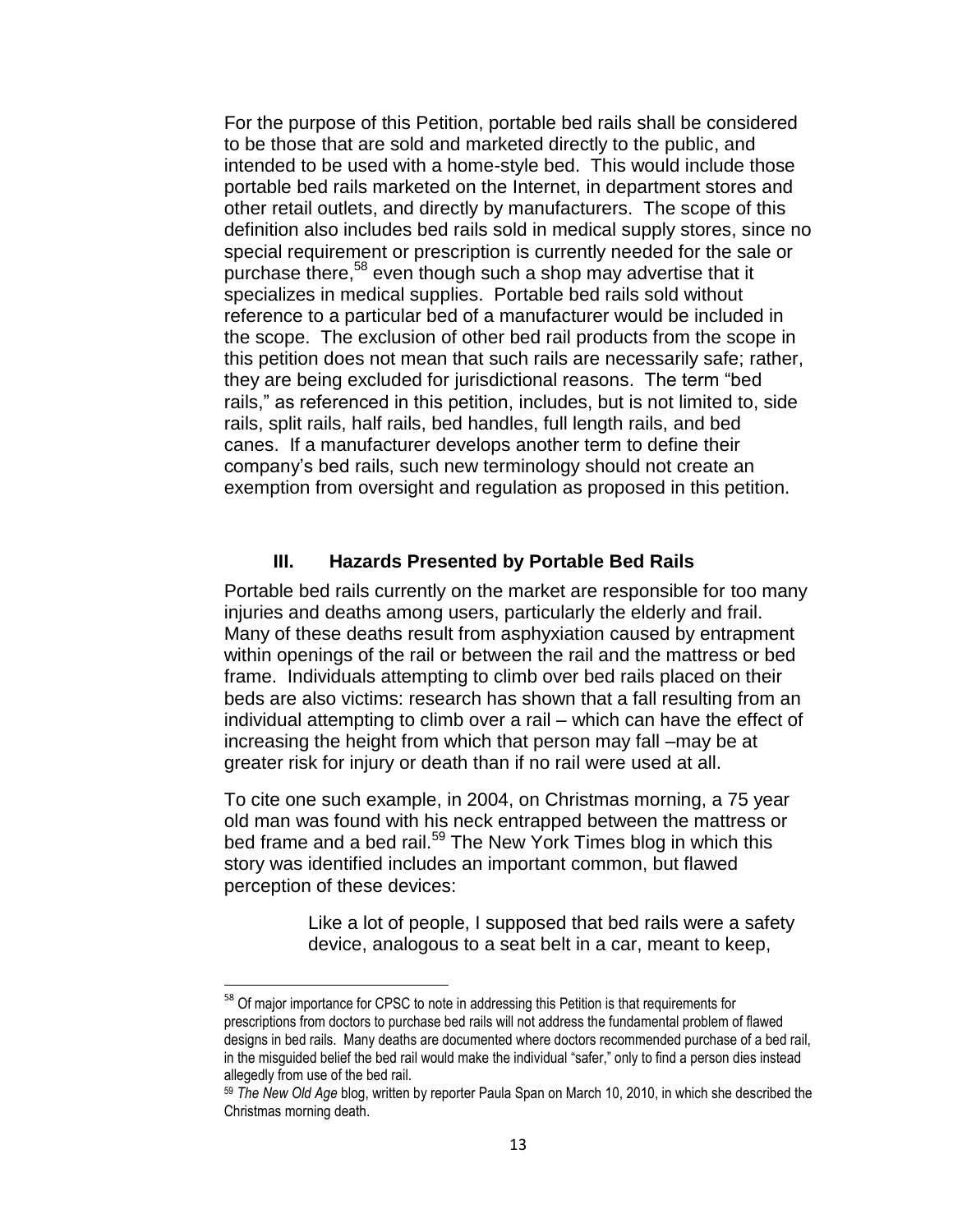sick, drugged, confused or restless people from falling or climbing out of beds in hospitals and nursing homes.

Dr. Steven Miles of the University of Minnesota found that bed rails are not safety devices, after spending years reviewing bed rail death and injury incidents of elderly people. In the same New York Times blog, he states that, "Rails decrease your risk of falling by 10 to 15 percent, but they increase the risk of injury by about 20 percent because they change the geometry of the fall." $60$  The incidents take place when "confused or demented patients who try to climb over the rails, instead of falling from a lower level and landing on their knees or legs, are apt to fall father and strike their heads. But the greater danger is entrapment – patients getting stuck within the rails or between the rail and the mattress."

Portable bed rails are purchased as consumer products by wellmeaning family members and then not infrequently are brought into various care facilities where their loved ones are living. Even when their use in said facilities is in violation of state or federal regulations, the facilities, either through ignorance or indifference, allow the portable bed rails to remain on their clients' beds.

In one example of a Department of Health and Human Services Departmental Appeals Board Case, $61$  (which was denied), the following statements by an administrative law judge reveal the documented hazards posed by bed rails:

No one disputes that side rails can represent an accident hazard. (P. 4)

Facility policies did not reflect the standard of care, which mandates that: a) side rails be used only where an individualized resident assessment establishes that their potential benefit outweighs safety risks; and b) the facility takes steps to minimize the risk of entrapment whenever side rails are used. (P. 4)

Side rails present an inherent safety risk, particularly when the patient is elderly or disoriented. Even when a side rail is not intentionally used as a restraint, patients may become trapped between the mattress or bed frame and the side rail. (P. 4)

*<sup>60</sup>The New Old Age* blog, written by Paula Span, March 10, 2010.

<sup>61</sup> May 30, 2008; Docket No. C-07-222; Decision No. CR1796; Laurelwood Care Center, (CCN: 39- 5812), Petitioner v. Centers for Medicare & Medicaid Services.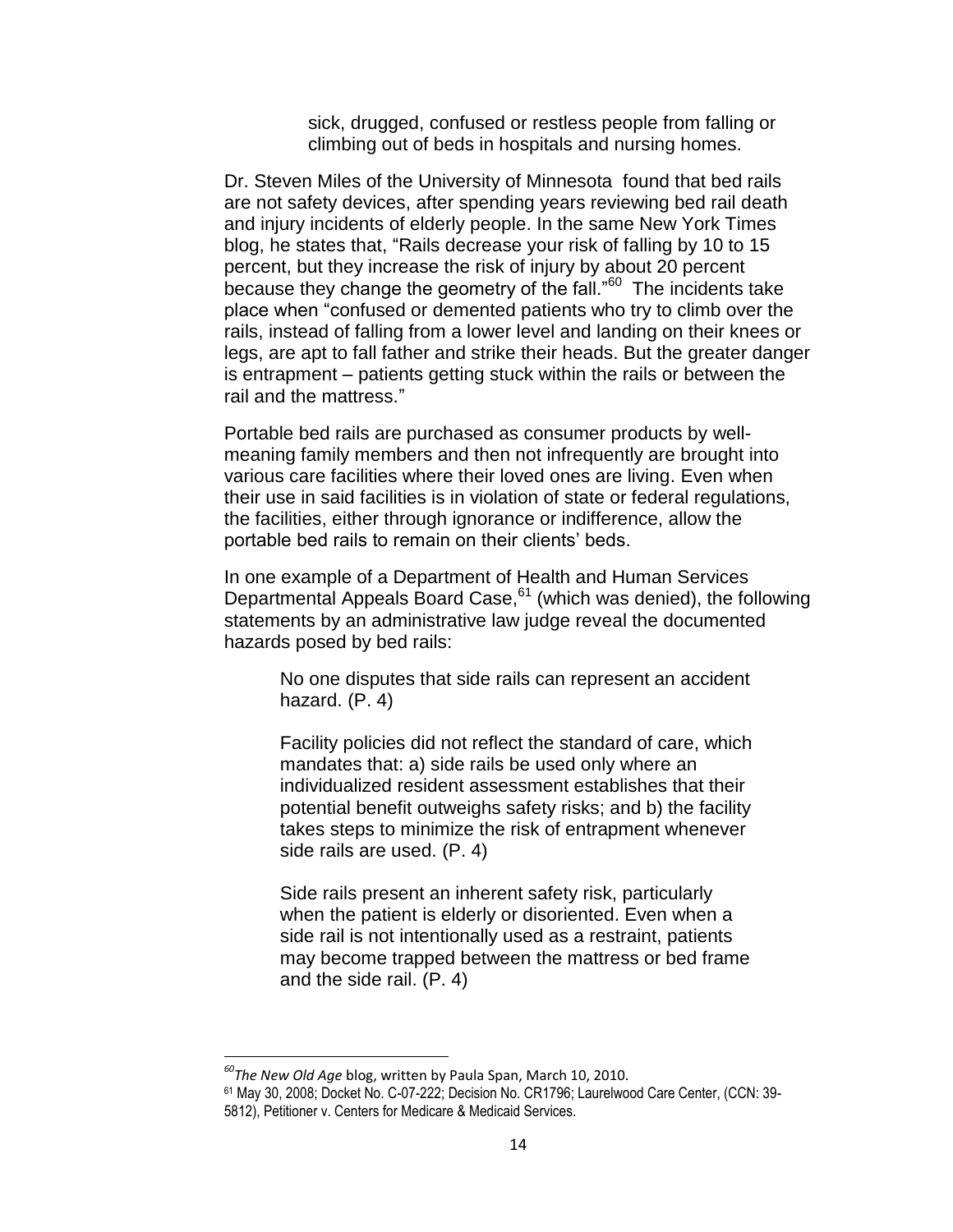Facilities should begin with the presumption that side rails not be used, and should place the burden on the side rail proponent to demonstrate that their use is appropriate. (P. 5)

Any time a bed rail is purchased for an adult by a consumer, for private use at home or for use while traveling or while in a facility, it is because the consumer has a concern which in all likelihood is related to cognition or a physical weakness of the adult for whom the rail is being purchased. An average consumer is not likely qualified or likely to make the necessary evaluation at the time the bed rail is purchased. Such evaluations should include assessing the actual needs of the intended user of the bed rail, and taking measurements the consumer may ultimately be called upon to make by a manufacturer such as the size of a mattress used at home. Further, most consumers are probably unaware that adult portable bed rails are not required to meet mandatory safety standards, that there is no independent verification of manufacturer claims made for that product, and that use of bed rails has resulted in injuries and deaths.

# **IV. Bed Rail Deaths and Injuries: Statistics Available**

A. CPSC Memo to Gloria Black

 $\overline{a}$ 

In a CPSC memo dated December 7, 2010, in which an answer was provided to Gloria Black's question addressed to the CPSC regarding a breakdown of the CPSC known statistics on bed rail deaths and injuries, the following data were provided: $62$ 

CPSC staff is aware of 203 incidents between 1985 and 2009 that involved entrapments, entanglements, or strangulations in bedrails. The sources of these incident reports include consumers reporting via the Internet or hotline, death certificates provided by states, newspaper clippings, medical examiner reports, and reports from a probability sample of hospitals with emergency departments.

Of the 203 reported incidents, 155 resulted in fatalities; 18 resulted in non-fatal injuries; and 30 reports did not mention any injury. The number of incidents and fatalities of which CPSC staff is aware does not likely represent all incidents that occurred in the time period because not all incidents are reported and the reports are not projected nationally. It is also

<sup>&</sup>lt;sup>62</sup> It is acknowledged that responses provided in said letter were prepared by CPSC staff, and do not necessarily constitute an official position taken by the CPSC.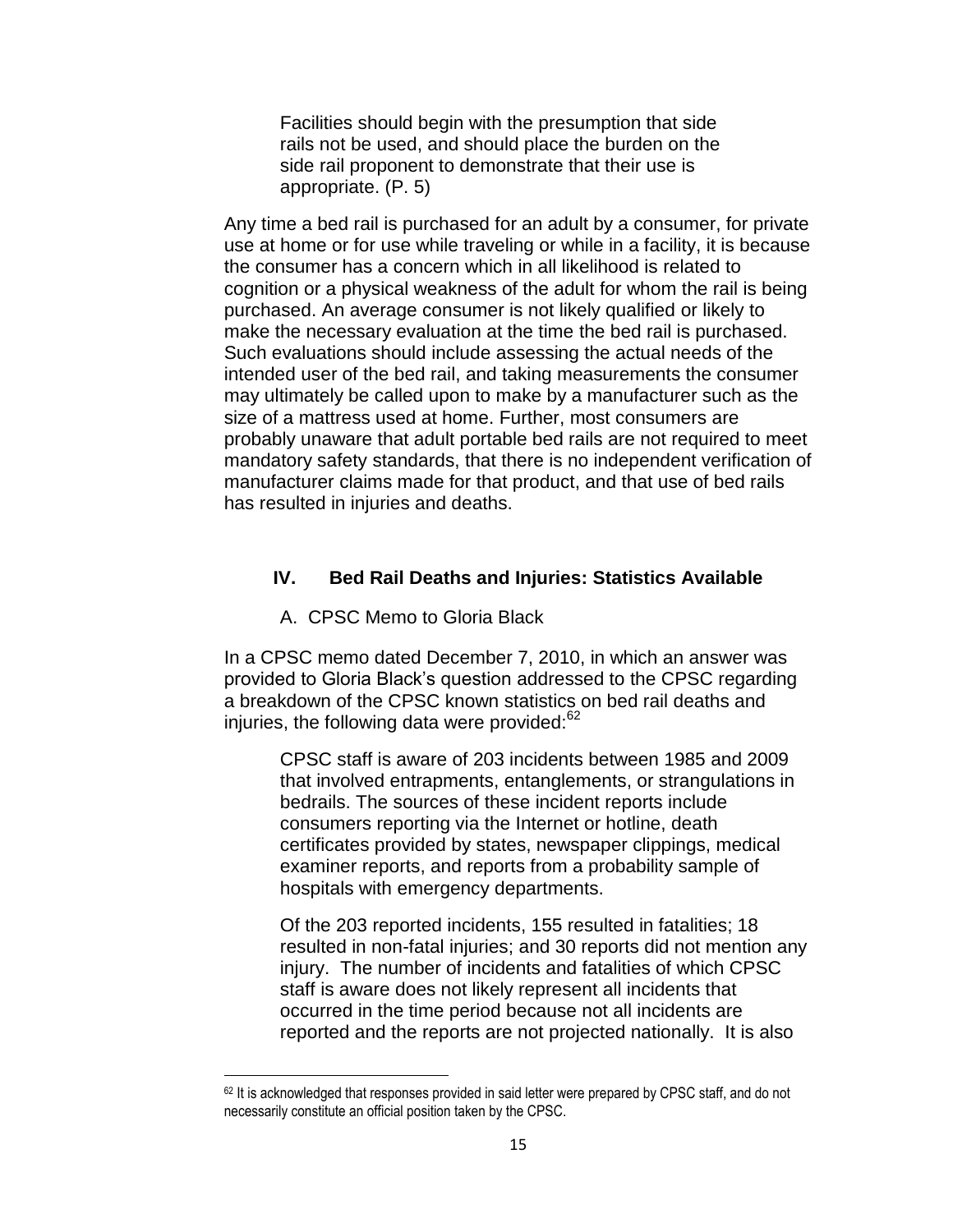possible that some of these incidents may be, or should be, reported directly to the FDA.

Of the 203 incidents reported to the CPSC, 4 mentioned a hospital bed, 13 mentioned a bed in a nursing home, and 37 mentioned twin/full/queen/king size bed. The remaining 149 reports did not mention either the bed rail type or the bed. Of the 203 incidents reported to the CPSC between 1985 and 2009, 123 incidents involved individuals older than 60 years of age; 40 incidents involved children younger than 5 years of age; and 31 involved individuals between the ages of 5 and 60. Victim age was not mentioned in 9 of the incidents reported to the CPSC.

B. CPSC Bed Rail Data

In the summer of 2012, the CPSC researched the issue of bed rail injuries and deaths for adults. The resulting findings were reported in the CPSC's October 11, 2012, memo, "Adult Portable Bed Rail-Related Deaths, Injuries, and Potential Injuries: January 2003 to September 2012." People aged 13 years and older were included in the analysis. The number of fatalities CPSC uncovered for that approximately nine year period totaled 155. Of the 155 fatalities, 129 were aged 60 years and over. The CPSC found that 94 of the total number of fatalities took place at home, 25 in a nursing home, 15 in an assisted living facility, and 3 in hospice.<sup>63</sup> The study further provided that:

- There were 145 incidents related to rail entrapment. This category included incidents in which the victim was caught, stuck, wedged, or trapped between the mattress/bed and the bed rail, between bed rail bars, between a commode and rail, between the floor and rail, or between the headboard and rail. Based on the narrative, the most frequently injured body parts were the neck and head. Most of these incidents (143 out of 145) resulted in fatalities.
- There were an estimated 36,900 adult portable bed rail-related injuries…that were treated in U.S. hospital emergency departments from January 2003 to December 2011.
- The data included an age range from 13 to 101 years old. The injuries were fairly evenly distributed among age groups. Thirtynine percent were 60 years and over; 34 percent were between 30 and 60 years old; and 27 percent were younger than 30 years old. Most of the injuries (92%) were treated and released. The following injury characteristics occurred more frequently:

<sup>63</sup> Page 4 of report.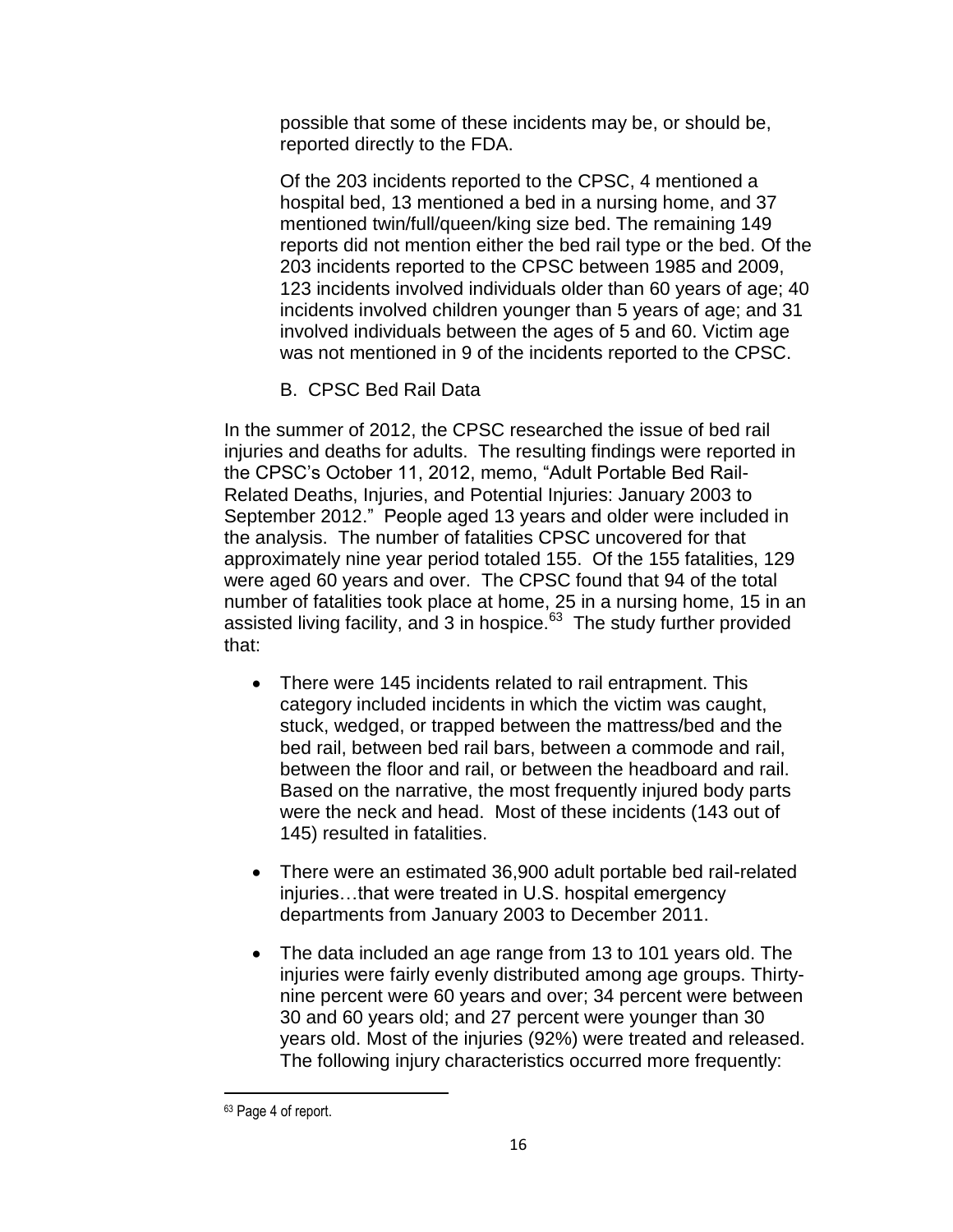- o \*Injured body part head (14%), lower leg (12%), foot (12%)
- $\circ$  \*Injury type laceration (30%), contusions/abrasions (30%), fracture (14%).

On November 26, 2012, the New York Times ran a front page article on bed rails: "After Dozens of Deaths, an Inquiry into Bed Rails."<sup>64</sup> It made public for the first time CPSC's findings on the nearly 37,000 hospital emergency ward visits due to bed rail related injuries that had taken place over the nine year period.

# **V. Existing Voluntary Standards are Inadequate to Address the Risks Caused by Portable Bed Rails**

# **a. ASTM Standard**

An ASTM standard for bed rails exists but its scope is limited to children's bed rails. ASTM F 2085, *Standard Consumer Safety*  Specification for Portable Bed Rails defines a "portable bed rail" as a device intended to be installed on an adult bed to prevent children from falling out of bed.<sup>65</sup> CPSC, as required by the CPSIA, has issued a mandatory standard for these products. Given the limited scope of the voluntary standard, it is clear that the voluntary standard is failing to address the hazards posed by adult portable bed rails. Further, given that the hazards posed by adult portable bed rails have persisted and are well documented and that ASTM has failed to write a voluntary standard that adequately addresses these products, reliance upon such a nonexistent voluntary standard would not reduce the product risk.

# **VI. CPSC Actions Taken to Address Children's Bed Rails**

In 2011, as a result of the passage of the Consumer Product Safety Improvement Act in 2008, which required CPSC to promulgate mandatory standards for infant and toddler durable products, including bed rails, CPSC proposed a rule on children's portable bed rails.<sup>66</sup> By 2012, the mandatory standard was finalized, requiring a standard addressing the suffocation hazard of bed rails and a labeling requirement warning of potential hazards posed by children's portable

<sup>64</sup> NY Times, front page article, "After Dozens of Deaths, Inquiry into Bed Rails," Ron Nixon, Nov. 26, 2012,<http://www.nytimes.com/2012/11/26/health/after-dozens-of-deaths-inquiry-into-bed-rails.html> <sup>65</sup> <http://www.cpsc.gov/PageFiles/133466/adultbedrail.pdf> at 1.

<sup>66</sup> CPSC Docket No. CPSC-2011-0019; Safety Standard for Portable Bed Rails.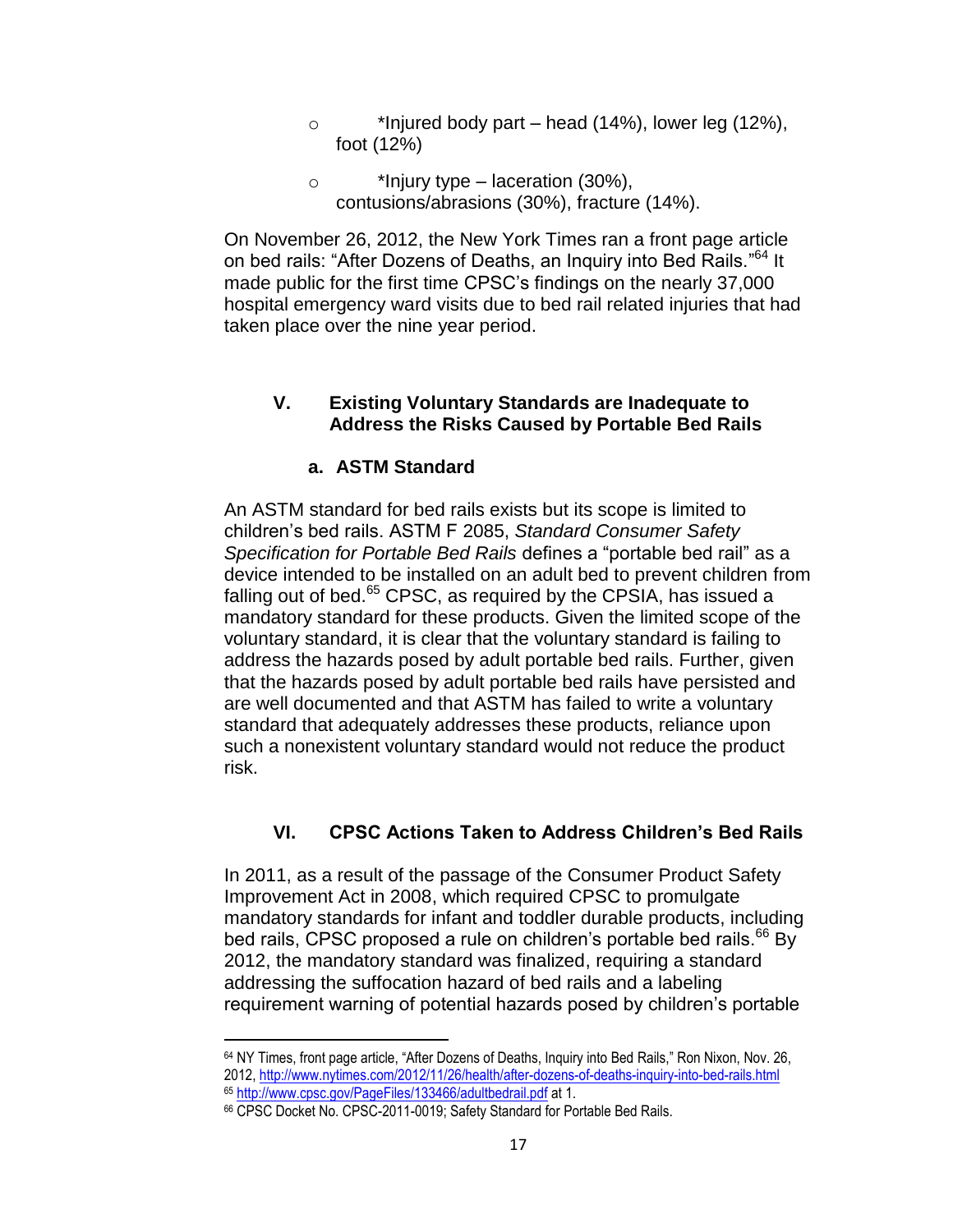bed rails. Unfortunately, the CPSC has not taken similar actions to address adult portable bed rails.

The CPSC has also recalled children's bed rails due to suffocation and strangulation hazards. For example, on December 6,  $2012$ ,  $67$  CPSC conducted a recall of Dream On Me Children's Bed Rails. The hazards identified in their press release announcing the recall are that "the bed rail can separate from the mattress allowing a child's body to become entrapped if it slips between the rail and the mattress. This poses suffocation and strangulation hazards to children." This is the identical hazard posed by portable adult bed rails to adults. The CPSC should similarly recall bed rails when the bed rail poses the risk of strangulation to adults*,* especially when reports indicate that there have been multiple deaths for the same model bed rail. Regrettably, currently such adult bed rails remain on the market – not recalled, unlabeled and without warning.*<sup>68</sup>*

# **VII. Misleading Advertising of Bed Rails and Hazard Warning Labeling**

The fact that misleading advertising has been allowed to flourish, allowing consumers to believe that the use of bed rails makes a person "safer," when evidence suggests otherwise, and the fact that we have a growing, aging population make it all the more urgent that this issue be addressed. Appendix A (p. 24) cites research conducted on safety of bed rails. Appendix B, which cites excerpts from adverse event reports of alleged death events involving bed rail use, is found on page 27. A description of death by asphyxiation is included there.

An article published in *Biomedical Safety & Standards* in November of 2012, "Safe Portable Bed Rails – There's no Such Thing (Request to Stop False Advertising Goes to Federal Trade Commission),"<sup>69</sup> reported on alleged unsubstantiated advertising of bed rails. The article also mentions a letter sent jointly by Public Citizen and the National Consumer Voice for Quality Long-Term Care in September 2012 to the Federal Trade Commission (FTC)(See Appendix F, p. 35).<sup>70</sup> The two consumer organizations argued that a bed rail for which there allegedly

<sup>67</sup> <http://www.cpsc.gov/cpscpub/prerel/prhtml13/13060.html>

<sup>68</sup> Public Citizen Petition to FDA; FDA-2011-P-0438. Also, "Safe, Portable Bed Rails: There's No Such Thing (Request to Stop False Advertising Goes to Federal Trade Commission)," Lisa Marshall, Biomedical Safety & Standards, Nov. 15, 2011.

<sup>69</sup> Safe, Portable Bed Rails: There's No Such Thing (Request to Stop False Advertising Goes to Federal Trade Commission)," Lisa Marshall, Biomedical Safety & Standards, Nov. 15, 2011.

<sup>70</sup> A link to the Public Citizen/National Consumer Voice for Quality Long Term Care letter sent to the FTC in September 2012 is available here: [.http://www.citizen.org/hrg2069](http://www.citizen.org/hrg2069) , and also appears in Appendix F on page 36 of this petition.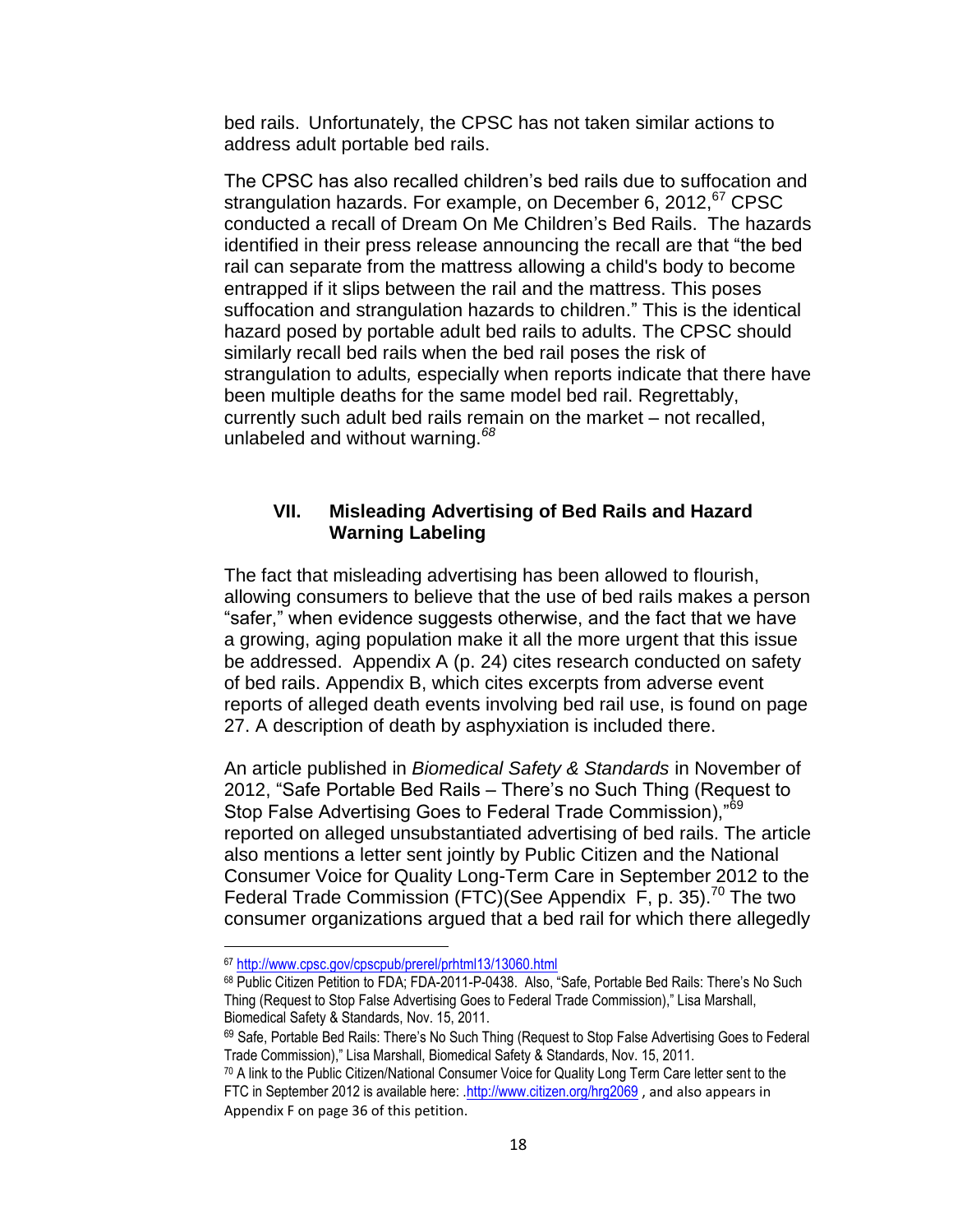are multiple reports of death in government files does not, as is claimed in its advertising, "make any bed safer," and hence should not be allowed to continue to make such claims. The FTC's response to date has been a form letter acknowledging receipt of the letter by the groups.

> 1. Unsubstantiated and False Advertising of Adult Portable Bed Rails

Numerous claims made in the marketing of portable bed rails are easily found through an Internet search. Many of the promises made include increased safety, and use words to promote the sense that to buy a bed rail for a loved one is to show that you care for their safety. Examples of this advertising are found in Appendix C, page 30, of this petition.

It is important to contrast the advertising of bed rails to what is found in some of the text written in the *CMS (Centers for Medicare and Medicaid Services) State Operations Manual Appendix PP - Guidance to Surveyors for Long Term Care Facilities*. Excerpts from that document appear in Appendix D, page 32, of this petition. That information underscores a dual standard in bed rail oversight within our government agencies. When an individual purchases a portable bed rail as a consumer product, he may then bring it into a care facility and request it be used by that facility for a loved one. While federal and some state regulations attempt to regulate bed rail use in facilities, those regulations are too frequently not enforced, and caregivers are themselves frequently unaware of the dangers of bed rail use. Hence, if there is a death or injury involved and the rail was used in a facility which receives federal funding, the portable bed rail, most likely initially purchased as a consumer product, may be treated as if it were a medical device, and, the facility that allowed the bed rail use now stands to be fined by the federal government.

## 2. Hazard Warning Labeling for Adult Bed Rails

Information in advertisements is misleading consumers into thinking that bed rails increase safety, and at the same time, useful information on bed rails warning of documented hazards fails to be visible on bed rails. (See Appendix A, page 24, and Appendix C, page 30.) At a minimum, consumers should have been warned of potential entrapment, strangulation and asphyxiation risks especially for particular populations such as those who may experience confusion. While redesigning the product to eliminate the hazard is the most effective solution, warning labels should be required to be permanently affixed to the packaging as well as the product, visible to caregivers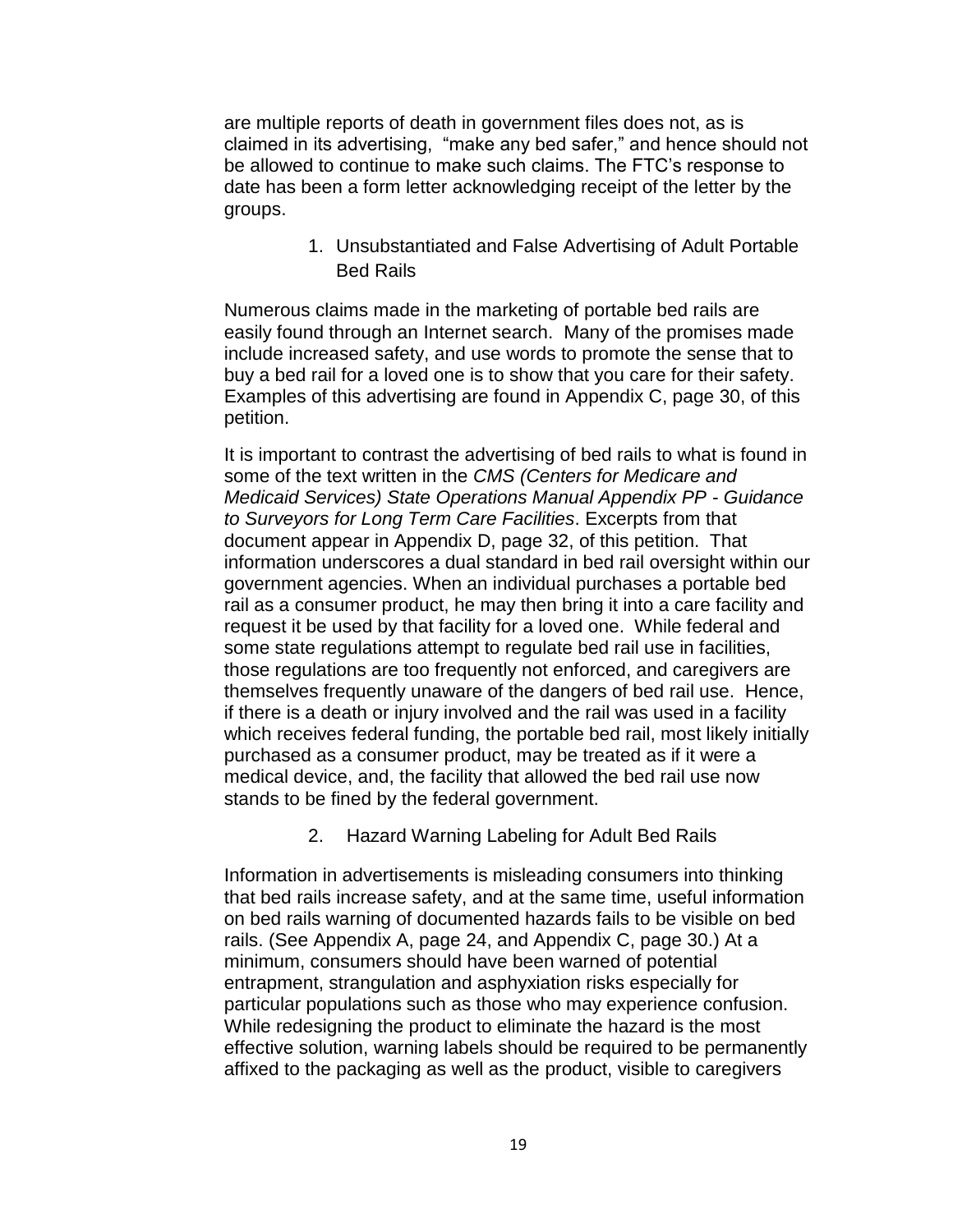and those using the bed, and should be readable for the life of the product.

Warnings alone are not the solution to the problem. Without mandatory safety standards that effectively reduce the hazards, warnings are a band-aid approach. William Hyman, Professor Emeritus of the Bio-Medical Engineering Department at the Texas A & M University, author of 'Bed Rail Entrapments – Still a Serious Problem, McKnights, July 24, 2008, stated that

"Warnings are not an appropriate way to 'fix' dangerous designs, unless perhaps the warning says 'Do Not Use This Product.' Furthermore, effective warnings must not only identify a hazard but instruct on how to avoid it, and in a way that users will be able to understand and implement. The proper use of warnings is for residual risk, i.e., risk that cannot be reasonably eliminated by design, or replacement. Since most entrapment hazards can be eliminated by design (or by not using bed rails at all), there is no acceptable residual risk.‖

### **VI. Action Requested**

For the reasons enumerated above, the Petitioners request that the Consumer Product Safety Commission, pursuant to the Administrative Procedures Act, 5 U.S.C. section 553 (e) and regulations of the Consumer Product Safety Commission (CPSC), 16 C.F.R. Part 1051, determine under section 8 of the Consumer Product Safety Act (CPSA), 15 U.S.C. section 2057, that all currently marketed adult portable bed rails pose an unreasonable risk of injury, that no feasible consumer product safety standard under the CPSA would adequately protect the public from the unreasonable risk of injury associated with adult bed rails, that the Commission shall, in accordance with section 9 of the CPSA, 15 U.S.C. § 2058, promulgate a rule declaring all currently marketed adult bed rails to be a banned hazardous product, and that a mandatory standard, promulgated under section 9 of the CPSA, 15 U.S.C. §2058**,** should be issued to adequately address the asphyxiation and entrapment hazard caused by the use of adult bed rails; that a mandatory standard should also require an adequate label to warn of the hazard. The Petitioners further urge the CPSC, under section 27(e) of the CPSA, 15 U.S.C. § 2076(e) to promulgate a rule requiring any manufacturer of an adult bed rail to provide performance and technical data related to performance and safety of such products to the Commission. The Petitioners also petition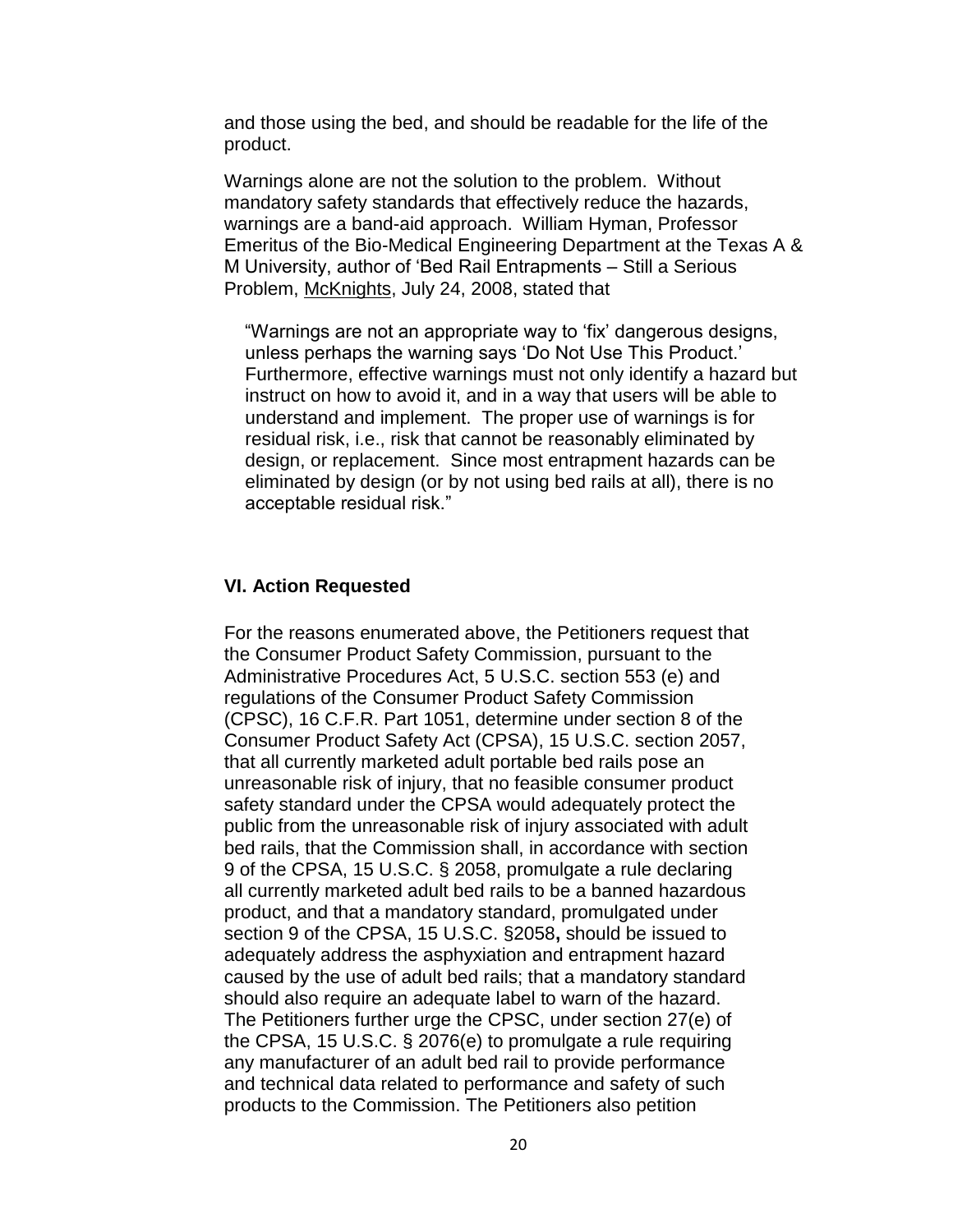CPSC to exercise its authority under section 15 of the CPSA, 15 U.S.C. section 2064 to require adult bed rail manufacturers to issue a public recall notice and offer a refund for all adult portable bed rails.

Specifically, the Petitioners request that CPSC initiate a rulemaking for a rule that states:

Under the authority of section 8 of the Consumer Product Safety Act the Commission has determined that adult portable bed rails present an unreasonable risk of injury and no feasible consumer product safety standard under this chapter would adequately protect the public from the unreasonable risk of injury associated with these products. Therefore such products are banned hazardous products under section 8 of the Act.

If the CPSC determines, in spite of the evidence provided, not to pursue a ban, the petitioners request that CPSC initiate a rulemaking to promulgate mandatory standards under section 9 of the CPSA, as such mandatory standards for adult portable bed rails would be necessary to reduce the unreasonable risk of asphyxiation and entrapment hazard posed by these bed rails.

Further, we request that under the authority of section 15 of the Consumer Product Safety Act, the Commission require manufacturers to issue a public recall notice and offer a refund for portable adult bed rails, as these products pose a substantial product hazard to consumers in that they contain product defects that create a substantial risk of asphyxiation and entrapment hazard to the public.

This Petition requests that, the U.S. Consumer Product Safety Commission:

- 1. Ban the sale of adult portable bed rails that are sold directly to the public and that are intended to be used with a range of typical home style beds, which would include those beds that, for example, might be found in nursing care and assisted living facilities, as well as beds found in homes.
- 2. Exercise recall authority and require notices and refunds to consumers for portable bed rails presently on the market that present risk of entrapment, asphyxiation, or other failure that can lead to injury.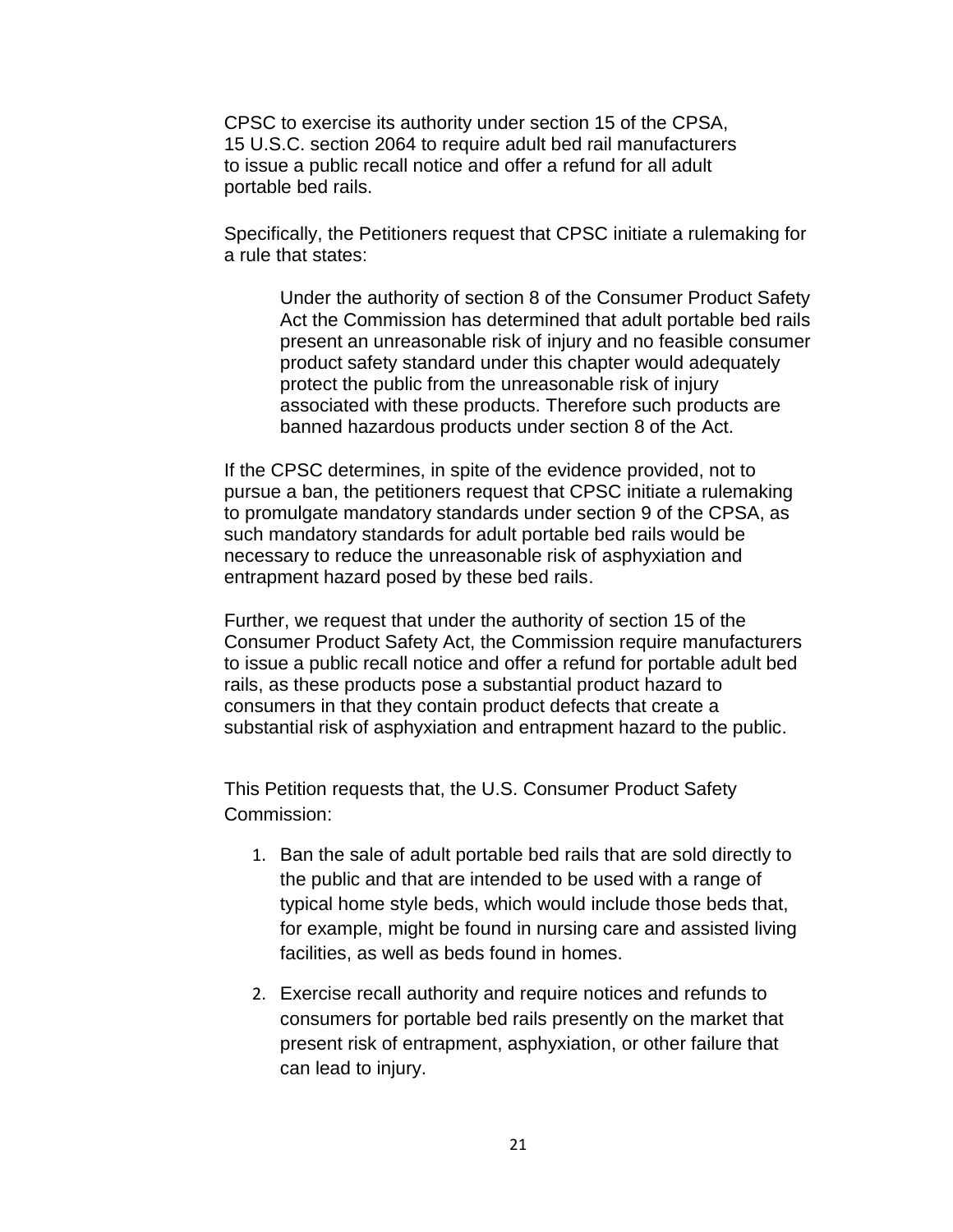If CPSC will not ban adult portable bed rails, we request that the Commission proceed with the following:

- 3. Promulgate a mandatory safety standard that establishes requirements for the design of adult portable bed rails. Such mandatory standards must include, at a minimum:
	- a. Design standards that substantially reduce the entrapment, strangulation and asphyxiation hazard posed by portable bed rails.
	- b. Set requirements for the verification by an independent third party that new, mandatory safety standards have been met by the manufacturer in question prior to allowing said product to be introduced to the market.
	- c. Set requirements for warning labels alerting users to the risk of asphyxiation and entrapment in large print. Such warnings must remain visible to all users and caregivers for the life of the product.
	- d. Set requirements for permanently affixed manufacturer and model number on the product. Information affixed permanently to the bed rail stating that such product complies with the new, mandatory guidelines that CPSC would establish.
- 4. Take all necessary action, including coordinating with the Federal Trade Commission (FTC) to prohibit advertising that states or implies that the use of bed rails increases safety.

Respectfully submitted, Rachel M. Weintraub Attorney for Petitioners Consumer Federation of America 1620 Eye St., NW Suite 200 Washington, DC 20006 (202) 387-6121 Dated: April 25, 2013 direct dial: (202) 939-1012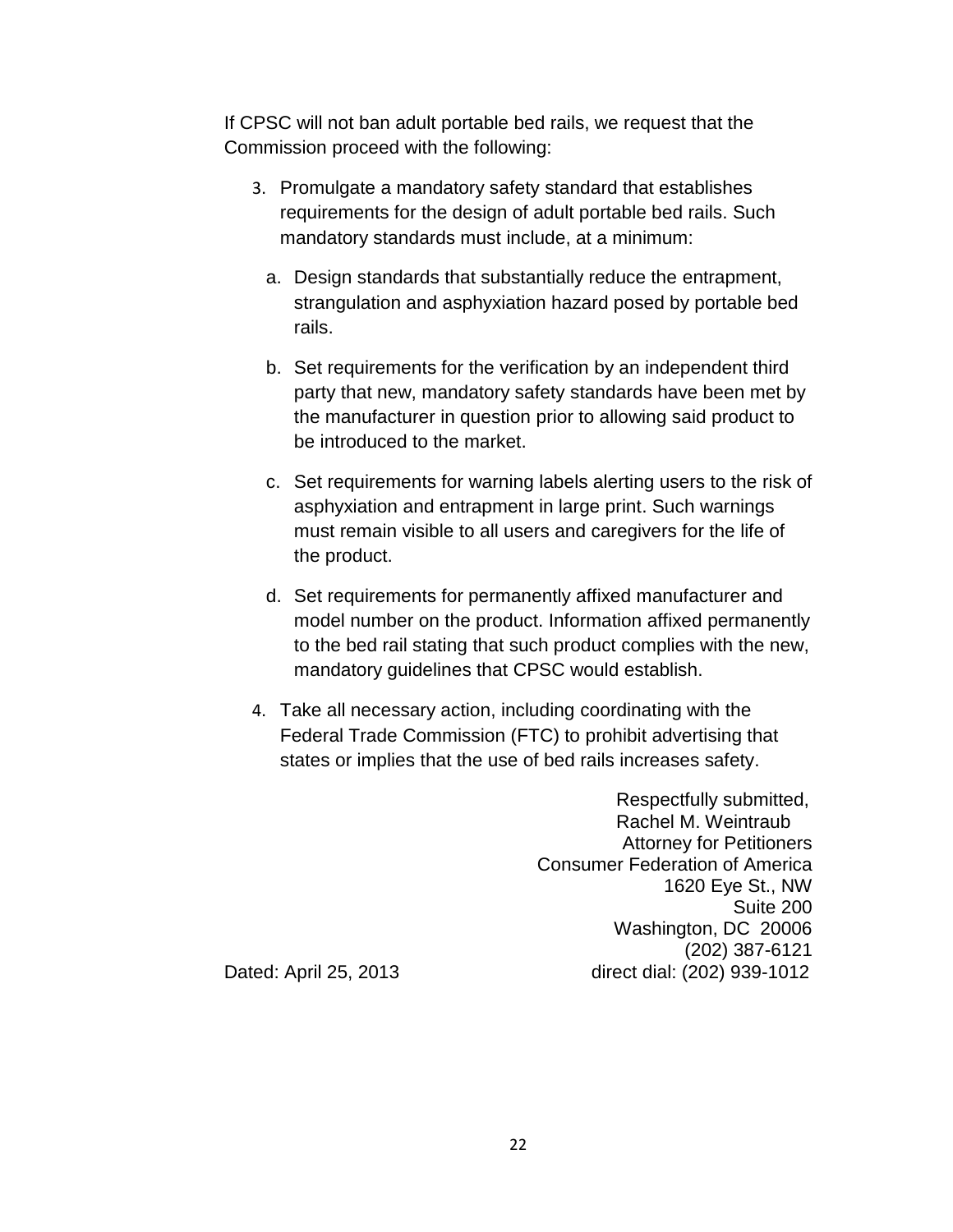# Appendices

The following pages contain:

Appendix A: Research on Bed Rail Safety. Excerpts from two different sources which discuss research on safety and bed rail use. P. 24.

Appendix B: Excerpts from adverse event reports describing alleged death events involving bed rails. Followed by a description of asphyxia. P. 27

Appendix C: Samples of Adult Portable Bed Rail Advertising Found on the Internet P. 30

Appendix D: Excerpts from Centers for Medicare and Medicaid Services (CMS) on restraints and bed rail use. P. 32

Appendix E: Consumer Voice Petition and Gathering of Signatures to CPSC and FDA. P. 34

Appendix F: Consumer Voice and Public Citizen letter to the Federal Trade Commission about misleading advertising. P. 35

Bibliography P. 40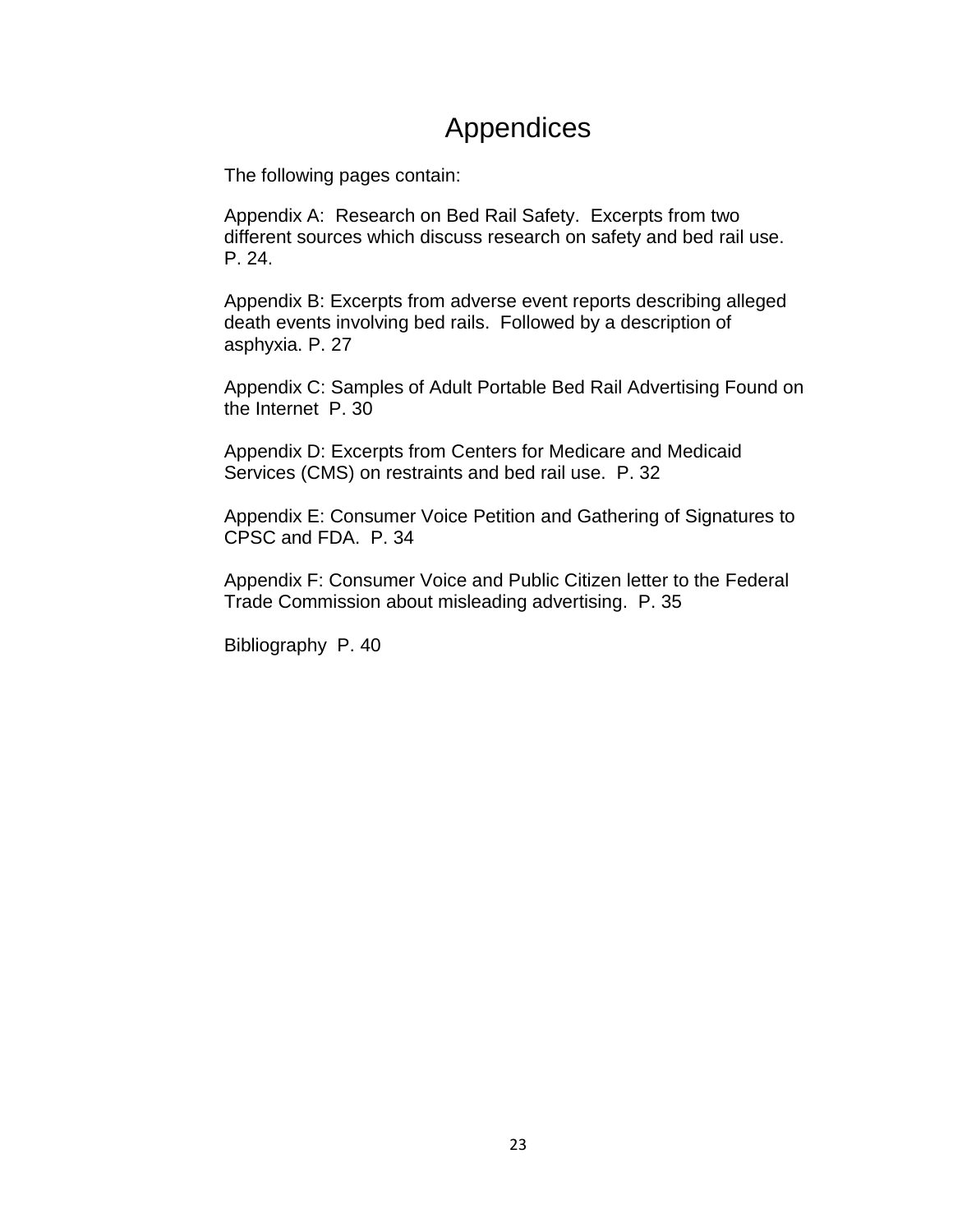# **APPENDIX** A:

Following are excerpts from two different sources which discuss research on safety and bed rail use.

1. *The Myth of Benign Bed Rails: A Consumer Protection Issue; NCCNHR* (now renamed National Consumer Voice for Quality Long-Term Care) *Policy Paper*, Omoniyi Adekanmbi, April 2010.

...One evaluation of patients on a rehabilitation ward found that all patients with dementia, Parkinson's, bone or rheumatologic abnormalities, and epilepsy were restrained. However, there was no relationship between actual history of falling and application of restraints (Gallinagh et al., 2002). It appears that the use of restraints is based more on the staff's belief that they are necessary to protect individuals who might fall, based on criteria such as age, functionality, and cognition, than to prevent future falls in those who have already fallen. ...

A large body of research has focused on the effectiveness of bed rails as a method of fall prevention as they are the most commonly used and there is a prevailing belief that rails are benign and effectual. This research has found that use of restraints did not lower fall rates, recurrent fall rates, or injurious fall risk among residents, even residents with impaired cognitive function. Si, Neufeld, & Dunbar (1999) found there were no serious injuries associated with removal of the bed rails and for most residents raised bed rails did not enhance safety. Furthermore, reducing the use of restraints may actually significantly decrease the incidence of minor injuries due to falls from bed and the incidence of falls among residents. Many studies have actually suggested that the fall rate among restrained residents is equivalent to or in fact *greater than* the fall rate among unrestrained residents (Capezuti, 2004; Capezuti, Evans, Strumpf, & Maislin, 1996; Capezuti, Maislin, Strumpf, & Evans, 2002; Capezuti, Strumpf, Evans, Grisso, & Maislin, 1998; Capezuti, Wagner, Brush, Boltz, Renz, & Talerico, 2007). One investigation of fall rates in nursing homes across six states found that a resident's likelihood of sustaining a serious injury decreased significantly after restraints were removed (Neufeld, Libow, Foley, Dunbar, Cohen, & Breuer, 1999). (P. 2)

In addition, rather than mitigating injury, bed rails heighten the risk and dangers associated with a fall. The purpose of the bed rail is to signal to residents to get assistance when they want to leave the bed. However, cognitively impaired residents, who are among the most frequently restrained, view the rail as a hindrance to try to squeeze through or climb over or around (Capezuti et al., 2007). Raised bed rails aggravate the risk of injury from the fall because they add up to an additional two feet to the fall height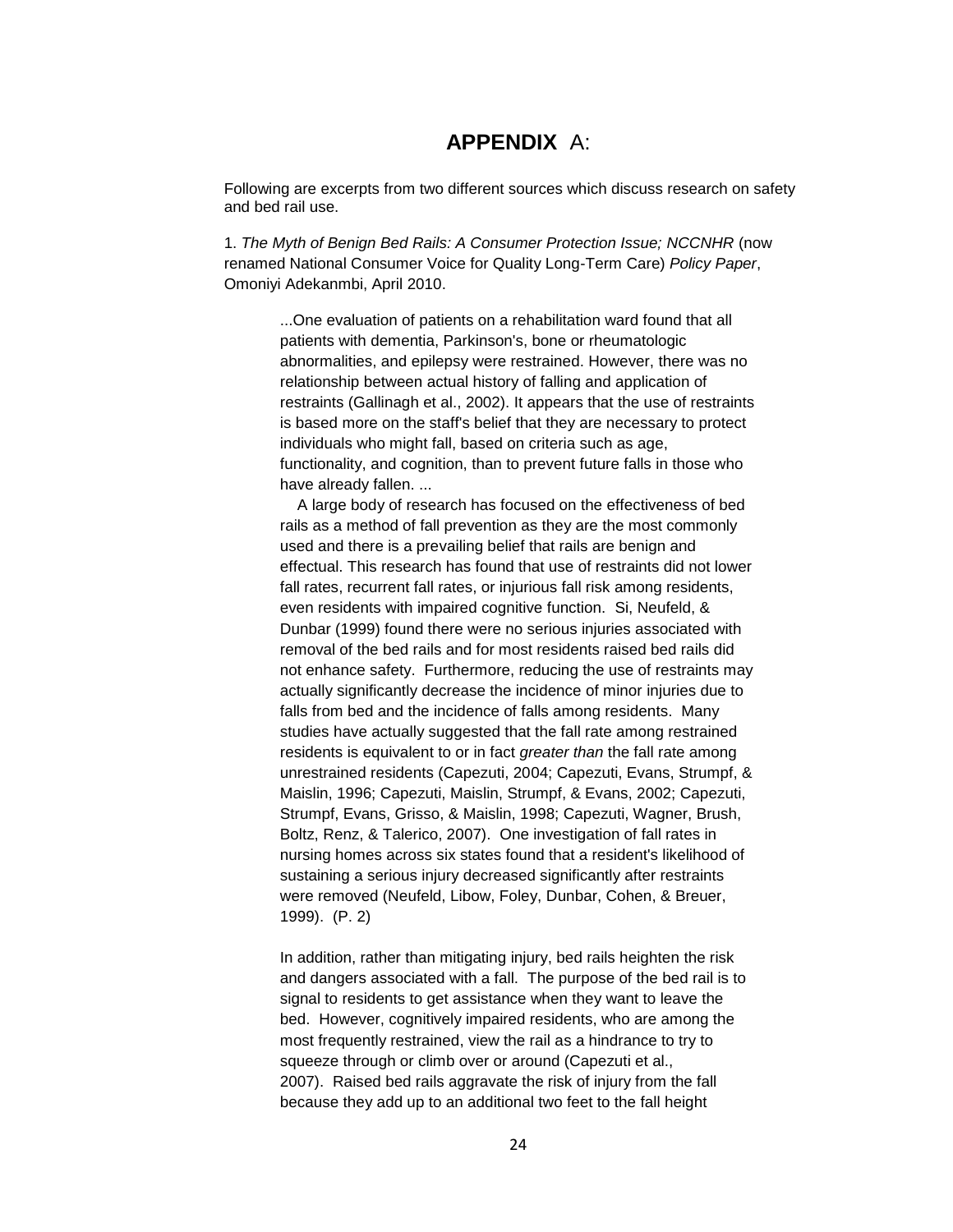(Capezuti, 2004), van Leeuwen, Bennett, & West (2001) found that of 92 falls with bed rail position recorded over a seven year span at an acute care hospital, 60 residents fell while bedrails were raised. Over half of these residents had been climbing over the rail when they fell; four had climbed through them, three squeezed between end of bedrails and bed end and two patients jumped over rails. Residents who fell when rails were raised were more likely to be non-rational at the time than those who fell when rails were lowered. Residents are also more likely to strike their heads if (they) fall while trying to climb over the rails. W*hile bed rails may decrease the risk of a fall by 10-15% they actually increase the risk of injury from a bed fall by 20% (Span, 2010)*. In addition to the risk of aggravated injury from a fall, residents are at risk of entrapment in bed rails resulting in serious injury or death by asphyxiation. Entrapment occurs when patients slip through the side rail bars and the space between the rails, between the rails and the mattress or between the head or footboard, side rail, and mattress (Capezuti, 2004, see Figure 1). The head or neck is the most frequently trapped body part (Todd,Ruhl & Gross, 1997). Asphyxiation occurs when the resident is caught between mattress and bed rail, between the headboard and rail, head stuck in rail, or strangulated by vest restraint between the rails (JC, 2002). A person will roll into the slot next to the rail, the mattress slides to the other side, doubling the side of the gap, and the patient drops into the gap - mattress presses against his chest and he suffocates (Span, 2010). Miles (2002) suggests that air mattresses pose a particular danger to residents. From 1994 and 2000, 35 deaths due to entrapment between bedrails and air mattresses were reported to the FDA. (P. 2)

2. *Myths and Facts about Side Rails*, by Karen A. Talerico and Elizabeth Capezuti, AJN, July 2001, Vol. 101, Issue 7, 43-48.

Myth: Side rails serve as a safe and effective means of preventing patients from falling out of bed. Facts: No research study has demonstrated the efficacy of side rails in the prevention of injuries resulting from falling out of bed. In fact, several studies have shown that raised side rails do not deter older patients from getting out of bed unassisted, and may even lead to more serious falls and injuries(8-10). Si and colleagues studied the effects of a program to reduce side rail use among older residents (mean age, 83 years) on a short-term rehabilitation unit. (10) They found there were 15 falls in the control group and 15 falls in the study group of residents (N=246) and that serious injuries rarely occurred. Similarly, Hanger and colleagues, studying the effects of a significant reduction in side rail use on an Australian rehabilitation unit, found that there was no significant change in rates of falling; they also found that significantly fewer serious injuries occurred.(9) (P. 44)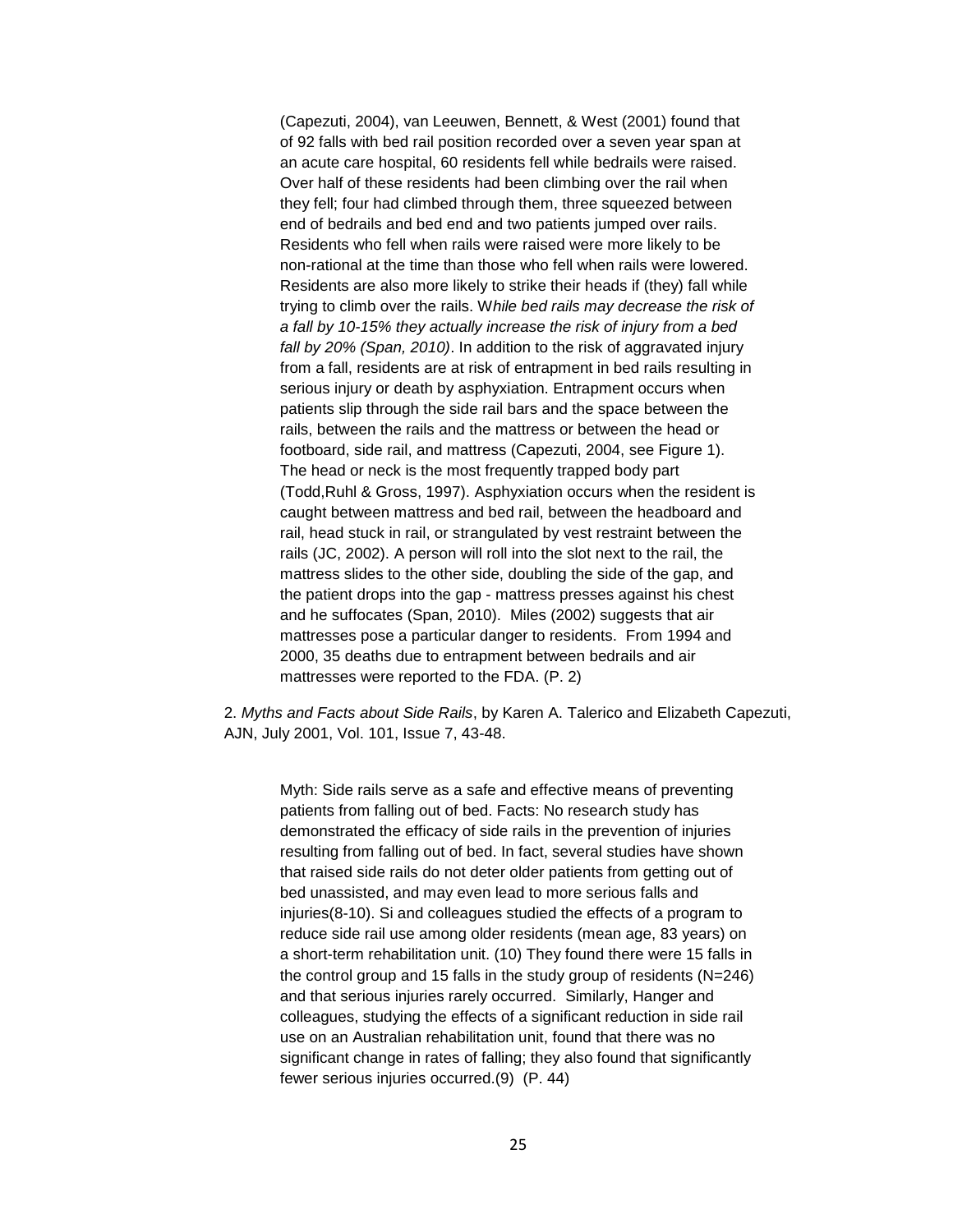*(8) Capezuti, E., et al. The effects of a low-height bed intervention on nightfalls among frail nursing home residents (abstract); Gerontologist 1999, 39, Special issue 1):196. (9) Hanger, HC, et al. An analysis of falls in the hospital; can we do without bedrails? J Am Geriatr Soc 1999;(5) 47; 529-31. (10) Si, M, et al. Removal of bedrails on a short-term nursing home rehabilitation unit. Gerontologist 1999;39(5);611-4.*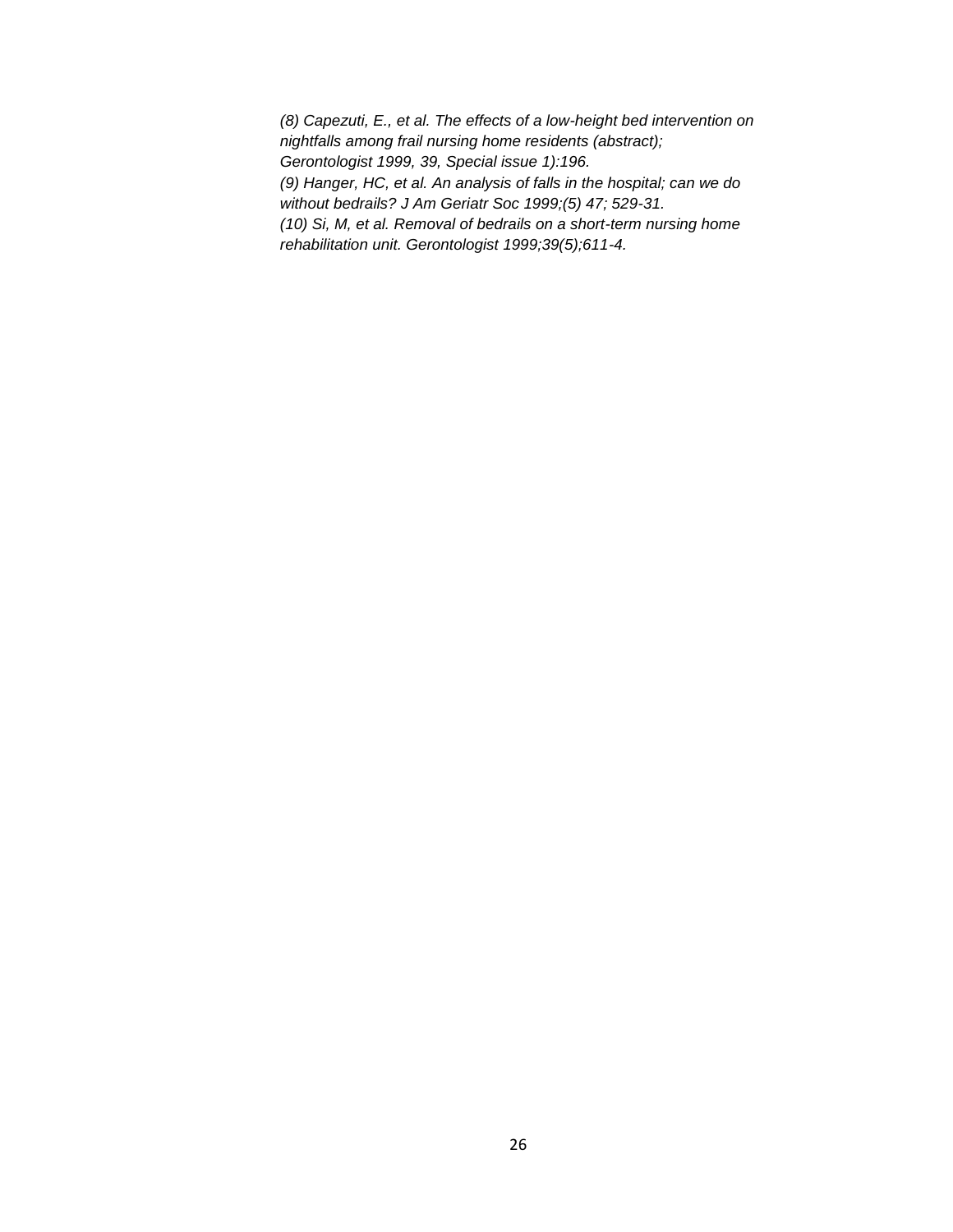# APPENDIX B

#### MAUDE ADVERSE EVENT REPORTS

(Followed by a Description of Asphyxia)

The following report is excerpted from the FDA MAUDE database, found at http://www.accessdata.fda.gov/scripts/cdrh/cfdocs/cfmaude/Detail.CFM?MDRFOI\_\_I D=2281458. Filing of reports with the FDA or CPSC is not of itself conclusive proof of a given event or of guilt. The sample provided here is done so strictly for academic purposes. It is to provide the CPSC with just one example of an alleged situation for which, had the consumer had prior knowledge of the risks of portable bed rail use, she may have been able to avoid the tragedy she describes surrounding her mother's death.

There are numerous other examples to be found; this particular entry is unique in that most family members of loved ones who have allegedly been killed through bed rail use do not know that they should report these incidents, either to the FDA or to the CPSC. Nor do they know that it is worthwhile to look at websites such as the CPSC saferproducts.gov site or the FDA Maude database *prior* to making their portable bed rail purchase. *Because* the product is on the market, the assumption is, it is 'safe' to use. Indeed, bed rails are manufactured as 'safety' products. In the case of reports made to the FDA, most descriptions of death events lack reference to the role of the portable bed rail consumer, the one who initially makes the fatal purchase.

#### **DRIVE MEDICAL DESIGN AND MANUFACTURING DRIVE BED ASSIST RAIL**

**Back to Search [Results](javascript:%20history.go(-1))** 

**Model Number** 15064 **Event Date** 02/05/2011 **Event Type** Death **Patient Outcome** Death **Event Description** 

About 2 years ago, i bought a "drive" bedrail (model 15064) at (b)(6) in (b)(6) to assist my elderly mother, (b)(6), in getting in and out of bed. The bedrail is shaped like an "l" with the bottom part of the "l" sliding under the mattress. It is secured to the mattress by a one inch wide strap that goes around the mattress. On (b)(6) of this year, my mother was reaching for the telephone on the bedside table and started to fall out of bed. Instead of keeping her from falling out of the bed, the strap slipped, causing her to fall between the bed and the bedrail. Her neck got caught on the bedrail, strangling her, and she suffocated to death. After her death, i contacted (b)(6), and they immediately removed that model from their shelves, but a bedrail with that kind of strap should not be sold anywhere.

Attention should be brought to the following YouTube video of the product referred to above: [https://www.youtube.com/watch?v=QuG\\_1pHYLtQ.](https://www.youtube.com/watch?v=QuG_1pHYLtQ)

The following additional excerpts are taken directly from the FDA Manufacturing and User Facility Device Experience (MAUDE) reports on bed rail deaths, from the Event Description.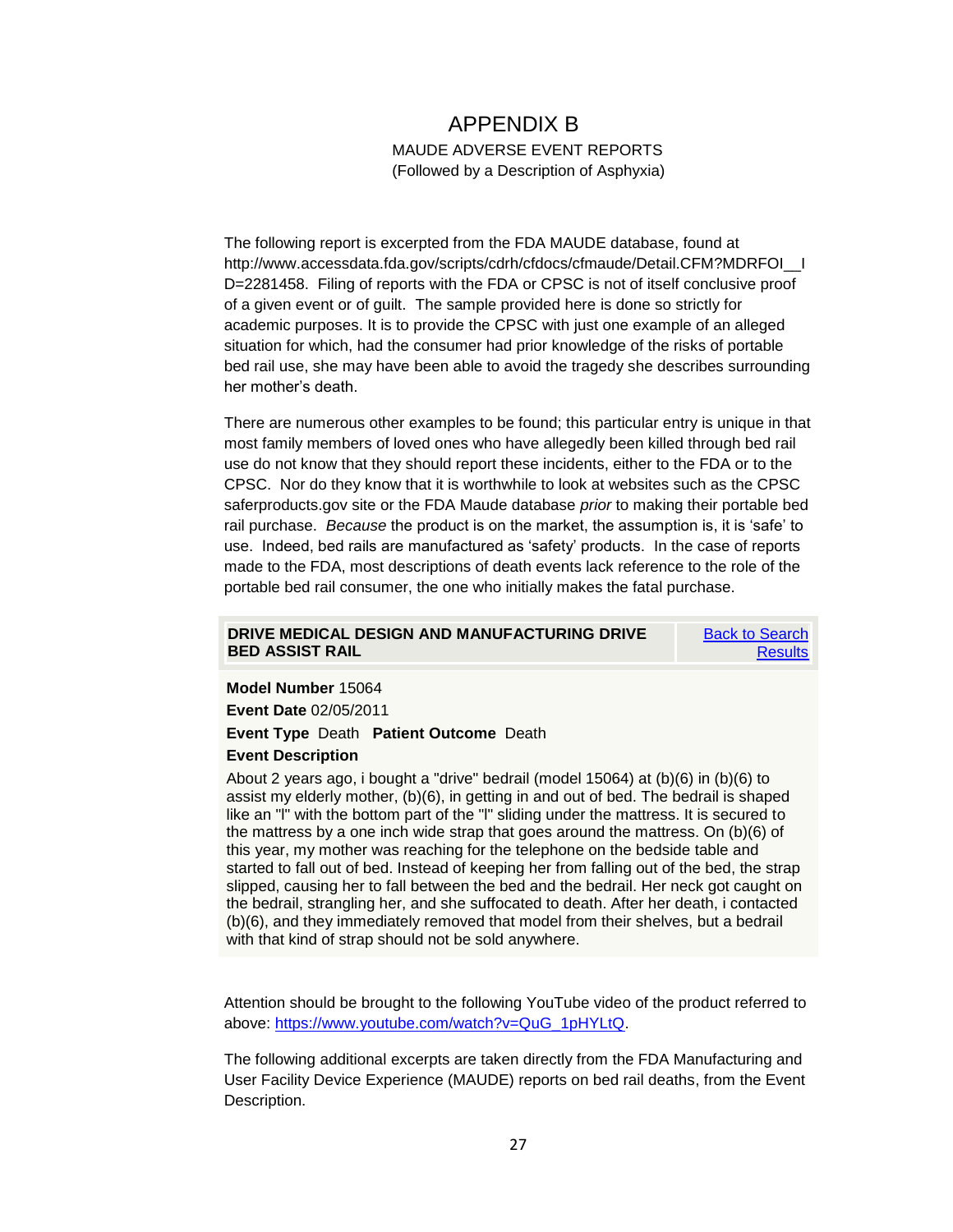\* ―…with his head between the vertical uprights of a bed side rail. … and the administrator stated that there was no malfunction of the side rail."

\*"No imminent hazard to public health claimed..."

\*"Kneeling like they were praying, that was how their body was."

\*"Pt contributed to the event."<sup>71</sup>

\*"...pupils were fixed and dilated and resident was blue around the mouth..."

\*"...found with her neck caught between the bed frame and side rail."

\*"...found on floor with head between bed rail and mattress."

\*"Resident was alert and responding, 'please help me'."

\*"Resident found laying on left side on floor with head and left arm wedged in mobility bar."

\*"The resident got their head caught in a side rail and fell out of bed. Death by asphyxiation."

Description of Asphyxia in Bed Rails, provided by Dr. Steven Miles, responding to a request for a description of death by bed rail type products.

―The most common manner of death caused by beds equipped with bed rails is by positional asphyxia. Asphyxia refers to death by suffocation. Positional asphyxia means that the suffocation is caused by the position of the body. In this case, the person slides against the rail and partly into a groove between the rail and the mattress. As the person wedges in that groove, the mattress slides toward the opposite side of the bed thereby widening the space between the mattress and the bed rail. The edge of the mattress, bearing the concentrated pressure of the upper body of the patient, compresses and the person's chest or abdomen drops into the space between the rail and the mattress. The person's downward motion is stopped by a variety of means (sometimes the head or an arm caught in the rail, sometimes the rib cage is too large to slide through the space between the rail and the bed frame. The total sequence from starting to move off the bed to entrapment takes a couple of minutes.

Once held and stopped between the rail and the mattress, the person cannot inhale and so they are squeezed to death. Unable to inhale, they are unable to exhale or call for help. They die of suffocation – a painful death; the pain is compounded by the mechanical pressure on the abdomen, chest, or neck. Bruising however is usually minimal. Occasionally and uncommonly, the person will die of a crush injury to the upper throat or even a fracture of the vertebrae in the neck.

Patients who are at a high risk tend to be somewhat small in size, are impulsive and active in bed, and have impaired thinking. The majority of patients have been

 $71$  This statement was used multiple times by one company for

their manufacturer's narrative in multiple FDA reports filed on alleged deaths in their bed rails.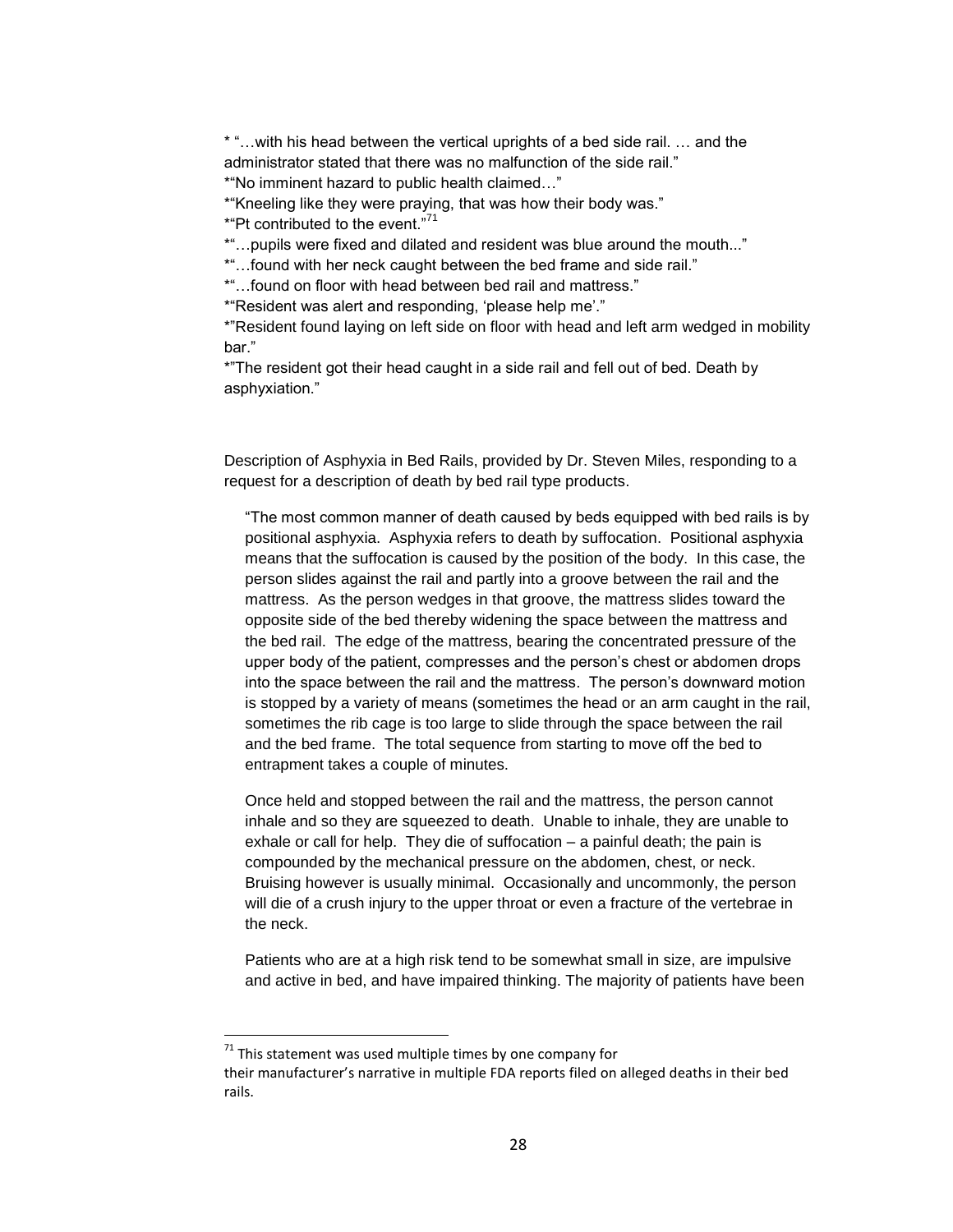rescued from a nearly lethal entrapment in rails shortly before they did however in such cases, there was no change to the bed environment."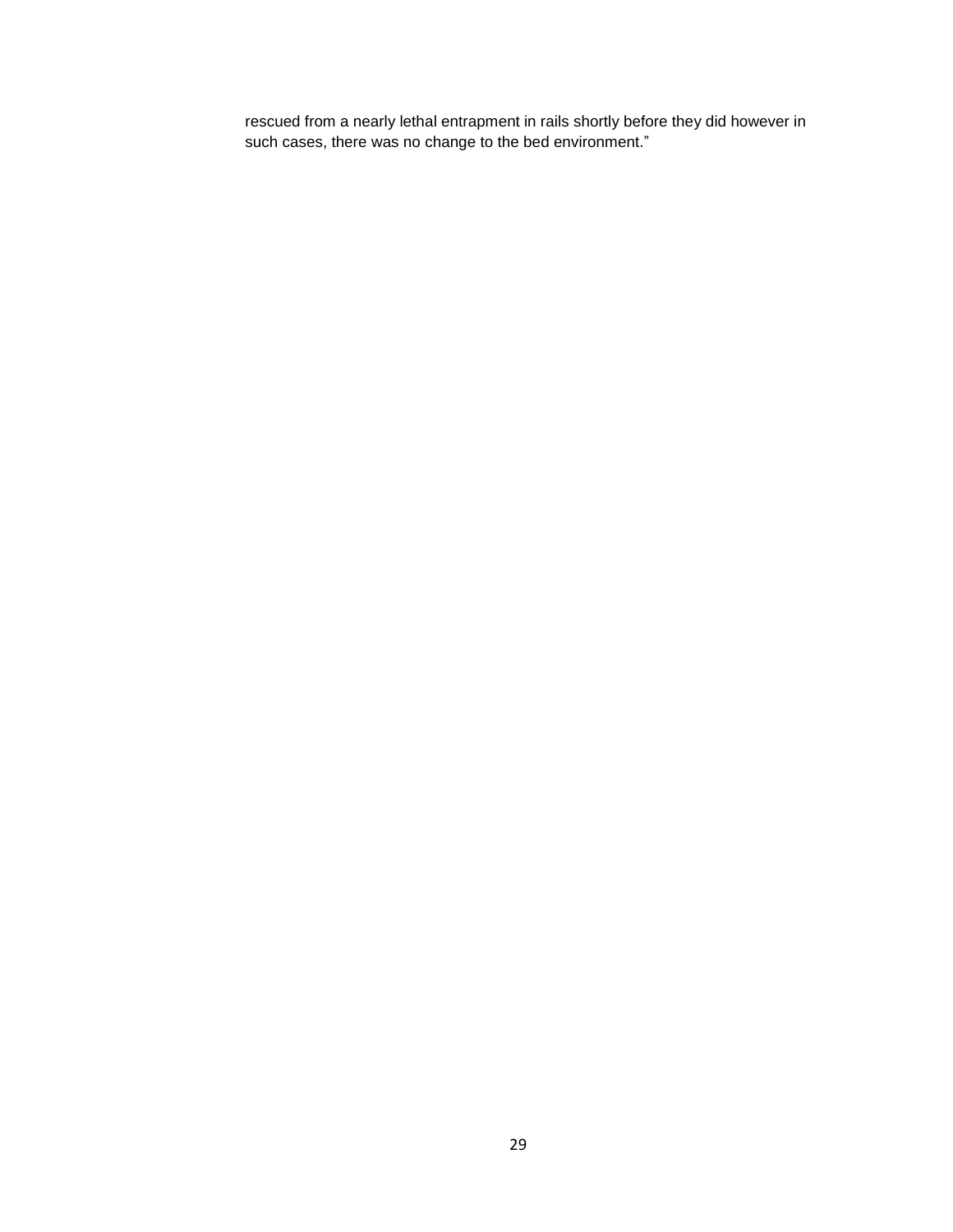# APPENDIX C

#### ADVERTISING

Below is a random selection of what was found on the Internet using a search for portable adult bed rails on January 21, 2012. Note the consistent promise of safety through use of portable bed rails in most of the ads.

#### *Adult Bed Rails***, Safety** *Bed Rails* **[for Elderly & Seniors](http://www.google.com/url?sa=t&rct=j&q=&esrc=s&source=web&cd=2&ved=0CFwQFjAB&url=http%3A%2F%2Fwww.parentgiving.com%2Fshop%2Fadult-bed-rails-79%2Fc%2F&ei=Ny39UMeODomjrQGNx4GYAQ&usg=AFQjCNHAFv3sS0HNYJTA3wkZ-Iezyzs10Q&sig2=A4RBTxYdV1uAv_Qx7K1Yeg&bvm=bv.41248874,d.aWM)**

*www.parentgiving.com/shop/adult-bed-rails-79/c/* Home and hospital *bed rails* keep *adults* with mobility issues safe! Great selection of safety *bedrails* fit any standard sized bed. **...** *Portable Bed Rails*. Great for **...**

#### *Bed Rails* **[for Seniors and the Elderly](http://www.bedrailsforseniors.com/)** *Adult*

#### *www.bedrailsforseniors.com/*

*Bed Rails* for Seniors, a specialty store for *bed rails* for the elderly *adult*. We have a wide selection of safety *bed rails*, side *bed rails* and guard *bed rails*.

Bed Safety Rails

Bed Safety Rails offered at great prices. Many styles to choose from to suit different needs and preferences. Our bed rails for elderly help with fall prevention in the elderly. We have name brands and several styles including a travel bed rail. Sizes include queen size bed rails, full size and other. Take a look at our selection for the right bed rail to suit your need.

#### *[Adult Bed Rails](http://www.walgreens.com/q/adult-bed-rails)***| Walgreens**

#### *www.walgreens.com/q/adult-bed-rails*

*Adult bed rails* come in a range of sizes and shapes with multiple features to choose from. Some home *bed rails* work on either side of the bed and are *portable* **...**

#### *Portable* **Side** *[Rails For Adult Beds](http://www.sears.com/search=portable%20side%20rails%20for%20adult%20beds)* **from Sears.com**

*www.sears.com/search=portable%20side%20rails%20for%20adult%2...* Items 1 - 21 of 21 – FREE SHIPPING AND 2X REWARDS POINTS WITH SHOP YOUR WAY MAX. Search results "*portable* side *rails for adult beds*" **...**

#### *Bed Rails* **- [Vitality Medical](http://www.google.com/url?sa=t&rct=j&q=&esrc=s&source=web&cd=9&ved=0CIYBEBYwCA&url=http%3A%2F%2Fwww.vitalitymedical.com%2Fbed-rails.html&ei=Ny39UMeODomjrQGNx4GYAQ&usg=AFQjCNGExpb7rMGIvJ5rSePfUPFne_9Xjw&sig2=fBNMYDgdIBJNBYFOpnIgVA&bvm=bv.41248874,d.aWM)**

#### *www.vitalitymedical.com/bed-rails.html*

Items 1 - 28 of 42 – Bed Railing DISCOUNT *Bed Rail*, Safety *Bed Rails*, Bed Guard Rails, Bed Side Rails, *Adult Bed Rail*, Kids *Bed Rails*, *Bed Rails* for Elderly & More. WHOLESALE Bed **...** Regalo *Portable* Kids *Bed Rails*. \$22.81. Regalo **...**

*Bed Rails* **[& Handles | 1800Wheelchair.com](http://www.1800wheelchair.com/asp/view-category-products.asp?category_id=699)**

*www.1800wheelchair.com/asp/view-category-products.asp?...id...*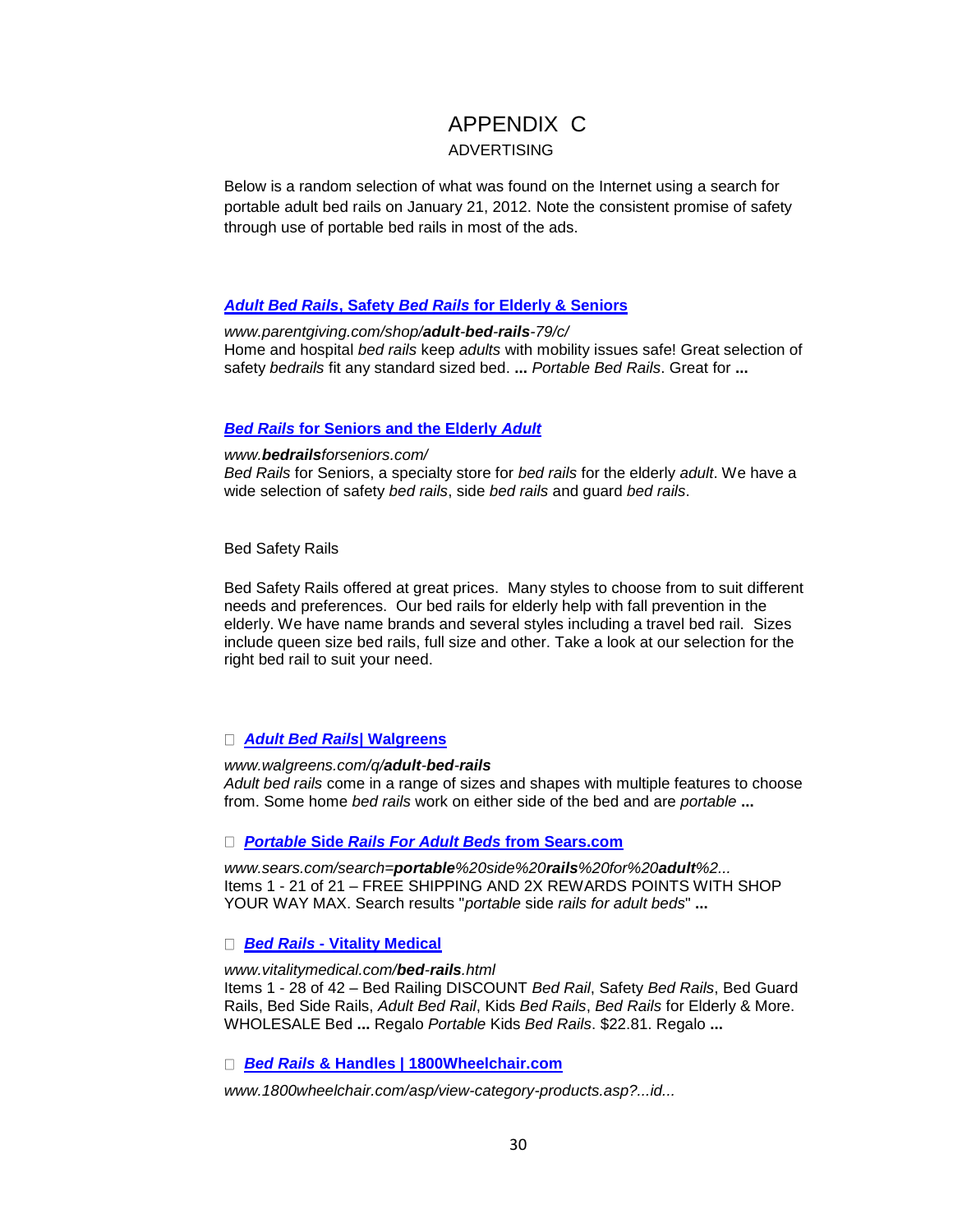*Bed rails* and assist handles for children and *adults*. Shop from 24 different models. **...** Stander Children's *Portable Bed Rail* and Sports Pouch **...**

#### **Tall and High** *Bed Rails for Adults* **- [Bed Time Elder Care Safety](http://www.google.com/url?sa=t&rct=j&q=&esrc=s&source=web&cd=17&ved=0CHoQFjAGOAo&url=http%3A%2F%2Fwww.parentgiving.com%2Fshop%2Ftall-high-bed-rails-574%2Fc%2F&ei=Ei_9UPeMNMatqgH-0IC4Bg&usg=AFQjCNFmc1Pm0nKSAL5XKTOS8WaL6St_fw&sig2=XN84Zohlz0OQELpRAGB-iQ&bvm=bv.41248874,d.aWM)**

#### *www.parentgiving.com › [Bedding](http://www.parentgiving.com/shop/bedding-78/c/) › [Bed Rails](http://www.parentgiving.com/shop/adult-bed-rails-79/c/)*

Tall (high) *adult bed rails* provide extra security against roll accidents or unsafe climbing. Safety and assist rails reach the extra mile of bed safety!

#### **Standers** *Portable Bed Rail* **[with Pocket Organizer -](http://www.walmart.com/ip/Standers-Portable-Bed-Rail-with-Pocket-Organizer/6372783)** *Walmart***.com**

*www.walmart.com/ip/Standers-Portable-Bed-Rail-with.../6372783* \$49.88 - In stock Find the Standers *Portable Bed Rail* with Pocket Organizer at Every Day Low Prices. Save money, live better. *Walmart*. [Item Description](http://www.walmart.com/ip/Standers-Portable-Bed-Rail-with-Pocket-Organizer/6372783#Item+Description) - [Product Warranty and Service ...](http://www.walmart.com/ip/Standers-Portable-Bed-Rail-with-Pocket-Organizer/6372783#Product+Warranty+and+Service+Plan+Options) - [Specifications](http://www.walmart.com/ip/Standers-Portable-Bed-Rail-with-Pocket-Organizer/6372783#Specifications) - [Gifting Plans](http://www.walmart.com/ip/Standers-Portable-Bed-Rail-with-Pocket-Organizer/6372783#Gifting+Plans)

#### **[Regalo Easy Hide-Away](http://www.walmart.com/ip/Regalo-Easy-Hide-Away-Bed-Rail/4433184)** *Bed Rail* **-** *Walmart***.com**

*www.walmart.com/ip/Regalo-Easy-Hide-Away-Bed-Rail/4433184* \$28.00 - In stock

Get the Regalo Easy Hide-Away *Bed Rail* from *Walmart*.com. **...** provides security and will accommodate pillow-top mattresses; Easy-to-assemble and *portable* **...**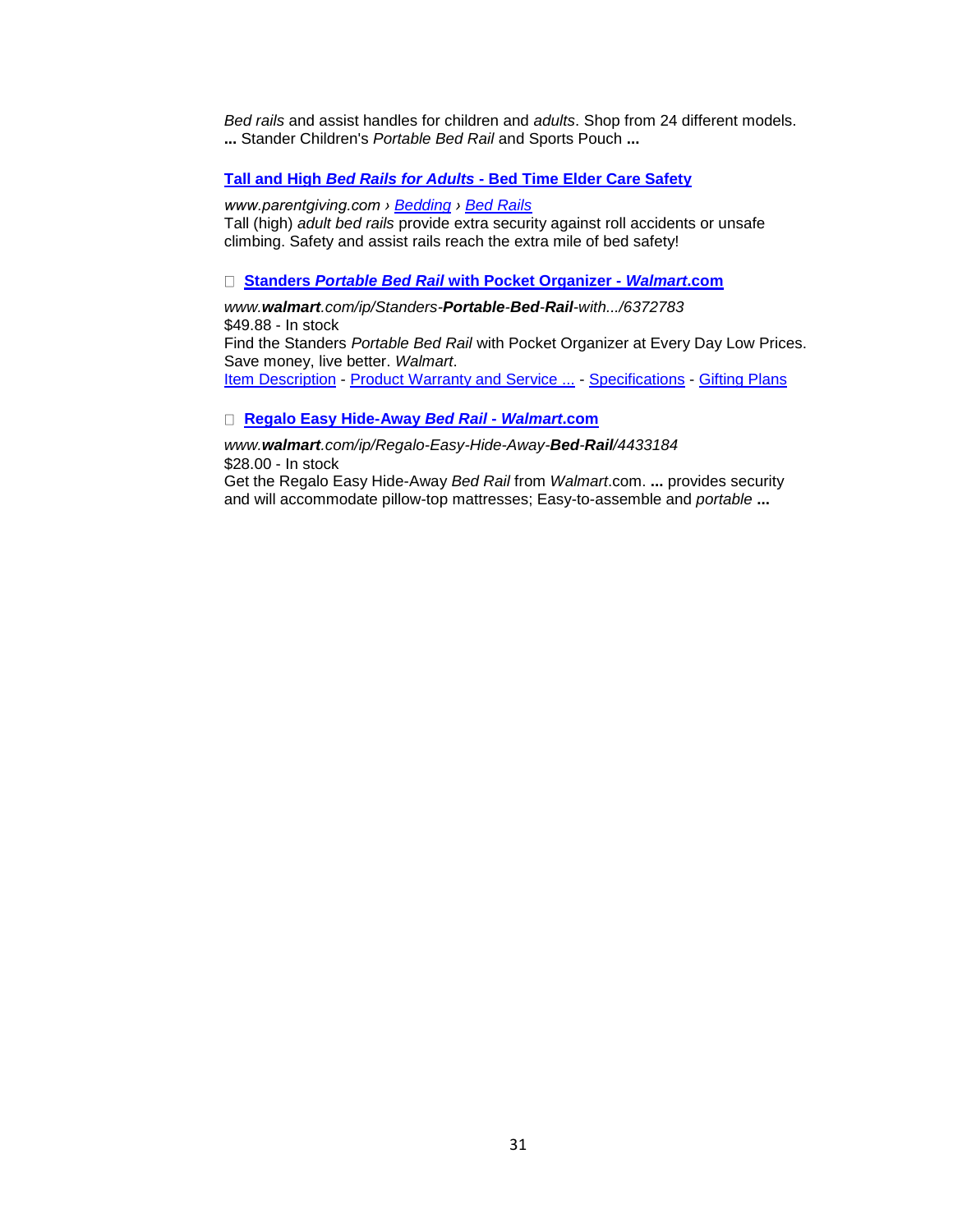# APPENDIX D

*CMS (Centers for Medicare and Medicaid Services) State Operations Manual Appendix PP - Guidance to Surveyors for Long Term Care Facilities* Excerpts from CMS §483.13(a) Restraints

Physical Restraints are defined as any manual method or physical or mechanical device, material, or equipment attached or adjacent to the resident's body that the individual cannot remove easily which restricts freedom of movement or normal access to one's body.

‗Physical restraints' include, but are not limited to, leg restraints, arm restraints, hand mitts, soft ties or vests, lap cushions, and lap trays the resident cannot remove easily. Also included as restraints are facility practices that meet the definition of a restraint, such as:

• Using side rails that keep a resident from voluntarily getting out of bed. . . The use of side rails as restraints is prohibited unless they are necessary to treat a resident's medical symptoms. Residents who attempt to exit a bed through, between, over or around side rails are at risk of injury or death. The potential for serious injury is more likely from a fall from a bed with raised side rails than from a fall from a bed where side rails are not used. They also potentially increase the likelihood that the resident will spend more time in bed and fall when attempting to transfer from the bed.

As with other restraints, for residents who are restrained by side rails, it is expected that the process facilities employ to reduce the use of side rails as restraints is systematic and gradual to ensure the resident's safety while treating the resident's medical symptom. The same device may have the effect of restraining one individual but not another, depending on the individual resident's condition and circumstances. For example, partial rails may assist one resident to enter and exit the bed independently while acting as a restraint for another.

. . . . . . Devices Associated with Entrapment Risks - Devices can be therapeutic and beneficial; however, devices are not necessarily risk free so it is important to weigh the relative risks and benefits of using certain devices. For example, while physical restraints may be used to treat a resident's medical symptom, the devices may create a risk for entrapment.

Physical restraints are defined in the SOM at F221 as any manual method, physical or mechanical device, material, or equipment attached or adjacent to the resident's body that the individual cannot remove easily and that restricts freedom of movement or normal access to one's body. In 1992, the Food and Drug Administration (FDA) issued a Safety Alert entitled 'Potential Hazards with Restraint Devices'.

Serious injuries, as well as death, have been reported as a result of using physical restraints. Some physical restraints carry a risk of severe injury, strangulation, and asphyxiation. Restrained residents may be injured or die when they try to remove restraints, to ambulate while restrained, or due to an improperly fitted or used device.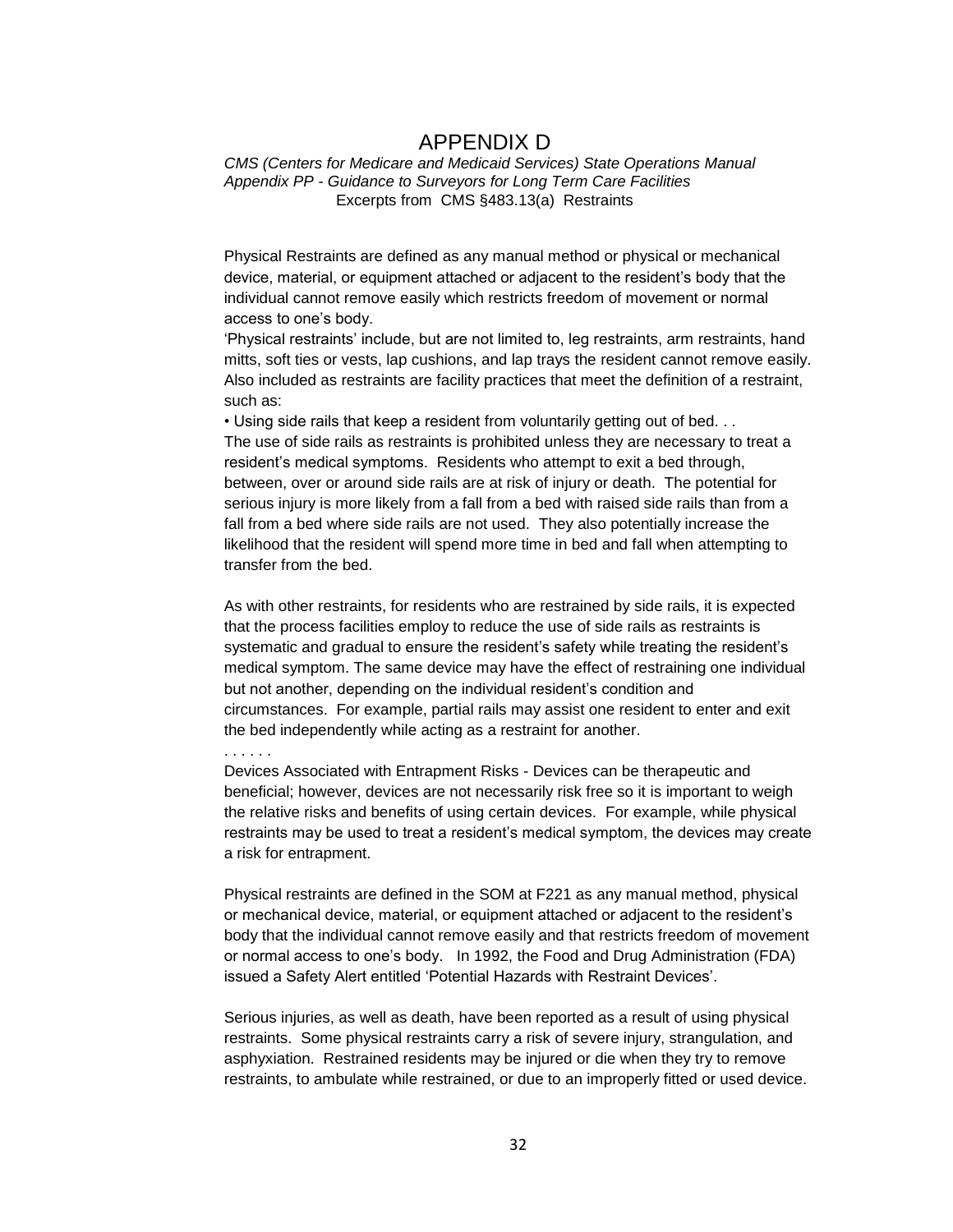Regardless of the purpose for use, bed rails (also referred to as "side rails," "bed side rails," and "safety rails") and other bed accessories (e.g., transfer bar, bed enclosures), while assisting with transfer and positioning, can increase resident safety risk. Bed rails include rails of various sizes (e.g., full length rails, half rails, quarter rails) that may be positioned in various locations on the bed.

In 1995, the FDA issued a Safety Alert entitled "Entrapment Hazards with Hospital Bed Side Rails." Residents most at risk for entrapment are those who are frail or elderly or those who have conditions such as agitation, delirium, confusion, pain, uncontrolled body movement, hypoxia, fecal impaction, acute urinary retention, etc. that may cause them to move about the bed or try to exit from the bed. The timeliness of toileting, appropriateness of positioning, and other care-related activities can contribute to the risk of entrapment.

Entrapment may occur when a resident is caught between the mattress and bed rail or in the bed rail itself. Technical issues, such as the proper sizing of mattresses, fit and integrity of bed rails or other design elements (e.g., wide spaces between bars in the bed rails) can also affect the risk of resident entrapment. . . ."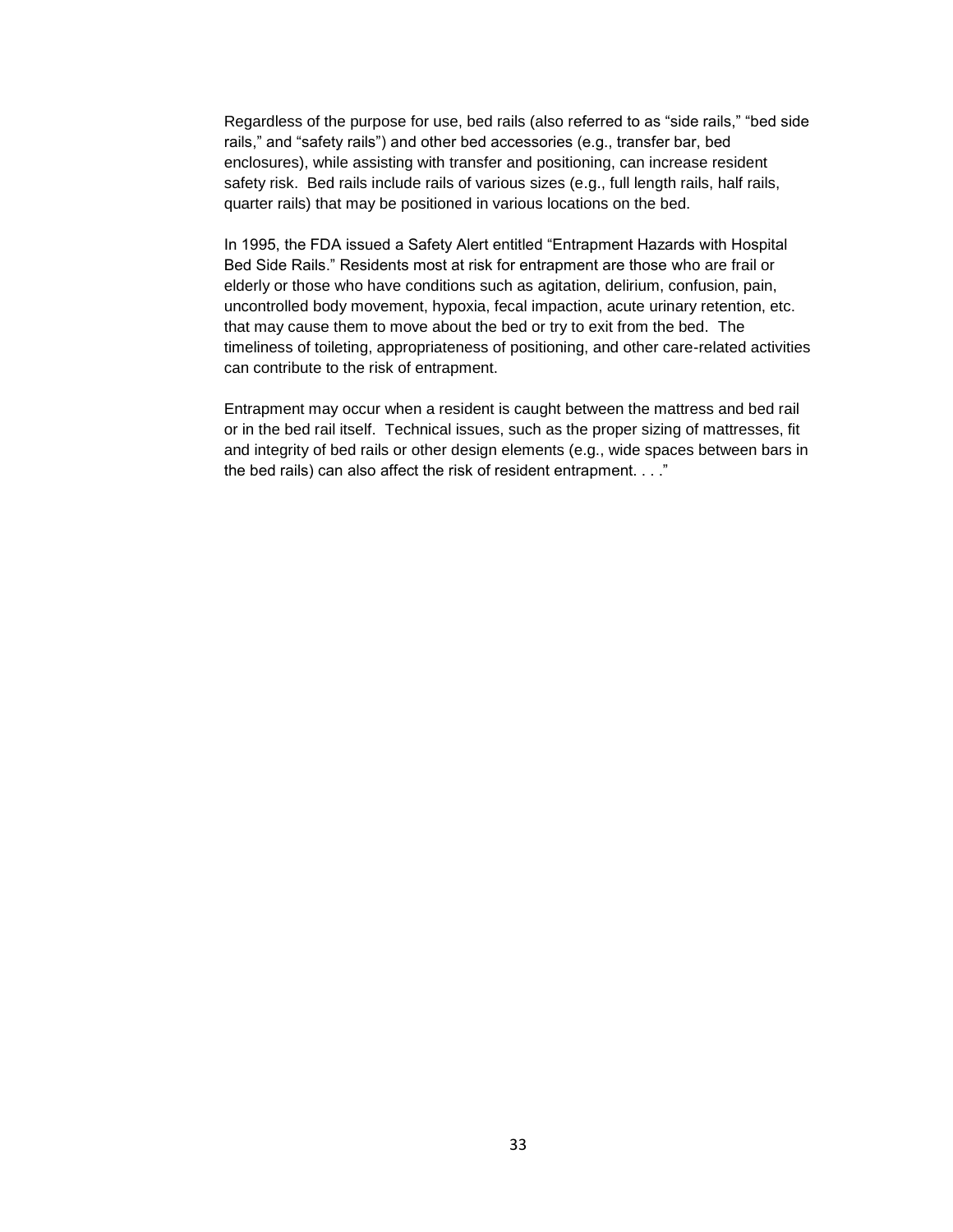# APPENDIX E

Gathering of Signatures on a Petition Created by The National Consumer Voice for Quality Long-Term Care to be submitted to the CPSC and FDA jointly.

In December 2012, The National Consumer Voice for Quality Long-Term Care (referred to here as Consumer Voice) began seeking signatures on a national petition [http://wfc2.wiredforchange.com/o/8641/p/dia/action/public/?action\\_KEY=8970](http://wfc2.wiredforchange.com/o/8641/p/dia/action/public/?action_KEY=8970) which they presently are planning to send to both the FDA and the CPSC, asking the two agencies to:

Please protect vulnerable elderly consumers by establishing minimum safety standards for all adult bed rails and prohibiting the use of dangerous bed rails currently in use.

Consumer Voice goes on to say, "The statistics are appalling."

While the delivery of the signatures for the Consumer Voice document has not yet taken place, the following details emerge from an analysis of the current signatories: of the more than 500 signatories who have signed the petition and submitted comments to date (April 23, 2013), roughly an astounding 77 come forward and acknowledge that they have first-hand knowledge of injuries or deaths—and in several instances multiple deaths—among people using bed rails. Many of those approximately 77 signatories are health care providers who work with the elderly, some are family members whose loved one died in a bed rail, some are witnesses to the results, and one was a clergy person. Every geographic part of the United States is represented among those signing the petition. One person signing anonymously writes, "I don't understand why anyone would not care about this issue." Given that it is a fact that, on average, with each passing month a minimum of one to two people die in a bed rail-related incident, it does seem to beg the question: why do we seem to not care about this issue? Is it because most of the victims are elderly? Let us be reminded, there are children being documented as dying in these adult bed rails as well.

Additional comments on the petition include the following:

―This is a scandalous practice of restraining the elderly that might kill them. Every single individual deserves the opportunity to be safe."

"As an Ombudsman and RN, there must be safer ways to protect older adults than with the use of bed rails. It is clear that this has been an on-going issue for many years."

―Our senior citizens deserve the same focus and protections as our youngest citizens.‖

With the inclusion of reference to the Consumer Voice gathering of signatures, no assumption is made that signatories on that particular document would support or not support this present Petition made to CPSC. The document is included in this Appendix E only because of the relevance to the issue of bed rails and safety.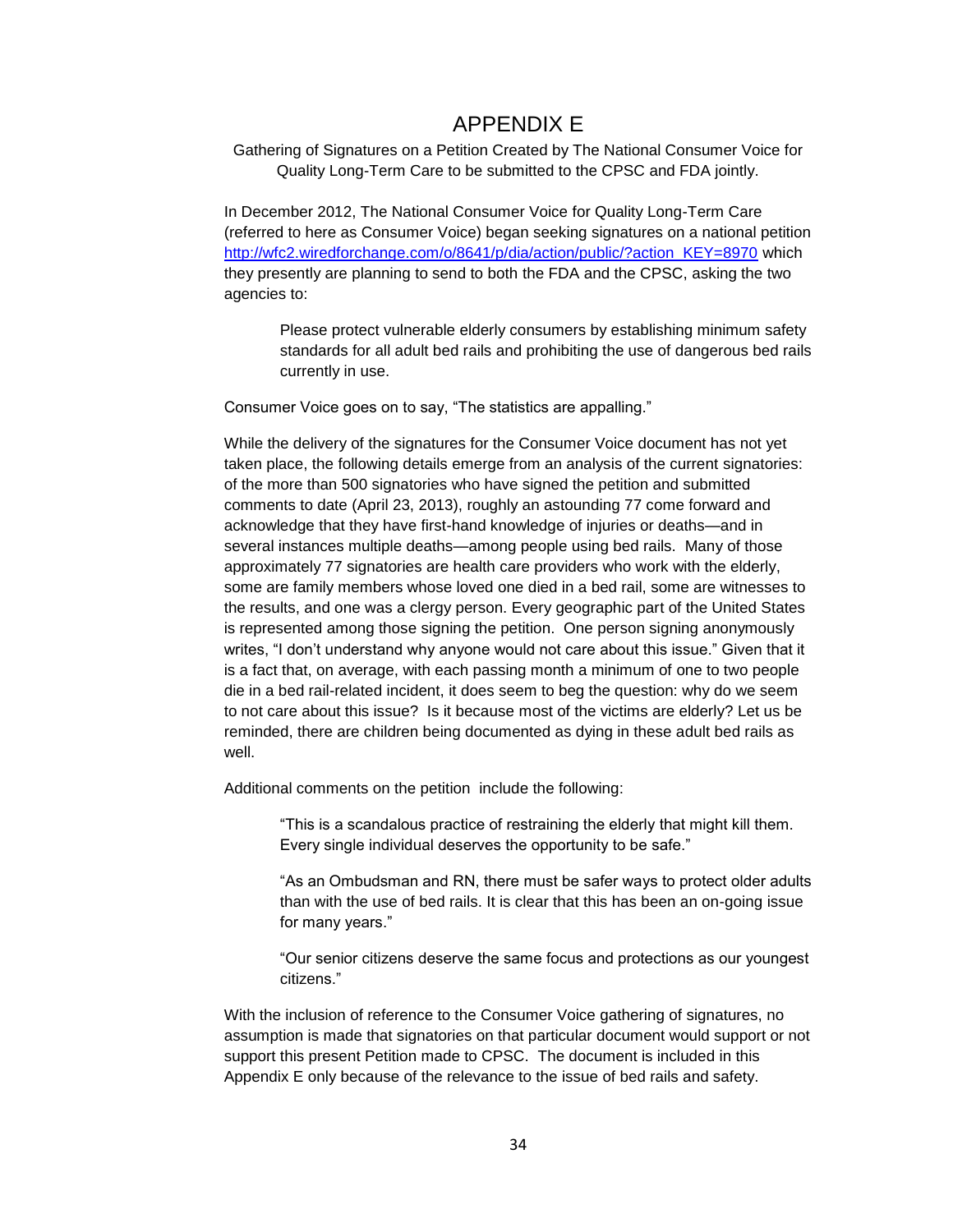# APPENDIX F

Joint Letter from Public Citizen and Consumer Voice to the Federal Trade Commission

September 6, 2012

Jon Leibowitz, Chairman J. Thomas Rosch, Edith Ramirez, Julie Brill, and Maureen Ohlhausen Commissioners Federal Trade Commission 600 Pennsylvania Avenue NW Washington, DC 20580

Dear Commissioners,

Public Citizen, a consumer advocacy group representing more than 300,000 members and supporters nationwide, and the National Consumer Voice for Quality Long-Term Care hereby request that the Federal Trade Commission (FTC), pursuant to the Federal Trade Commission Act, 15 U.S.C. §§ 45 and 52-55, order Bed Handles, Inc., to stop its deceptive advertising of Bedside Assistant bed handles. In particular, the website for Bed Handles promotes Bedside Assistant bed handles as "[making] any bed a safer bed,"<sup>i</sup> whereas this consumer product, in fact, poses an unreasonable risk of injury and has resulted in the deaths of at least four adults.

## **I. BACKGROUND**

A. Manufacturer of Bedside Assistant bed handles

Bedside Assistant bed handles are manufactured by Bed Handles, Inc., located at 2905 SW 19th Street, Blue Springs, MO  $64015$ .<sup>ii</sup>

#### B. Advertisement for the Bedside Assistant bed handles

Bedside Assistant bed handles are devices intended to assist patients in getting in and out of bed, sitting up in bed, and rolling over in bed. They are used by patients in private homes, assisted living facilities, and nursing homes. Bedside Assistant bed handles typically are sold by home-health-care medical supply stores, which do not require a doctor's prescription.

The manufacturer's website provides the following description of the Bedside Assistant bed handles:<sup>iii</sup>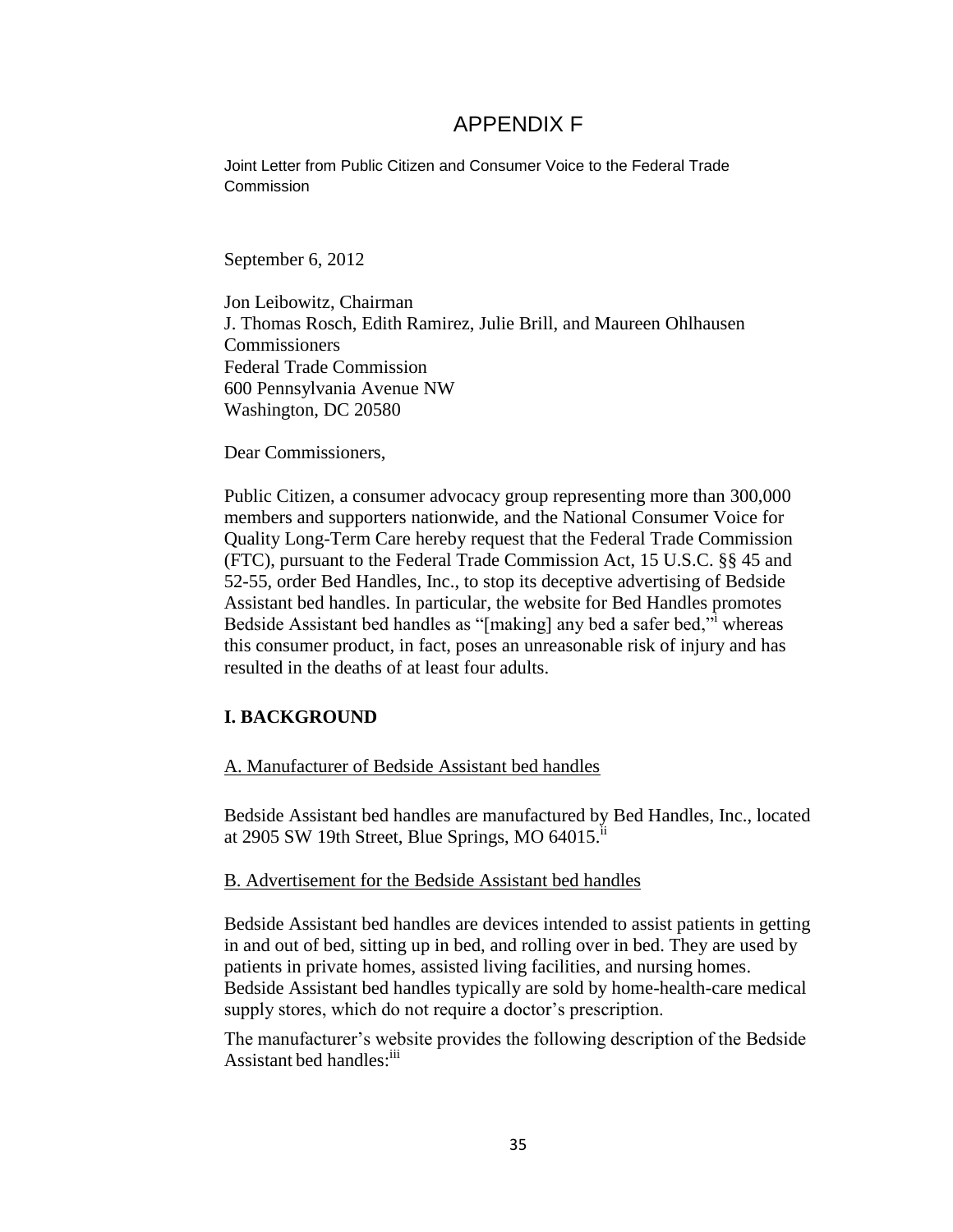**Makes any bed a safer bed** [emphasis in original] … Especially for anyone who is mobility impaired and simply needs something to hold on to as they get in and out of bed.

Designed by an engineer for his wife who had [multiple sclerosis], the Bedside Assistant has been used by many that need a little extra help to be more independent.

The Bedside Assistant is stable in all directions and can be firmly pulled, pushed, lifted and leaned on.

The Bedside Assistant is easy to install on any bed you use: at home, visiting friends and family, even at hotels.

Continue to use an existing bed with the added help of a stable pair of handles to hold while standing, sitting, rising and rolling over.

The device is installed by sliding the long horizontal bar of the bed handle between the mattress and box spring of a bed and securing it with a strap.<sup>1v</sup>

#### C. Public Citizen's petition to the Food and Drug Administration (FDA)

On May 4, 2011, Public Citizen petitioned the FDA, pursuant to the Medical Device Amendments to the Federal Food, Drug, and Cosmetic Act, 21 U.S.C. §§ 360f and 360h, and 21 C.F.R. §§ 10.30, 810, and 895, to immediately:

(1) ban the marketing of Bedside Assistant bed handles, model numbers BA10W and BA10W-6, manufactured by Bed Handles, Inc., because these devices have directly caused the deaths of at least four adult patients through entrapment and subsequent strangulation or positional asphyxia and therefore present "an unreasonable and substantial risk of illness or injury" ...

(2) order Bed Handles, Inc. to recall all Bedside Assistant bed handles, model number BA10W and BA10W-6, that have been sold or distributed; and

(3) investigate thoroughly the association between (a) the design and use of all similar bed handle or bed rail devices manufactured by Bed Handles, Inc. or any other manufacturer and (b) the risk of lifethreatening injury or death due to entrapment and subsequent strangulation or positional asphyxia, and as appropriate, based on the result of this investigation, take action to ban the marketing of, and to recall, those devices that pose similar risks of death and injury as seen with Bedside Assistant bed handles.

Public Citizen has not received a decision from the FDA on its petition (enclosed).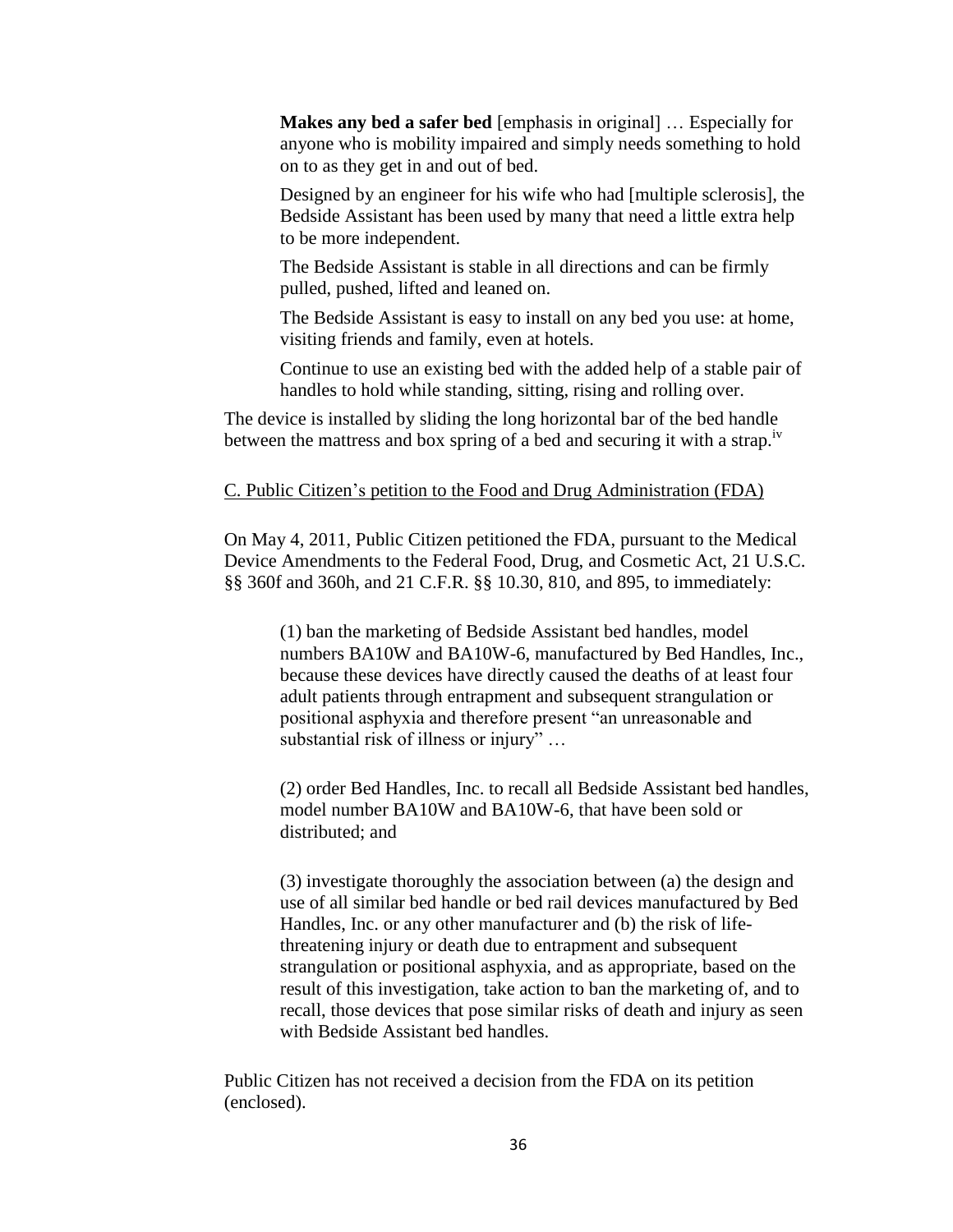## **II. EVIDENCE THAT BEDSIDE ASSISTANT BED HANDLES POSE LIFE-THREATENING RISKS**

Contrary to the manufacturer's claim that its bed handles improve the safety of any bed, data provided to the FDA demonstrate that these devices can turn a bed into a death trap for individuals who are physically weak and have physical or mental impairments — the type of individuals for whom this device is intended. Our review of the FDA's Manufacturer and User Facility Device Experience (MAUDE) database reveals that since 1999, the FDA has received reports of four deaths secondary to entrapment by Bedside Assistant bed handles.<sup>v,vi,vii,viii</sup> In three of these cases, the description clearly is consistent with death being caused by asphyxiation or strangulation. A fifth report describes another life-threatening incident in which this device entrapped a hospital patient.<sup>1X</sup>

The deaths and injuries caused by Bedside Assistant bed handles that have been reported to the FDA's MAUDE database likely represent a minority of actual cases. Major reasons for such underreporting include the following:

- Many perhaps most healthcare providers and consumers are unaware that Bedside Assistant bed handles are classified as medical devices and, as a result, would not even think about reporting adverse events related to these devices to the FDA.
- These devices are commonly used in the home setting without any involvement of a healthcare provider, and family members of people injured or killed by these devices likely are not aware of the procedures for reporting adverse events to the FDA.

The mechanism by which the Bedside Assistant bed handles and similar devices can cause death is straightforward and well-known.<sup> $x$ </sup> Given their design and installation, the bed handles can slip out of place, creating a gap between the edge of the mattress and the vertical bars. A person in the bed can then slip into this gap, becoming entrapped. Even a small gap, particularly resulting from use of these devices with soft or worn mattresses, can lead to entrapment. Death may ensue either through compression of the trachea against the horizontal support bars and subsequent strangulation, or through positional asphyxia.<sup>xi</sup> Enclosed with Public Citizen's petition to the FDA are pictures in which a caregiver, who found the body of a deceased person entrapped by a Bedside Assistant bed handle, demonstrates the position of the patient at the time of death (the death of this patient was reported to the  $FDA<sup>xii</sup>$ ).

The manufacturer's inclusion of a security strap with the Bedside Assistant bed handles does not sufficiently mitigate the risk of entrapment and death. Many people may not use the strap or may fail to install the strap properly.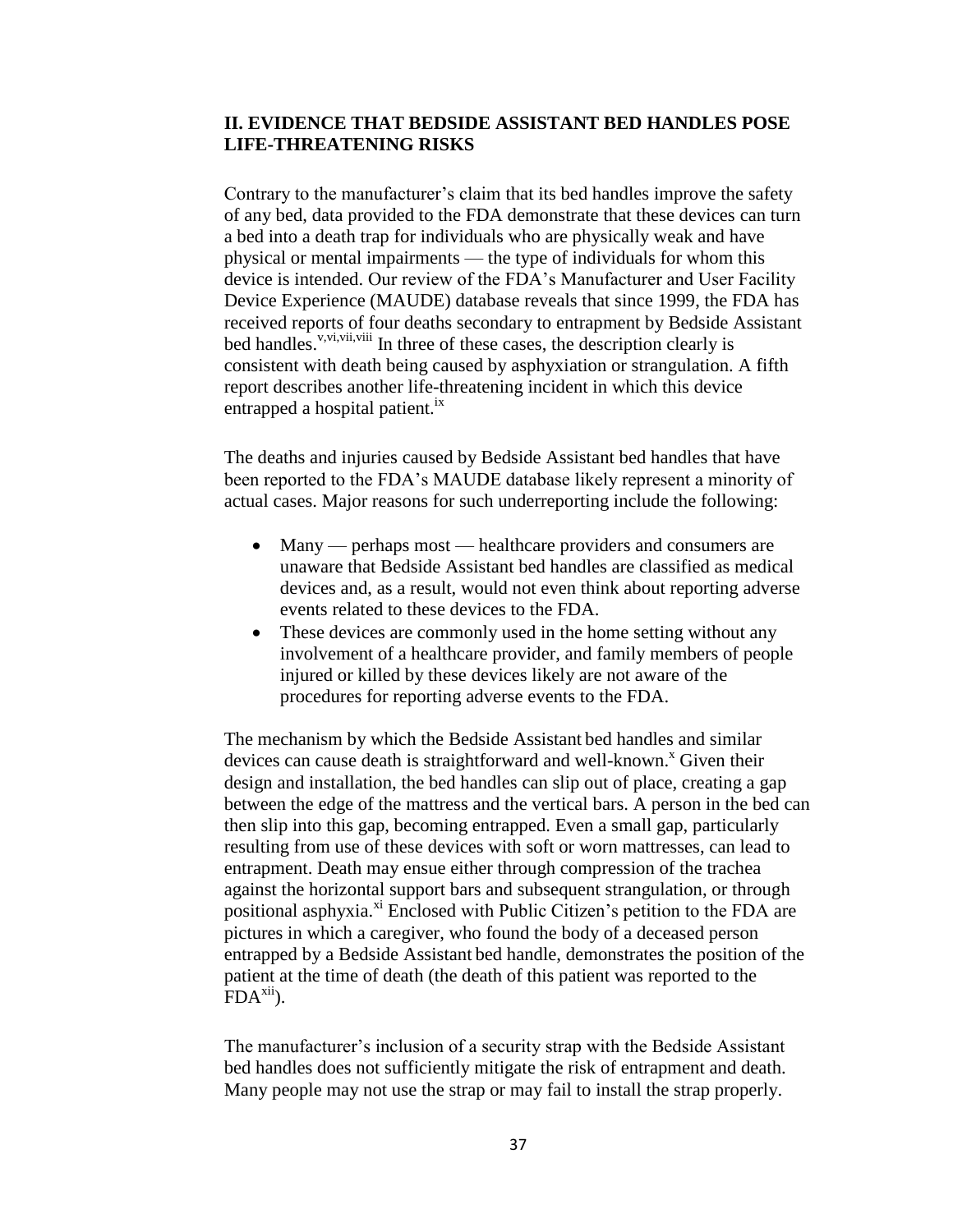Even with proper installation of the strap in accordance with the manufacturer's directions, entrapment and subsequent asphyxiation or strangulation still may occur, depending on a variety of factors, including the condition of the mattress and the size of the person using this product.

#### **III. CONCLUSION**

In conclusion, given the risk of serious injury and death by entrapment and subsequent strangulation or positional asphyxia that may occur when using Bedside Assistant bed handles, the manufacturer's advertising of this consumer product as making any bed a safer bed is deceptive. Therefore, the FTC should sanction Bed Handles, Inc., for deceptive advertising and require the company to pull its advertisement immediately and publish corrective advertising that discloses the risk of entrapment and death.

Thank you for your prompt attention to this important consumer protection issue.

Sincerely,

 $\overline{a}$ 

Michael A. Carome, M.D. Deputy Director Public Citizen's Health Research Group

Sidney M. Wolfe, M.D. **Director** Public Citizen's Health Research Group

Sarah F. Wells Executive Director National Consumer Voice for Quality Long-Term Care

Robyn Grant Director of Public Policy and Advocacy National Consumer Voice for Quality Long-Term Care

cc: David Vladeck, Director, Bureau of Consumer Protection, FTC

Enclosure: Public Citizen's May 4, 2011, petition to the FDA to ban Bedside Assistant bed handles

<sup>&</sup>lt;sup>i</sup> Bed Handles, Inc., website. Available a[t http://www.bedhandles.com/page4.htm#page4.htm.](http://www.bedhandles.com/page4.htm#page4.htm) Accessed August 22, 2012.

<sup>&</sup>lt;sup>ii</sup> Bed Handles, Inc., website. Available at [http://www.bedhandles.com/.](http://www.bedhandles.com/) Accessed August 22, 2012.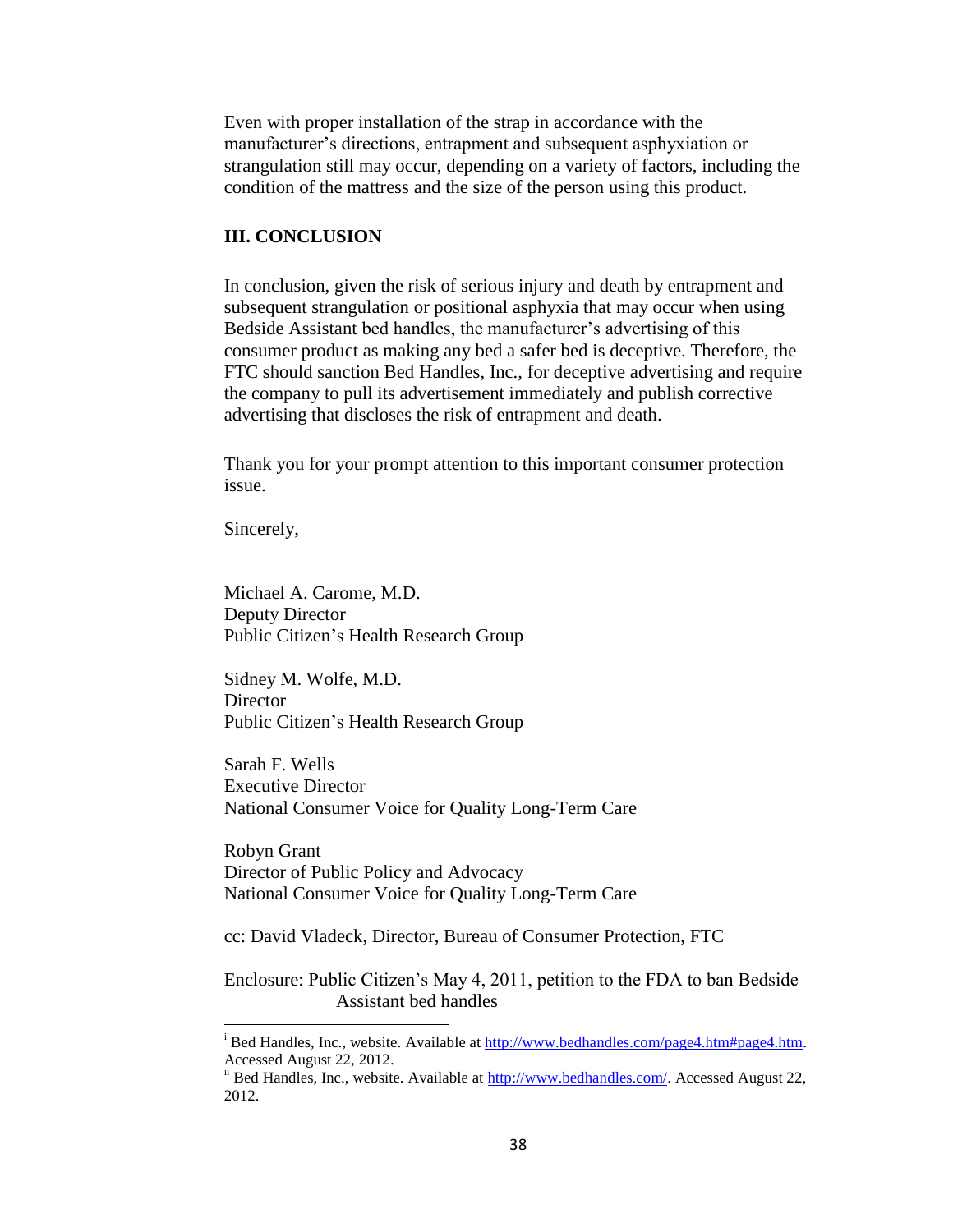$\overline{a}$ 

[http://www.accessdata.fda.gov/scripts/cdrh/cfdocs/cfMAUDE/Detail.CFM?MDRFOI\\_\\_ID=2](http://www.accessdata.fda.gov/scripts/cdrh/cfdocs/cfMAUDE/Detail.CFM?MDRFOI__ID=218072) [18072.](http://www.accessdata.fda.gov/scripts/cdrh/cfdocs/cfMAUDE/Detail.CFM?MDRFOI__ID=218072) Accessed August 22.

vi Food and Drug Administration. Manufacturer and User Facility Device Experience database: report of patient death on February 4, 2002, associated with Bedside Assistant bed handles. Available at

[http://www.accessdata.fda.gov/scripts/cdrh/cfdocs/cfMAUDE/Detail.CFM?MDRFOI\\_\\_ID=1](http://www.accessdata.fda.gov/scripts/cdrh/cfdocs/cfMAUDE/Detail.CFM?MDRFOI__ID=1366564) [366564.](http://www.accessdata.fda.gov/scripts/cdrh/cfdocs/cfMAUDE/Detail.CFM?MDRFOI__ID=1366564) Accessed August 22.

vii Food and Drug Administration. Manufacturer and User Facility Device Experience database: report of patient death on January 10, 2004, associated with Bedside Assistant bed handles. Available at

[http://www.accessdata.fda.gov/scripts/cdrh/cfdocs/cfMAUDE/Detail.cfm?MDRFOI\\_\\_ID=50](http://www.accessdata.fda.gov/scripts/cdrh/cfdocs/cfMAUDE/Detail.cfm?MDRFOI__ID=507241) [7241.](http://www.accessdata.fda.gov/scripts/cdrh/cfdocs/cfMAUDE/Detail.cfm?MDRFOI__ID=507241) Accessed August 22.

viii Food and Drug Administration. Manufacturer and User Facility Device Experience database: report of patient death on March 9, 2007 associated with Bedside Assistant® bed handles. Available at

[http://www.accessdata.fda.gov/scripts/cdrh/cfdocs/cfMAUDE/Detail.CFM?MDRFOI\\_\\_ID=1](http://www.accessdata.fda.gov/scripts/cdrh/cfdocs/cfMAUDE/Detail.CFM?MDRFOI__ID=1366563) [366563.](http://www.accessdata.fda.gov/scripts/cdrh/cfdocs/cfMAUDE/Detail.CFM?MDRFOI__ID=1366563) Accessed August 22, 2012.

<sup>ix</sup> Food and Drug Administration. Manufacturer and User Facility Device Experience database: report of an entrapment incident in 2006 associated with Bedside Assistant bed handles. Available at

[http://www.accessdata.fda.gov/scripts/cdrh/cfdocs/cfMAUDE/Detail.CFM?MDRFOI\\_\\_ID=8](http://www.accessdata.fda.gov/scripts/cdrh/cfdocs/cfMAUDE/Detail.CFM?MDRFOI__ID=836669) [36669.](http://www.accessdata.fda.gov/scripts/cdrh/cfdocs/cfMAUDE/Detail.CFM?MDRFOI__ID=836669) Accessed August 22, 2012.

<sup>x</sup> Food and Drug Administration. Guidance for industry and FDA staff: hospital bed system dimensional and assessment guidance to reduce entrapment. March 10, 2006. Available at [http://www.fda.gov/downloads/MedicalDevices/DeviceRegulationandGuidance/GuidanceDoc](http://www.fda.gov/downloads/MedicalDevices/DeviceRegulationandGuidance/GuidanceDocuments/ucm072729.pdf) [uments/ucm072729.pdf.](http://www.fda.gov/downloads/MedicalDevices/DeviceRegulationandGuidance/GuidanceDocuments/ucm072729.pdf) Accessed August 22, 2012. Available at

xi Hyman WA. Bed-rail entrapments still a serious problem. McKnight's Long-Term Care News and Assisted Living. July 24, 2008. [http://www.mcknights.com/bed-rail-entrapments](http://www.mcknights.com/bed-rail-entrapments-still-a-serious-problem/article/112809/)[still-a-serious-problem/article/112809/.](http://www.mcknights.com/bed-rail-entrapments-still-a-serious-problem/article/112809/) Accessed August 22, 2012.

<sup>xii</sup> Food and Drug Administration. Manufacturer and User Facility Device Experience database: report of patient death on March 9, 2007, associated with Bedside Assistant bed handles. Available at

[http://www.accessdata.fda.gov/scripts/cdrh/cfdocs/cfMAUDE/Detail.CFM?MDRFOI\\_\\_ID=1](http://www.accessdata.fda.gov/scripts/cdrh/cfdocs/cfMAUDE/Detail.CFM?MDRFOI__ID=1366563) [366563.](http://www.accessdata.fda.gov/scripts/cdrh/cfdocs/cfMAUDE/Detail.CFM?MDRFOI__ID=1366563) Accessed August 22, 2012.

iii Bed Handles, Inc., website. Available at

[http://www.bedhandles.com/page4.htm#page4.htm.](http://www.bedhandles.com/page4.htm#page4.htm) Accessed August 22, 2012. iv Bed Handles, Inc., website. Available at

[http://bedhandles.com/SecurityStrapInstallationPictorial.pdf.](http://bedhandles.com/SecurityStrapInstallationPictorial.pdf) Accessed August 22, 2012.

<sup>&</sup>lt;sup>v</sup> Food and Drug Administration. Manufacturer and User Facility Device Experience database: report of patient death on March 27, 1999, associated with Bedside Assistant bed handles. Available at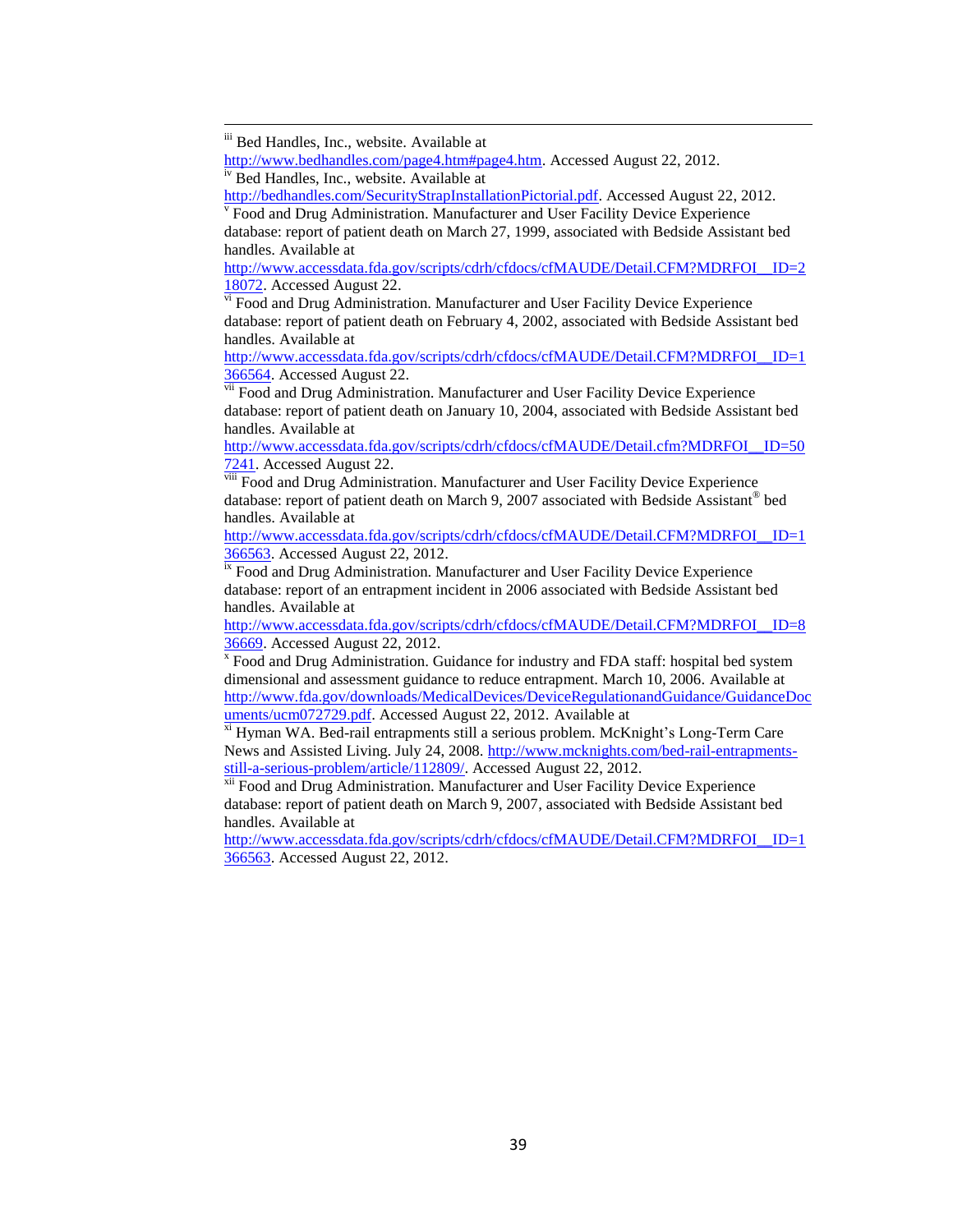# **BIBLIOGRAPHY**

"After Dozens of Deaths, Inquiry Into Bed Rails," Ron Nixon, New York Times, November 26, 2012, p. 1.

 $\overline{a}$ 

"Autopsy Findings in Asphyxia in Medical Bed Rails," Steven H. Miles, MD, American Journal of Forensic Medicine and Pathology, Vol. 30, No. 3, Sept. 2009.

―Bed-rail entrapments still a serious problem,‖ W.A. Hyman, (2008) McKnight's, [http://www.mcknights.com/bed-rail-entrapments-still-a-serious](http://www.mcknights.com/bed-rail-entrapments-still-a-serious-problem/article/112809/)[problem/article/112809/](http://www.mcknights.com/bed-rail-entrapments-still-a-serious-problem/article/112809/)

―Consumer Agency Finds Most Adult Bedrail Deaths Are Among Those 60 and Older," Ron Nixon, The New York Times, November 30, 2012, p. 17.

"Dangerous Bed Rails Live On," W.A. Hyman, Patient Safety & Quality Health Care, April, 2010,

<http://www.psqh.com/online-articles/461-dangerous-bed-rails-live-on.html>

―Deaths caused by bedrails.‖ Parker, K., Miles SH., J Am Geriatr Soc. 1997; 45; 797- 802.

―Do split-side rails present an increased risk to patient safety?‖ S. Hignett and P. Griffiths, Qual Saf Health Care, 2005, Apr. 14(2):113-6.

FDA MAUDE Database, search using the words 'bed rail death.' http://www.accessdata.fda.gov/scripts/cdrh/cfdocs/cfmaude/search.cfm

FDA, Hospital Bed Safety Workgroup, Hospital Bed System Dimensional and Assessment Guidance to Reduce Entrapment - Guidance for Industry and FDA Staff, dated March 10, 2006. [http://www.fda.gov/cdrh/beds/guidance/1537.html.](http://www.fda.gov/cdrh/beds/guidance/1537.html)

FDA Safety Alert, Entrapment Hazards with Hospital Bed Side Rails, dated August 23, 1995. http/[/www.fda.gov/cdrh/bedrails.html.](http://www.fda.gov/cdrh/bedrails.html)

Felcher, E. Marla, "Understanding Government Report: The U.S. Consumer Product Safety Commission, The Paper Tiger of American Product Safety," 31 pp .http://understandinggov.org/reports/felcher.html.

"Held Back, Unfinished Consumer Product Safety Commission Rules, Class of 2007," Public Citizen, March 2008, 'Bed Rail Strangulation,' pp.10-11.

"Home Medical Equipment Rentals and Instructions for Use," W. Hyman, Patient Safety & Quality Healthcare, 12- 13, May/June, 2009. [http://www.psqh.com/mayjune-2009/134-human-factors-home-medical-equipment](http://www.psqh.com/mayjune-2009/134-human-factors-home-medical-equipment-rentals-)[rentals-](http://www.psqh.com/mayjune-2009/134-human-factors-home-medical-equipment-rentals-)

―Hospital Alarms Fail to Prevent Injury,‖ Paula Span, *The New York Times*, The New Old Age blog, December 14, 2012, <http://nyti.ms/TRWSAQ>

"The Myth of Benign Bed Rails: A Consumer Protection Issue, NCCNHR Policy Paper," Omoniyi Adekanmbi, April 2010.